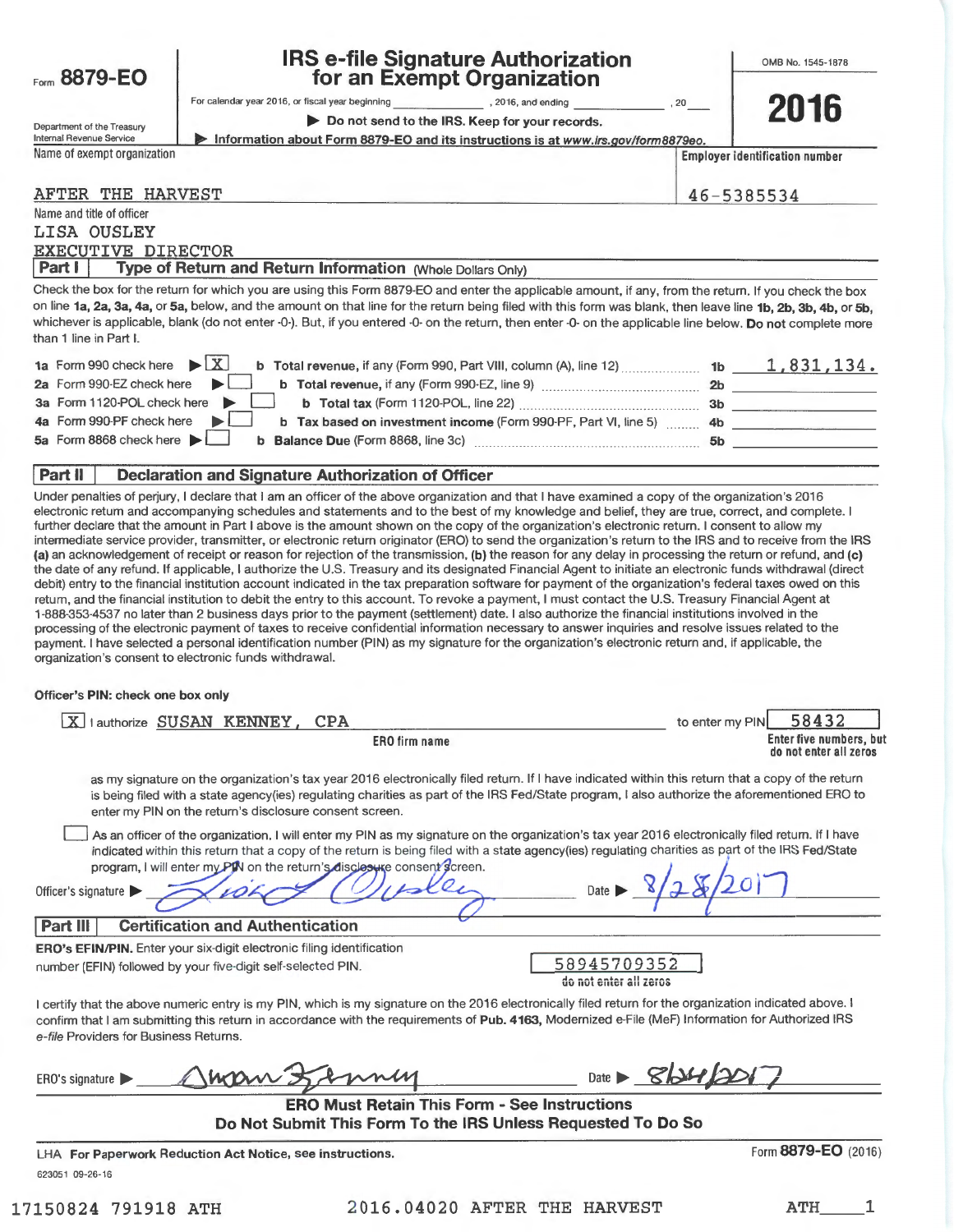|          | EXTENDED TO NOVEMBER 15, 2017                                                                      |                   |
|----------|----------------------------------------------------------------------------------------------------|-------------------|
|          | <b>Return of Organization Exempt From Income Tax</b>                                               | OMB No. 1545-0047 |
| Form 990 |                                                                                                    |                   |
|          | Under section 501(c), 527, or 4947(a)(1) of the Internal Revenue Code (except private foundations) | 2016              |

■ Do not enter social security numbers on this form as it may be made public. Open to Public <br> **Differention about Form 990 and its instructions is at www.irs.gov/form990.** Inspection

Department of the Treasury Internal Revenue Service

 $\overline{\mathbf{1}}$ 

Information about Form 990 and its instructions is at www.irs.gov/form990.

6

|                                |                                  | A For the 2016 calendar year, or tax year beginning                                                                                                                        | and ending |                                         |                                                         |
|--------------------------------|----------------------------------|----------------------------------------------------------------------------------------------------------------------------------------------------------------------------|------------|-----------------------------------------|---------------------------------------------------------|
|                                | <b>B</b> Check if<br>applicable: | C Name of organization                                                                                                                                                     |            | D Employer identification number        |                                                         |
|                                | Address<br>change                | AFTER THE HARVEST                                                                                                                                                          |            |                                         |                                                         |
|                                | Name<br>Jchange                  | Doing business as                                                                                                                                                          |            |                                         | 46-5385534                                              |
|                                | Initial<br>return                | Number and street (or P.O. box if mail is not delivered to street address)                                                                                                 | Room/suite | E Telephone number                      |                                                         |
|                                | Final<br>return/                 | 406 W 34TH ST.                                                                                                                                                             | 816        |                                         | $816 - 921 - 1903$                                      |
|                                | termin-<br>ated                  | City or town, state or province, country, and ZIP or foreign postal code                                                                                                   |            | <b>G</b> Gross receipts \$              | 1,831,134.                                              |
|                                | <b>X</b> Amended                 | KANSAS CITY, MO<br>64111                                                                                                                                                   |            | H(a) Is this a group return             |                                                         |
|                                | Applica-<br>Ition                | F Name and address of principal officer: LISA OUSLEY                                                                                                                       |            |                                         | for subordinates? ____ ____ Yes X No                    |
|                                | pending                          | SAME AS C ABOVE                                                                                                                                                            |            | H(b) Are all subordinates included? Yes | $\blacksquare$ No                                       |
|                                |                                  | <b>I</b> Tax-exempt status: $X$ 501(c)(3)<br>$501(c)$ (<br>$\leq$ (insert no.)<br>$4947(a)(1)$ or                                                                          | 527        |                                         | If "No," attach a list. (see instructions)              |
|                                |                                  | J Website: WWW.AFTERTHEHARVESTKC.ORG                                                                                                                                       |            | $H(c)$ Group exemption number           |                                                         |
|                                |                                  | <b>K</b> Form of organization: $X$ Corporation<br>Trust<br>Other ><br>Association                                                                                          |            |                                         | L Year of formation: 2014 M State of legal domicile: MO |
|                                | Part I                           | <b>Summary</b>                                                                                                                                                             |            |                                         |                                                         |
|                                | 1                                | Briefly describe the organization's mission or most significant activities: AFTER THE HARVEST'S MISSION IS                                                                 |            |                                         |                                                         |
| Activities & Governance        |                                  | TO PREVENT HUNGER AND WASTE BY RESCUING EXCESS FRESH PRODUCE AND                                                                                                           |            |                                         |                                                         |
|                                | $\mathbf{2}$                     | Check this box $\blacktriangleright$ $\blacksquare$ if the organization discontinued its operations or disposed of more than 25% of its net assets.                        |            |                                         |                                                         |
|                                | з                                | Number of voting members of the governing body (Part VI, line 1a)                                                                                                          |            | 3                                       |                                                         |
|                                | 4                                |                                                                                                                                                                            |            | $\overline{\mathbf{4}}$                 | 7                                                       |
|                                | 5                                |                                                                                                                                                                            |            | 5                                       | 8                                                       |
|                                | 6                                |                                                                                                                                                                            |            | 6                                       | 836                                                     |
|                                | 7a                               |                                                                                                                                                                            |            | 7a                                      | 0.                                                      |
|                                |                                  |                                                                                                                                                                            |            | 7 <sub>b</sub>                          | 0.                                                      |
|                                |                                  |                                                                                                                                                                            |            | <b>Prior Year</b>                       | <b>Current Year</b>                                     |
|                                | 8                                |                                                                                                                                                                            |            | 1,262,783.                              | 1,831,134.                                              |
|                                | 9                                | Program service revenue (Part VIII, line 2g)                                                                                                                               |            | 0.                                      | 0.                                                      |
| Revenue                        | 10                               |                                                                                                                                                                            |            | 0.                                      | 0.                                                      |
|                                | 11                               |                                                                                                                                                                            |            | 196.                                    | 0.                                                      |
|                                | 12                               | Total revenue - add lines 8 through 11 (must equal Part VIII, column (A), line 12)                                                                                         |            | 1,262,979.                              | 1,831,134.                                              |
|                                | 13                               | Grants and similar amounts paid (Part IX, column (A), lines 1-3)                                                                                                           |            | 603,431.                                | 1,166,018.                                              |
|                                | 14                               | Benefits paid to or for members (Part IX, column (A), line 4)                                                                                                              |            | 0.                                      | $0$ .                                                   |
|                                | 15                               | Salaries, other compensation, employee benefits (Part IX, column (A), lines 5-10)                                                                                          |            | 200,306.                                | 245,259.                                                |
| Expenses                       |                                  |                                                                                                                                                                            |            | 0.                                      | 0.                                                      |
|                                |                                  | <b>b</b> Total fundraising expenses (Part IX, column (D), line 25) $\triangleright$ 28, 965.                                                                               |            |                                         |                                                         |
|                                |                                  |                                                                                                                                                                            |            | 233, 362.                               | 320,201.                                                |
|                                | 17                               | 18 Total expenses. Add lines 13-17 (must equal Part IX, column (A), line 25)                                                                                               |            | 1,037,099.                              | 1,731,478.                                              |
|                                |                                  | Revenue less expenses. Subtract line 18 from line 12                                                                                                                       |            | 225,880.                                | 99,656.                                                 |
|                                | 19                               |                                                                                                                                                                            |            | <b>Beginning of Current Year</b>        |                                                         |
| Net Assets or<br>Fund Balances |                                  |                                                                                                                                                                            |            | 407,578.                                | <b>End of Year</b><br>495,054.                          |
|                                | 20                               | Total assets (Part X, line 16)                                                                                                                                             |            |                                         |                                                         |
|                                | 21                               | Total liabilities (Part X, line 26)<br>Net assets or fund balances. Subtract line 21 from line 20                                                                          |            | 28,745.<br>378,833.                     | 16,565.<br>478,489.                                     |
|                                | 22<br>Part II                    | <b>Signature Block</b>                                                                                                                                                     |            |                                         |                                                         |
|                                |                                  | Under penalties of perjury, I declare that I have examined this return, including accompanying schedules and statements, and to the best of my knowledge and belief, it is |            |                                         |                                                         |
|                                |                                  | true, correct, and complete. Declaration of preparer (other than officer) is based of all information of which preparer has any knowledge.                                 |            |                                         |                                                         |
|                                |                                  |                                                                                                                                                                            |            |                                         |                                                         |
|                                |                                  | Signature of officer                                                                                                                                                       |            | Date                                    |                                                         |
| Sign                           |                                  | EXECUTIVE DIRECTOR                                                                                                                                                         |            |                                         |                                                         |
| Here                           |                                  | <u>LISA OUSLEY,</u><br>Type or print name and title                                                                                                                        |            |                                         |                                                         |
|                                |                                  | Preparer's signature                                                                                                                                                       |            | Date<br>Check                           | PTIN<br>$\mathbf{x}$                                    |
| Paid                           |                                  | Print/Type preparer's name<br>$N$ unan $X$<br>SUSAN KENNEY                                                                                                                 |            | 2017                                    | P00861599                                               |
|                                |                                  |                                                                                                                                                                            |            | self-employed                           |                                                         |
|                                | Preparer<br><b>Use Only</b>      | SUSAN KENNEY, CPA<br>Firm's name                                                                                                                                           |            | Firm's EIN                              | 58-2273748                                              |
|                                |                                  | Firm's address > 5085 THORNBURY WAY                                                                                                                                        |            |                                         | Phone no. (770) 751-6805                                |
|                                |                                  | ALPHARETTA, GA 30005-8788<br>May the IRS discuss this return with the preparer shown above? (see instructions)                                                             |            |                                         | X Yes                                                   |
|                                |                                  |                                                                                                                                                                            |            |                                         | No                                                      |

532001 11-11-16 LHA **For Paperwork Reduction Act Notice, see the separate instructions. SEE SCHEDULE O FOR ORGANIZATION MISSION STATEMENT CONTINUATION** 

May the IRS discuss this return with the preparer shown above? (see instructions)

**1X** Yes  $\Box$ Form **990** (2016)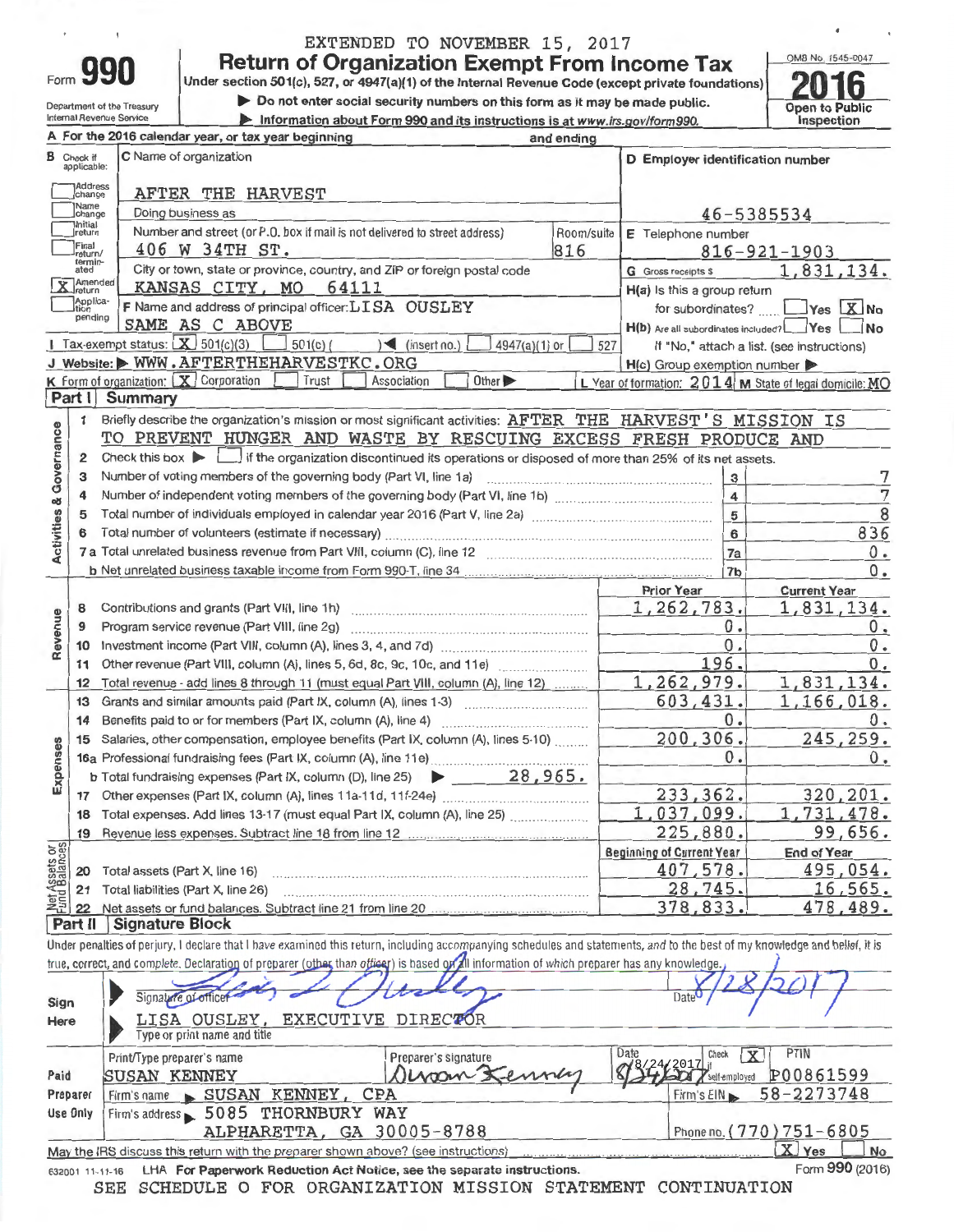|    | AFTER THE HARVEST<br>Form 990 (2016)                                                                                                           | 46-5385534                       | Page 2                              |
|----|------------------------------------------------------------------------------------------------------------------------------------------------|----------------------------------|-------------------------------------|
|    | <b>Statement of Program Service Accomplishments</b><br>Part III                                                                                |                                  |                                     |
|    |                                                                                                                                                |                                  | $\boxed{\textbf{X}}$                |
| 1  | Briefly describe the organization's mission:                                                                                                   |                                  |                                     |
|    | AFTER THE HARVEST - HEALTHY FOOD FOR HUNGRY PEOPLE PROVIDES A SIMPLE                                                                           |                                  |                                     |
|    | YET PROFOUND WAY TO FEED PEOPLE YEAR-ROUND BY SAVING FRESH PRODUCE                                                                             |                                  |                                     |
|    | THAT WOULD OTHERWISE GO TO WASTE AND GETTING IT TO PEOPLE WHO WOULD                                                                            |                                  |                                     |
|    | OTHERWISE GO HUNGRY. WE DO THIS BY TARGETING THE TWO MAIN POINTS OF                                                                            |                                  |                                     |
| 2  | Did the organization undertake any significant program services during the year which were not listed on the                                   |                                  |                                     |
|    | prior Form 990 or 990-EZ?                                                                                                                      |                                  | $\exists$ Yes $\boxed{\text{X}}$ No |
|    | If "Yes," describe these new services on Schedule O.                                                                                           |                                  |                                     |
| 3  | Did the organization cease conducting, or make significant changes in how it conducts, any program services?                                   | $\Box$ Yes $\boxed{\text{X}}$ No |                                     |
|    | If "Yes," describe these changes on Schedule O.                                                                                                |                                  |                                     |
| 4  | Describe the organization's program service accomplishments for each of its three largest program services, as measured by expenses.           |                                  |                                     |
|    | Section 501(c)(3) and 501(c)(4) organizations are required to report the amount of grants and allocations to others, the total expenses, and   |                                  |                                     |
|    | revenue, if any, for each program service reported.                                                                                            |                                  |                                     |
| 4a | $976, 261.$ (Revenue \$<br>$1, 265, 735$ . including grants of \$<br>) (Expenses \$<br>(Code:                                                  |                                  |                                     |
|    | UNDER ATH'S PRODUCE PROCUREMENT PROGRAM, FARMERS, GROWERS, AND                                                                                 |                                  |                                     |
|    | PRODUCE-PACKING PLANTS DONATE TRACTOR-TRAILER LOADS OF NUTRITIOUS                                                                              |                                  |                                     |
|    | PRODUCE THAT CANNOT BE SOLD FOR COSMETIC REASONS. WE THEN ARRANGE FOR                                                                          |                                  |                                     |
|    | THE PACKAGING AND SAFE TRANSPORT OF THE PRODUCE TO FOOD BANKS AND                                                                              |                                  |                                     |
|    | FEEDING AGENCIES IN MISSOURI AND KANSAS, FOCUSING PRIMARILY ON THE                                                                             |                                  |                                     |
|    | 26-COUNTY AREA THAT ENCOMPASSES KANSAS CITY.                                                                                                   | HARVESTERS - THE                 |                                     |
|    | COMMUNITY FOOD NETWORK, KANSAS CITY'S ONLY FOOD BANK, IS A PRIMARY                                                                             |                                  |                                     |
|    | DISTRIBUTION PARTNER FOR LARGE TRUCKLOADS OF PRODUCE WE PROVIDE. IN                                                                            |                                  |                                     |
|    | 2016, THE PRODUCE PROCUREMENT PROGRAM PROVIDED MORE THAN 3 MILLION                                                                             |                                  |                                     |
|    | POUNDS OF PRODUCE.                                                                                                                             |                                  |                                     |
|    | ALSO IN 2016, ATH FORGED A PARTNERSHIP THAT WILL DRAMATICALLY INCREASE                                                                         |                                  |                                     |
|    | THE VOLUME AND VARIETY OF PRODUCE TO THOSE IN NEED FOR YEARS TO COME.                                                                          |                                  |                                     |
| 4b | $341, 161$ . Including grants of \$<br>$189, 757.$ (Revenue \$)<br>) (Expenses \$<br>(Code:                                                    |                                  |                                     |
|    | THROUGH THE GLEANING NETWORK, FARMERS AND GROWERS DONATE THEIR FIELDS                                                                          |                                  |                                     |
|    | AND ORCHARDS AFTER HARVEST FOR GLEANING BY ATH VOLUNTEERS. DIVERSE                                                                             |                                  |                                     |
|    | GROUPS OF VOLUNTEERS FROM FAITH CONGREGATIONS, CIVIC AND COMMUNITY<br>ORGANIZATIONS, AND CORPORATIONS GATHER CROPS THAT WOULD OTHERWISE BE     |                                  |                                     |
|    |                                                                                                                                                |                                  |                                     |
|    | LEFT TO ROT OR TO BE PLOWED UNDER. THE RESULTING PRODUCE IS PACKAGED BY<br>VOLUNTEERS AND TRANSPORTED TO FOOD BANKS AND AGENCIES. IN 2016, THE |                                  |                                     |
|    | GLEANING NETWORK GARNERED MORE THAN 65 VARIETIES OF FARM-FRESH FRUITS                                                                          |                                  |                                     |
|    | AND VEGETABLES. WE RECRUITED 1,350 VOLUNTEERS WHO PROVIDED NEARLY 6,000                                                                        |                                  |                                     |
|    | HOURS OF VOLUNTEER LABOR, VALUED AT APPROXIMATELY \$60,000. THROUGH ITS                                                                        |                                  |                                     |
|    | GLEANING PROGRAM, AFTER THE HARVEST PROVIDED 240,090 POUNDS OF FRESH                                                                           |                                  |                                     |
|    | FRUITS AND VEGETABLES TO AREA FOOD BANKS AND FEEDING AGENCIES IN 2016.                                                                         |                                  |                                     |
|    |                                                                                                                                                |                                  |                                     |
|    |                                                                                                                                                |                                  |                                     |
| 4c | ) (Expenses \$<br>including grants of \$<br>(Code:                                                                                             | (Revenue \$                      |                                     |
|    |                                                                                                                                                |                                  |                                     |
|    |                                                                                                                                                |                                  |                                     |
|    |                                                                                                                                                |                                  |                                     |
|    |                                                                                                                                                |                                  |                                     |
|    |                                                                                                                                                |                                  |                                     |
|    |                                                                                                                                                |                                  |                                     |
|    |                                                                                                                                                |                                  |                                     |
|    |                                                                                                                                                |                                  |                                     |
|    |                                                                                                                                                |                                  |                                     |
|    |                                                                                                                                                |                                  |                                     |
|    |                                                                                                                                                |                                  |                                     |
|    | 4d Other program services (Describe in Schedule O.)                                                                                            |                                  |                                     |
|    |                                                                                                                                                |                                  |                                     |
|    | (Expenses \$<br>including grants of \$<br>Revenue \$<br>1,606,896.                                                                             |                                  |                                     |
|    | 4e Total program service expenses >                                                                                                            |                                  | Form 990 (2016)                     |
|    | SEE SCHEDULE O FOR CONTINUATION(S)                                                                                                             |                                  |                                     |
|    | 632002 11-11-16<br>2                                                                                                                           |                                  |                                     |
|    | 17200824 791918 ATH<br>2016.04020 AFTER THE HARVEST                                                                                            |                                  |                                     |
|    |                                                                                                                                                | ATH                              | 1                                   |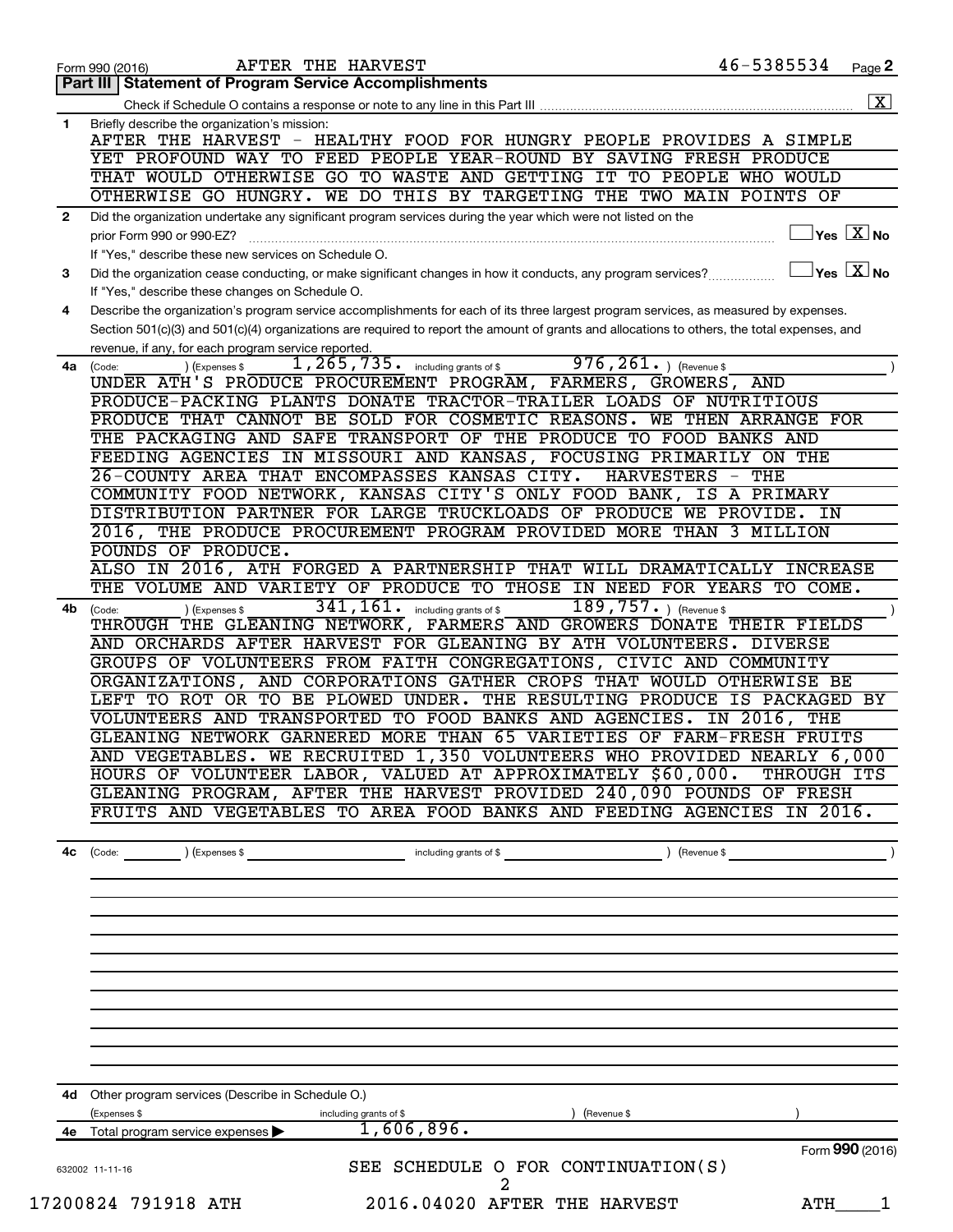| Form 990 (2016) |  |  |
|-----------------|--|--|

**Part IV Checklist of Required Schedules**

|    |                                                                                                                                                                                                                                                                |                 | Yes                     | No                            |
|----|----------------------------------------------------------------------------------------------------------------------------------------------------------------------------------------------------------------------------------------------------------------|-----------------|-------------------------|-------------------------------|
| 1  | Is the organization described in section $501(c)(3)$ or $4947(a)(1)$ (other than a private foundation)?                                                                                                                                                        |                 |                         |                               |
|    | If "Yes," complete Schedule A                                                                                                                                                                                                                                  | 1               | х                       |                               |
| 2  | Is the organization required to complete Schedule B, Schedule of Contributors? [11] The organization required to complete Schedule B, Schedule of Contributors?                                                                                                | $\mathbf{2}$    | $\overline{\textbf{x}}$ |                               |
| 3  | Did the organization engage in direct or indirect political campaign activities on behalf of or in opposition to candidates for                                                                                                                                |                 |                         |                               |
|    | public office? If "Yes," complete Schedule C, Part I                                                                                                                                                                                                           | 3               |                         | х                             |
| 4  | Section 501(c)(3) organizations. Did the organization engage in lobbying activities, or have a section 501(h) election in effect                                                                                                                               |                 |                         |                               |
|    |                                                                                                                                                                                                                                                                | 4               |                         | х                             |
| 5  | Is the organization a section 501(c)(4), 501(c)(5), or 501(c)(6) organization that receives membership dues, assessments, or                                                                                                                                   |                 |                         |                               |
|    |                                                                                                                                                                                                                                                                | 5               |                         | х                             |
| 6  | Did the organization maintain any donor advised funds or any similar funds or accounts for which donors have the right to                                                                                                                                      |                 |                         |                               |
|    | provide advice on the distribution or investment of amounts in such funds or accounts? If "Yes," complete Schedule D, Part I                                                                                                                                   | 6               |                         | х                             |
| 7  | Did the organization receive or hold a conservation easement, including easements to preserve open space,                                                                                                                                                      |                 |                         |                               |
|    | .                                                                                                                                                                                                                                                              | $\overline{7}$  |                         | х                             |
| 8  | Did the organization maintain collections of works of art, historical treasures, or other similar assets? If "Yes," complete                                                                                                                                   | 8               |                         | x                             |
| 9  | Did the organization report an amount in Part X, line 21, for escrow or custodial account liability, serve as a custodian for                                                                                                                                  |                 |                         |                               |
|    | amounts not listed in Part X; or provide credit counseling, debt management, credit repair, or debt negotiation services?                                                                                                                                      |                 |                         |                               |
|    | If "Yes," complete Schedule D, Part IV                                                                                                                                                                                                                         | 9               |                         | х                             |
| 10 | Did the organization, directly or through a related organization, hold assets in temporarily restricted endowments, permanent                                                                                                                                  |                 |                         |                               |
|    |                                                                                                                                                                                                                                                                | 10              |                         | x                             |
| 11 | If the organization's answer to any of the following questions is "Yes," then complete Schedule D, Parts VI, VII, VIII, IX, or X                                                                                                                               |                 |                         |                               |
|    | as applicable.                                                                                                                                                                                                                                                 |                 |                         |                               |
|    | a Did the organization report an amount for land, buildings, and equipment in Part X, line 10? If "Yes," complete Schedule D,<br>Part VI                                                                                                                       | 11a             | х                       |                               |
|    | <b>b</b> Did the organization report an amount for investments - other securities in Part X, line 12 that is 5% or more of its total                                                                                                                           |                 |                         |                               |
|    |                                                                                                                                                                                                                                                                | 11b             |                         | х                             |
|    | c Did the organization report an amount for investments - program related in Part X, line 13 that is 5% or more of its total                                                                                                                                   |                 |                         |                               |
|    |                                                                                                                                                                                                                                                                | 11c             |                         | х                             |
|    | d Did the organization report an amount for other assets in Part X, line 15 that is 5% or more of its total assets reported in                                                                                                                                 |                 |                         |                               |
|    |                                                                                                                                                                                                                                                                | 11d             |                         | x                             |
|    |                                                                                                                                                                                                                                                                | 11e             | $\overline{\textbf{x}}$ |                               |
| f  | Did the organization's separate or consolidated financial statements for the tax year include a footnote that addresses                                                                                                                                        |                 |                         |                               |
|    | the organization's liability for uncertain tax positions under FIN 48 (ASC 740)? If "Yes," complete Schedule D, Part X                                                                                                                                         | 11f             | х                       |                               |
|    | 12a Did the organization obtain separate, independent audited financial statements for the tax year? If "Yes," complete                                                                                                                                        |                 |                         |                               |
|    | Schedule D, Parts XI and XII                                                                                                                                                                                                                                   | 12a             | х                       |                               |
|    | <b>b</b> Was the organization included in consolidated, independent audited financial statements for the tax year?                                                                                                                                             |                 |                         |                               |
|    | If "Yes," and if the organization answered "No" to line 12a, then completing Schedule D, Parts XI and XII is optional www.                                                                                                                                     | 12 <sub>b</sub> |                         | 77<br>$\overline{\textbf{x}}$ |
| 13 |                                                                                                                                                                                                                                                                | 13              |                         | х                             |
|    |                                                                                                                                                                                                                                                                | 14a             |                         |                               |
|    | <b>b</b> Did the organization have aggregate revenues or expenses of more than \$10,000 from grantmaking, fundraising, business,<br>investment, and program service activities outside the United States, or aggregate foreign investments valued at \$100,000 |                 |                         |                               |
|    |                                                                                                                                                                                                                                                                |                 |                         | х                             |
| 15 | Did the organization report on Part IX, column (A), line 3, more than \$5,000 of grants or other assistance to or for any                                                                                                                                      | 14b             |                         |                               |
|    |                                                                                                                                                                                                                                                                | 15              |                         | х                             |
| 16 | Did the organization report on Part IX, column (A), line 3, more than \$5,000 of aggregate grants or other assistance to                                                                                                                                       |                 |                         |                               |
|    |                                                                                                                                                                                                                                                                | 16              |                         | х                             |
| 17 | Did the organization report a total of more than \$15,000 of expenses for professional fundraising services on Part IX,                                                                                                                                        |                 |                         |                               |
|    |                                                                                                                                                                                                                                                                | 17              |                         | х                             |
| 18 | Did the organization report more than \$15,000 total of fundraising event gross income and contributions on Part VIII, lines                                                                                                                                   |                 |                         |                               |
|    |                                                                                                                                                                                                                                                                | 18              |                         | х                             |
| 19 | Did the organization report more than \$15,000 of gross income from gaming activities on Part VIII, line 9a? If "Yes,"                                                                                                                                         |                 |                         |                               |
|    |                                                                                                                                                                                                                                                                | 19              |                         | х                             |

Form (2016) **990**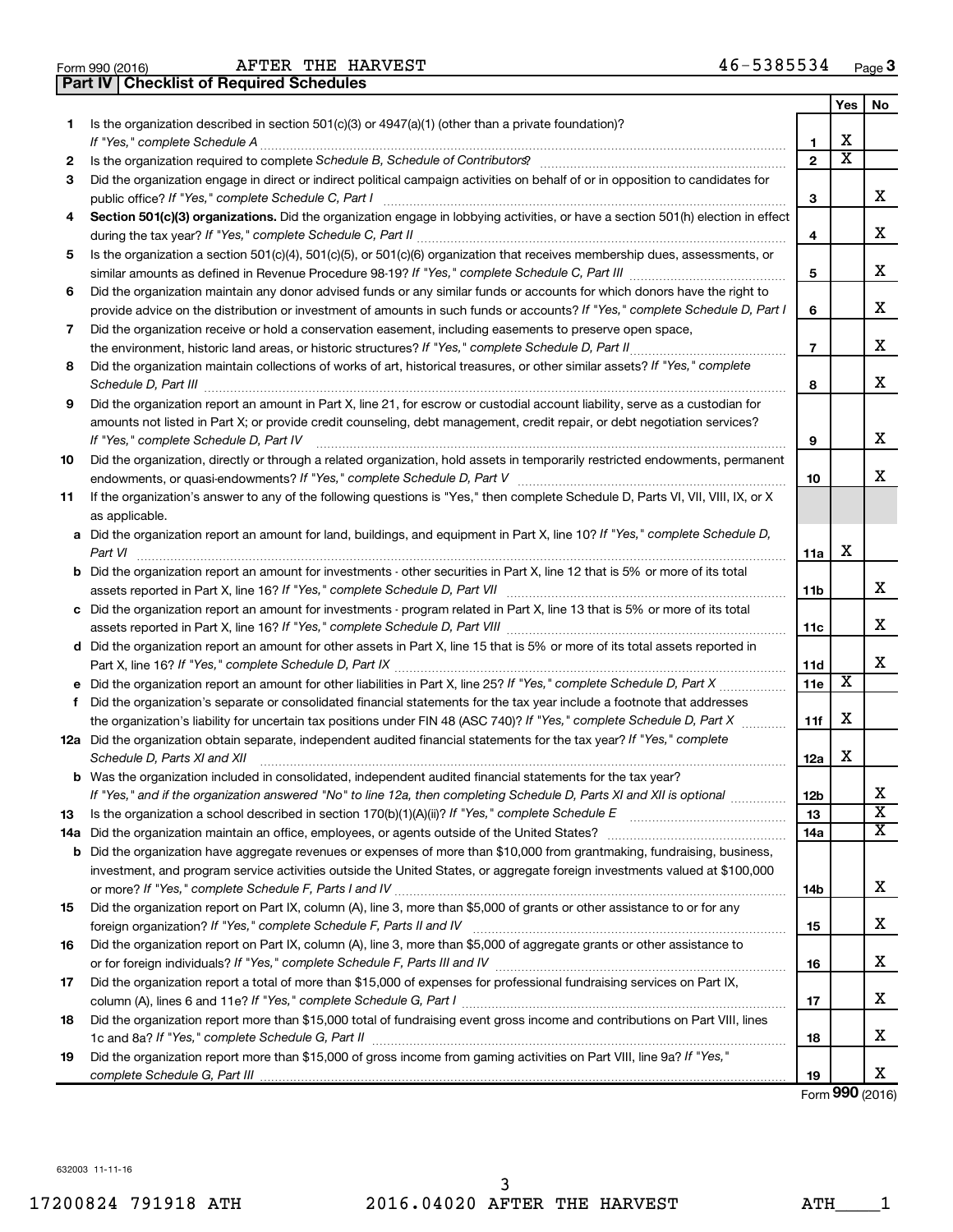|  | Form 990 (2016) |
|--|-----------------|
|  |                 |

*(continued)* **Part IV Checklist of Required Schedules**

|    |                                                                                                                                                                                                                                                   |                 | Yes                   | No                      |
|----|---------------------------------------------------------------------------------------------------------------------------------------------------------------------------------------------------------------------------------------------------|-----------------|-----------------------|-------------------------|
|    | 20a Did the organization operate one or more hospital facilities? If "Yes," complete Schedule H                                                                                                                                                   | 20a             |                       | x                       |
|    |                                                                                                                                                                                                                                                   | 20 <sub>b</sub> |                       |                         |
| 21 | Did the organization report more than \$5,000 of grants or other assistance to any domestic organization or                                                                                                                                       |                 |                       |                         |
|    |                                                                                                                                                                                                                                                   | 21              | X                     |                         |
| 22 | Did the organization report more than \$5,000 of grants or other assistance to or for domestic individuals on                                                                                                                                     |                 |                       |                         |
|    |                                                                                                                                                                                                                                                   | 22              |                       | x                       |
| 23 | Did the organization answer "Yes" to Part VII, Section A, line 3, 4, or 5 about compensation of the organization's current                                                                                                                        |                 |                       |                         |
|    | and former officers, directors, trustees, key employees, and highest compensated employees? If "Yes," complete                                                                                                                                    |                 |                       | x                       |
|    | Schedule J                                                                                                                                                                                                                                        | 23              |                       |                         |
|    | 24a Did the organization have a tax-exempt bond issue with an outstanding principal amount of more than \$100,000 as of the<br>last day of the year, that was issued after December 31, 2002? If "Yes," answer lines 24b through 24d and complete |                 |                       |                         |
|    | Schedule K. If "No", go to line 25a                                                                                                                                                                                                               | 24a             |                       | x                       |
| b  | Did the organization invest any proceeds of tax-exempt bonds beyond a temporary period exception?                                                                                                                                                 | 24 <sub>b</sub> |                       |                         |
| с  | Did the organization maintain an escrow account other than a refunding escrow at any time during the year to defease                                                                                                                              |                 |                       |                         |
|    |                                                                                                                                                                                                                                                   | 24c             |                       |                         |
|    |                                                                                                                                                                                                                                                   | 24d             |                       |                         |
|    | 25a Section 501(c)(3), 501(c)(4), and 501(c)(29) organizations. Did the organization engage in an excess benefit                                                                                                                                  |                 |                       |                         |
|    |                                                                                                                                                                                                                                                   | 25a             |                       | x                       |
|    | <b>b</b> Is the organization aware that it engaged in an excess benefit transaction with a disqualified person in a prior year, and                                                                                                               |                 |                       |                         |
|    | that the transaction has not been reported on any of the organization's prior Forms 990 or 990-EZ? If "Yes," complete                                                                                                                             |                 |                       |                         |
|    | Schedule L, Part I                                                                                                                                                                                                                                | 25b             |                       | X                       |
| 26 | Did the organization report any amount on Part X, line 5, 6, or 22 for receivables from or payables to any current or                                                                                                                             |                 |                       |                         |
|    | former officers, directors, trustees, key employees, highest compensated employees, or disqualified persons? If "Yes,"                                                                                                                            |                 |                       | x                       |
|    |                                                                                                                                                                                                                                                   | 26              |                       |                         |
| 27 | Did the organization provide a grant or other assistance to an officer, director, trustee, key employee, substantial<br>contributor or employee thereof, a grant selection committee member, or to a 35% controlled entity or family member       |                 |                       |                         |
|    |                                                                                                                                                                                                                                                   | 27              |                       | х                       |
| 28 | Was the organization a party to a business transaction with one of the following parties (see Schedule L, Part IV                                                                                                                                 |                 |                       |                         |
|    | instructions for applicable filing thresholds, conditions, and exceptions):                                                                                                                                                                       |                 |                       |                         |
| а  | A current or former officer, director, trustee, or key employee? If "Yes," complete Schedule L, Part IV                                                                                                                                           | 28a             |                       | x                       |
| b  | A family member of a current or former officer, director, trustee, or key employee? If "Yes," complete Schedule L, Part IV                                                                                                                        | 28 <sub>b</sub> |                       | $\overline{\mathtt{x}}$ |
|    | c An entity of which a current or former officer, director, trustee, or key employee (or a family member thereof) was an officer,                                                                                                                 |                 |                       |                         |
|    | director, trustee, or direct or indirect owner? If "Yes," complete Schedule L, Part IV                                                                                                                                                            | 28c             |                       | X                       |
| 29 |                                                                                                                                                                                                                                                   | 29              | $\overline{\text{x}}$ |                         |
| 30 | Did the organization receive contributions of art, historical treasures, or other similar assets, or qualified conservation                                                                                                                       |                 |                       |                         |
|    |                                                                                                                                                                                                                                                   | 30              |                       | x                       |
| 31 | Did the organization liquidate, terminate, or dissolve and cease operations?                                                                                                                                                                      |                 |                       |                         |
|    |                                                                                                                                                                                                                                                   | 31              |                       | х                       |
| 32 | Did the organization sell, exchange, dispose of, or transfer more than 25% of its net assets? If "Yes," complete<br>Schedule N, Part II                                                                                                           | 32              |                       | x                       |
| 33 | Did the organization own 100% of an entity disregarded as separate from the organization under Regulations                                                                                                                                        |                 |                       |                         |
|    |                                                                                                                                                                                                                                                   | 33              |                       | х                       |
| 34 | Was the organization related to any tax-exempt or taxable entity? If "Yes," complete Schedule R, Part II, III, or IV, and                                                                                                                         |                 |                       |                         |
|    | Part V, line 1                                                                                                                                                                                                                                    | 34              |                       | х                       |
|    |                                                                                                                                                                                                                                                   | 35a             |                       | $\overline{\mathtt{x}}$ |
|    | b If "Yes" to line 35a, did the organization receive any payment from or engage in any transaction with a controlled entity                                                                                                                       |                 |                       |                         |
|    |                                                                                                                                                                                                                                                   | 35 <sub>b</sub> |                       |                         |
| 36 | Section 501(c)(3) organizations. Did the organization make any transfers to an exempt non-charitable related organization?                                                                                                                        |                 |                       |                         |
|    |                                                                                                                                                                                                                                                   | 36              |                       | x                       |
| 37 | Did the organization conduct more than 5% of its activities through an entity that is not a related organization                                                                                                                                  |                 |                       | x                       |
|    |                                                                                                                                                                                                                                                   | 37              |                       |                         |
| 38 | Did the organization complete Schedule O and provide explanations in Schedule O for Part VI, lines 11b and 19?                                                                                                                                    | 38              | х                     |                         |
|    |                                                                                                                                                                                                                                                   |                 |                       |                         |

Form (2016) **990**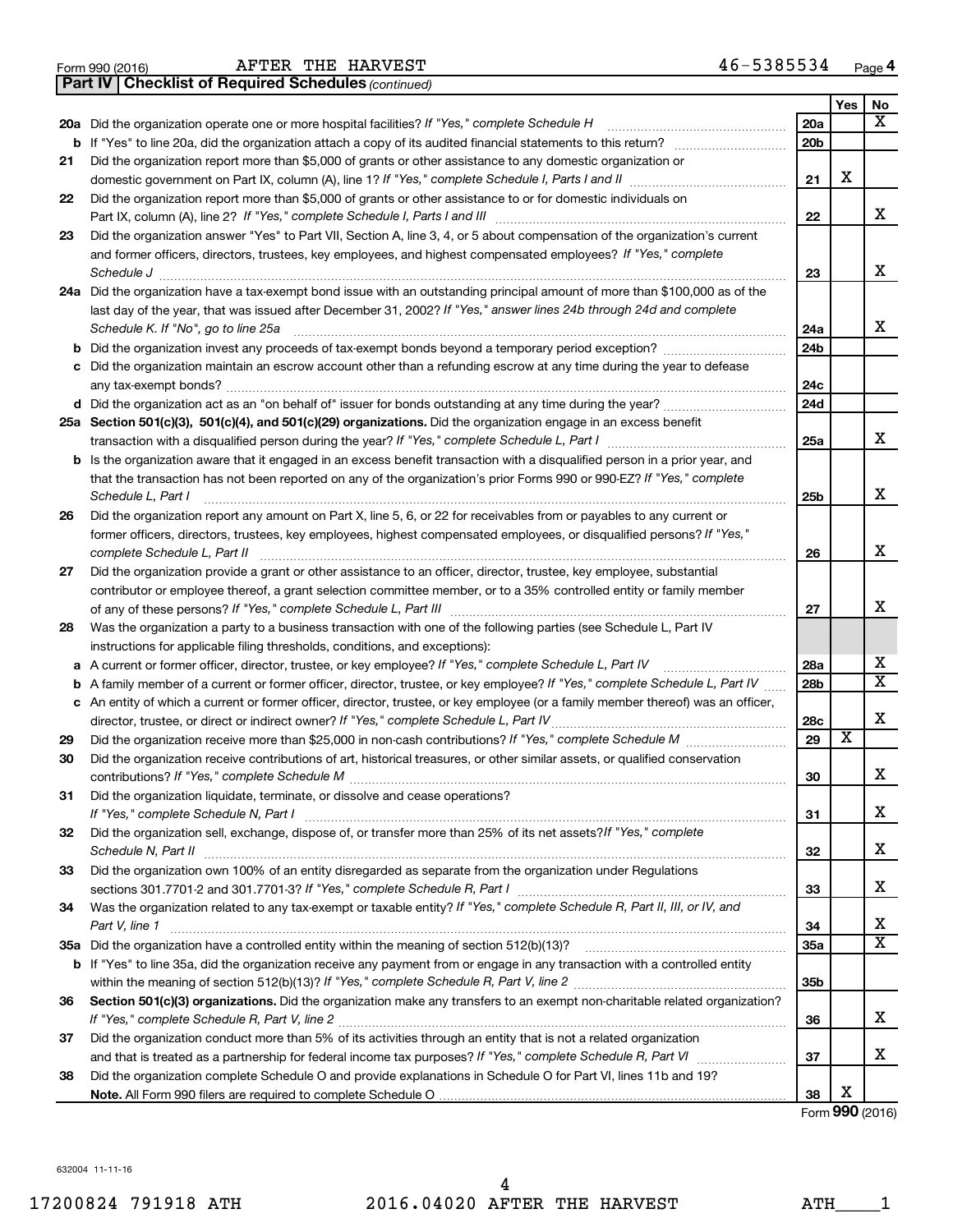|    | 46-5385534<br>AFTER THE HARVEST<br>Form 990 (2016)                                                                                                           |                 |     | Page 5                  |
|----|--------------------------------------------------------------------------------------------------------------------------------------------------------------|-----------------|-----|-------------------------|
|    | <b>Statements Regarding Other IRS Filings and Tax Compliance</b><br><b>Part V</b>                                                                            |                 |     |                         |
|    | Check if Schedule O contains a response or note to any line in this Part V                                                                                   |                 |     |                         |
|    |                                                                                                                                                              |                 | Yes | No                      |
|    | 3<br>1a                                                                                                                                                      |                 |     |                         |
| b  | 0<br>1 <sub>b</sub><br>Enter the number of Forms W-2G included in line 1a. Enter -0- if not applicable                                                       |                 |     |                         |
|    | c Did the organization comply with backup withholding rules for reportable payments to vendors and reportable gaming                                         |                 |     |                         |
|    |                                                                                                                                                              | 1c              |     |                         |
|    | 2a Enter the number of employees reported on Form W-3, Transmittal of Wage and Tax Statements,                                                               |                 |     |                         |
|    | 8 <sup>1</sup><br>filed for the calendar year ending with or within the year covered by this return<br>2a                                                    |                 |     |                         |
|    | <b>b</b> If at least one is reported on line 2a, did the organization file all required federal employment tax returns?                                      | 2 <sub>b</sub>  | X   |                         |
|    |                                                                                                                                                              |                 |     |                         |
|    | 3a Did the organization have unrelated business gross income of \$1,000 or more during the year?                                                             | 3a              |     | х                       |
|    | <b>b</b> If "Yes," has it filed a Form 990-T for this year? If "No," to line 3b, provide an explanation in Schedule O                                        | 3b              |     |                         |
|    | 4a At any time during the calendar year, did the organization have an interest in, or a signature or other authority over, a                                 |                 |     |                         |
|    | financial account in a foreign country (such as a bank account, securities account, or other financial account)?                                             | 4a              |     | x                       |
|    | <b>b</b> If "Yes," enter the name of the foreign country: $\blacktriangleright$                                                                              |                 |     |                         |
|    | See instructions for filing requirements for FinCEN Form 114, Report of Foreign Bank and Financial Accounts (FBAR).                                          |                 |     |                         |
|    |                                                                                                                                                              | 5a              |     | х                       |
|    | <b>b</b> Did any taxable party notify the organization that it was or is a party to a prohibited tax shelter transaction?                                    | 5b              |     | $\overline{\texttt{x}}$ |
|    |                                                                                                                                                              | 5c              |     |                         |
|    | 6a Does the organization have annual gross receipts that are normally greater than \$100,000, and did the organization solicit                               |                 |     |                         |
|    |                                                                                                                                                              | 6a              |     | x                       |
|    | <b>b</b> If "Yes," did the organization include with every solicitation an express statement that such contributions or gifts                                |                 |     |                         |
|    |                                                                                                                                                              | 6b              |     |                         |
| 7  | Organizations that may receive deductible contributions under section 170(c).                                                                                |                 |     |                         |
| a  | Did the organization receive a payment in excess of \$75 made partly as a contribution and partly for goods and services provided to the payor?              | 7a              |     | х                       |
|    |                                                                                                                                                              | 7b              |     |                         |
|    | c Did the organization sell, exchange, or otherwise dispose of tangible personal property for which it was required                                          |                 |     |                         |
|    |                                                                                                                                                              | 7c              |     | x                       |
|    |                                                                                                                                                              |                 |     |                         |
| е  | Did the organization receive any funds, directly or indirectly, to pay premiums on a personal benefit contract?                                              | 7e              |     |                         |
| f. | Did the organization, during the year, pay premiums, directly or indirectly, on a personal benefit contract?                                                 | 7f              |     |                         |
|    | If the organization received a contribution of qualified intellectual property, did the organization file Form 8899 as required?                             | 7g              |     |                         |
|    | h If the organization received a contribution of cars, boats, airplanes, or other vehicles, did the organization file a Form 1098-C?                         | 7h              |     |                         |
| 8  | Sponsoring organizations maintaining donor advised funds. Did a donor advised fund maintained by the                                                         |                 |     |                         |
|    |                                                                                                                                                              | 8               |     |                         |
|    | Sponsoring organizations maintaining donor advised funds.                                                                                                    |                 |     |                         |
| а  | Did the sponsoring organization make any taxable distributions under section 4966?                                                                           | 9а              |     |                         |
| b  |                                                                                                                                                              | 9b              |     |                         |
| 10 | Section 501(c)(7) organizations. Enter:                                                                                                                      |                 |     |                         |
| a  | 10a<br>10 <sub>b</sub>                                                                                                                                       |                 |     |                         |
| b  | Gross receipts, included on Form 990, Part VIII, line 12, for public use of club facilities                                                                  |                 |     |                         |
| 11 | Section 501(c)(12) organizations. Enter:                                                                                                                     |                 |     |                         |
| а  | 11a                                                                                                                                                          |                 |     |                         |
|    | b Gross income from other sources (Do not net amounts due or paid to other sources against                                                                   |                 |     |                         |
|    | amounts due or received from them.)<br>11b<br>12a Section 4947(a)(1) non-exempt charitable trusts. Is the organization filing Form 990 in lieu of Form 1041? |                 |     |                         |
|    | <b>b</b> If "Yes," enter the amount of tax-exempt interest received or accrued during the year<br>12b                                                        | 12a             |     |                         |
| 13 | Section 501(c)(29) qualified nonprofit health insurance issuers.                                                                                             |                 |     |                         |
|    | a Is the organization licensed to issue qualified health plans in more than one state?                                                                       | 1За             |     |                         |
|    | Note. See the instructions for additional information the organization must report on Schedule O.                                                            |                 |     |                         |
|    | <b>b</b> Enter the amount of reserves the organization is required to maintain by the states in which the                                                    |                 |     |                         |
|    | 13b                                                                                                                                                          |                 |     |                         |
|    | 13 <sub>c</sub>                                                                                                                                              |                 |     |                         |
|    | 14a Did the organization receive any payments for indoor tanning services during the tax year?                                                               | 14a             |     | х                       |
|    |                                                                                                                                                              | 14 <sub>b</sub> |     |                         |
|    |                                                                                                                                                              |                 |     |                         |

Form (2016) **990**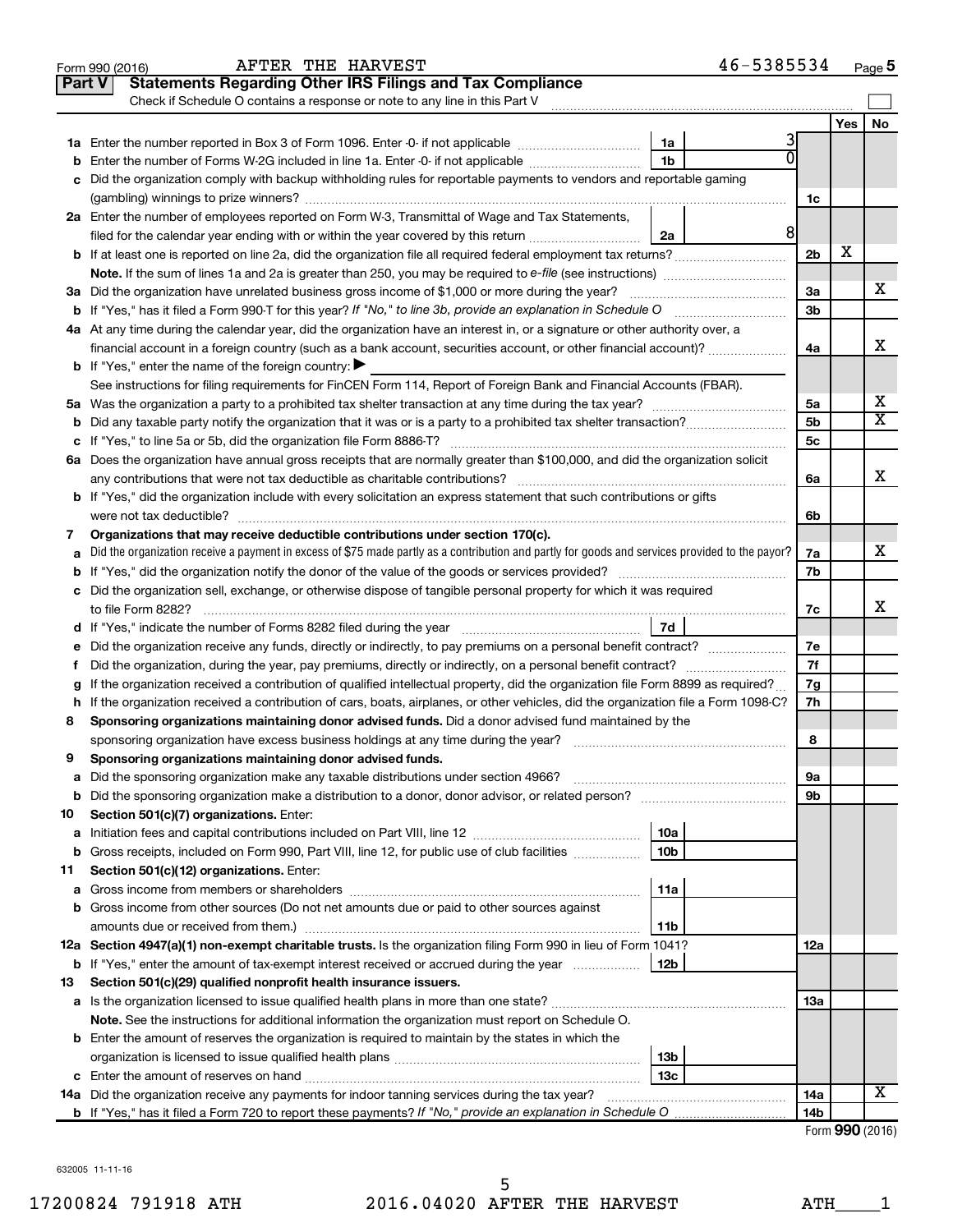|    | <b>1a</b> Enter the number of voting members of the governing body at the end of the tax year<br>If there are material differences in voting rights among members of the governing body, or if the governing<br>body delegated broad authority to an executive committee or similar committee, explain in Schedule O. | 1a |                 |                         |                         |
|----|-----------------------------------------------------------------------------------------------------------------------------------------------------------------------------------------------------------------------------------------------------------------------------------------------------------------------|----|-----------------|-------------------------|-------------------------|
|    | <b>b</b> Enter the number of voting members included in line 1a, above, who are independent <i>manumum</i>                                                                                                                                                                                                            | 1b |                 |                         |                         |
| 2  | Did any officer, director, trustee, or key employee have a family relationship or a business relationship with any other                                                                                                                                                                                              |    |                 |                         |                         |
|    | officer, director, trustee, or key employee?                                                                                                                                                                                                                                                                          |    | $\mathbf{2}$    |                         | х                       |
| 3  | Did the organization delegate control over management duties customarily performed by or under the direct supervision                                                                                                                                                                                                 |    |                 |                         |                         |
|    |                                                                                                                                                                                                                                                                                                                       |    | 3               |                         | X                       |
| 4  | Did the organization make any significant changes to its governing documents since the prior Form 990 was filed?                                                                                                                                                                                                      |    | 4               |                         | $\overline{\mathbf{x}}$ |
| 5  |                                                                                                                                                                                                                                                                                                                       |    | 5               |                         | $\overline{\mathbf{x}}$ |
| 6  |                                                                                                                                                                                                                                                                                                                       |    | 6               |                         | $\overline{\mathbf{x}}$ |
|    | 7a Did the organization have members, stockholders, or other persons who had the power to elect or appoint one or                                                                                                                                                                                                     |    | 7a              |                         | X                       |
|    | <b>b</b> Are any governance decisions of the organization reserved to (or subject to approval by) members, stockholders, or                                                                                                                                                                                           |    |                 |                         |                         |
|    |                                                                                                                                                                                                                                                                                                                       |    | 7b              |                         | х                       |
| 8  | Did the organization contemporaneously document the meetings held or written actions undertaken during the year by the following:                                                                                                                                                                                     |    |                 |                         |                         |
|    |                                                                                                                                                                                                                                                                                                                       |    | 8а              | х                       |                         |
| b  |                                                                                                                                                                                                                                                                                                                       |    | 8b              | $\overline{\textbf{x}}$ |                         |
| 9  | Is there any officer, director, trustee, or key employee listed in Part VII, Section A, who cannot be reached at the                                                                                                                                                                                                  |    |                 |                         |                         |
|    |                                                                                                                                                                                                                                                                                                                       |    | 9               |                         | x                       |
|    | <b>Section B. Policies</b> (This Section B requests information about policies not required by the Internal Revenue Code.)                                                                                                                                                                                            |    |                 |                         |                         |
|    |                                                                                                                                                                                                                                                                                                                       |    |                 | Yes                     | No                      |
|    |                                                                                                                                                                                                                                                                                                                       |    | 10a             |                         | X                       |
|    | <b>b</b> If "Yes," did the organization have written policies and procedures governing the activities of such chapters, affiliates,                                                                                                                                                                                   |    |                 |                         |                         |
|    |                                                                                                                                                                                                                                                                                                                       |    | 10 <sub>b</sub> |                         |                         |
|    | 11a Has the organization provided a complete copy of this Form 990 to all members of its governing body before filing the form?                                                                                                                                                                                       |    | 11a             | X                       |                         |
|    | <b>b</b> Describe in Schedule O the process, if any, used by the organization to review this Form 990.                                                                                                                                                                                                                |    |                 |                         |                         |
|    | 12a Did the organization have a written conflict of interest policy? If "No," go to line 13                                                                                                                                                                                                                           |    | 12a             | х                       |                         |
| b  | Were officers, directors, or trustees, and key employees required to disclose annually interests that could give rise to conflicts?                                                                                                                                                                                   |    | 12 <sub>b</sub> | $\overline{\mathbf{X}}$ |                         |
|    | c Did the organization regularly and consistently monitor and enforce compliance with the policy? If "Yes," describe                                                                                                                                                                                                  |    |                 |                         |                         |
|    |                                                                                                                                                                                                                                                                                                                       |    | 12c             | х                       |                         |
| 13 |                                                                                                                                                                                                                                                                                                                       |    | 13              | $\overline{\mathbf{X}}$ |                         |
| 14 | Did the organization have a written document retention and destruction policy? [11] manufaction manufaction in                                                                                                                                                                                                        |    | 14              | $\overline{\textbf{x}}$ |                         |
| 15 | Did the process for determining compensation of the following persons include a review and approval by independent                                                                                                                                                                                                    |    |                 |                         |                         |
|    | persons, comparability data, and contemporaneous substantiation of the deliberation and decision?                                                                                                                                                                                                                     |    |                 | х                       |                         |
| а  |                                                                                                                                                                                                                                                                                                                       |    | 15a             | $\overline{\mathbf{X}}$ |                         |
|    |                                                                                                                                                                                                                                                                                                                       |    | 15 <sub>b</sub> |                         |                         |
|    | If "Yes" to line 15a or 15b, describe the process in Schedule O (see instructions).                                                                                                                                                                                                                                   |    |                 |                         |                         |
|    | 16a Did the organization invest in, contribute assets to, or participate in a joint venture or similar arrangement with a                                                                                                                                                                                             |    |                 |                         | x                       |
|    | taxable entity during the year?<br><b>b</b> If "Yes," did the organization follow a written policy or procedure requiring the organization to evaluate its participation                                                                                                                                              |    | 16a             |                         |                         |
|    |                                                                                                                                                                                                                                                                                                                       |    |                 |                         |                         |
|    |                                                                                                                                                                                                                                                                                                                       |    |                 |                         |                         |
|    | in joint venture arrangements under applicable federal tax law, and take steps to safequard the organization's                                                                                                                                                                                                        |    |                 |                         |                         |
|    | exempt status with respect to such arrangements?                                                                                                                                                                                                                                                                      |    | 16b             |                         |                         |
|    | <b>Section C. Disclosure</b>                                                                                                                                                                                                                                                                                          |    |                 |                         |                         |
| 17 | <b>NONE</b><br>List the states with which a copy of this Form 990 is required to be filed $\blacktriangleright$                                                                                                                                                                                                       |    |                 |                         |                         |
| 18 | Section 6104 requires an organization to make its Forms 1023 (or 1024 if applicable), 990, and 990-T (Section 501(c)(3)s only) available<br>for public inspection. Indicate how you made these available. Check all that apply.                                                                                       |    |                 |                         |                         |
|    | $\lfloor x \rfloor$ Upon request<br>Own website<br>Another's website<br>Other (explain in Schedule O)                                                                                                                                                                                                                 |    |                 |                         |                         |
| 19 | Describe in Schedule O whether (and if so, how) the organization made its governing documents, conflict of interest policy, and financial                                                                                                                                                                             |    |                 |                         |                         |
|    | statements available to the public during the tax year.                                                                                                                                                                                                                                                               |    |                 |                         |                         |
| 20 | State the name, address, and telephone number of the person who possesses the organization's books and records:                                                                                                                                                                                                       |    |                 |                         |                         |
|    | LISA OUSLEY - 816-921-1903                                                                                                                                                                                                                                                                                            |    |                 |                         |                         |
|    | STE 816, KANSAS CITY,<br>406 W 34TH ST,<br>64111<br>MO                                                                                                                                                                                                                                                                |    |                 |                         |                         |
|    | 632006 11-11-16<br>6                                                                                                                                                                                                                                                                                                  |    |                 | Form 990 (2016)         |                         |

Form 990 (2016) Page AFTER THE HARVEST 46-5385534

**Section A. Governing Body and Management**

Check if Schedule O contains a response or note to any line in this Part VI

**6**

 $\ddot{\phantom{a}}$ 

 $\overline{1}$ 

**Yes No**

 $\boxed{\text{X}}$ 

**Part VI** Governance, Management, and Disclosure For each "Yes" response to lines 2 through 7b below, and for a "No" response *to line 8a, 8b, or 10b below, describe the circumstances, processes, or changes in Schedule O. See instructions.*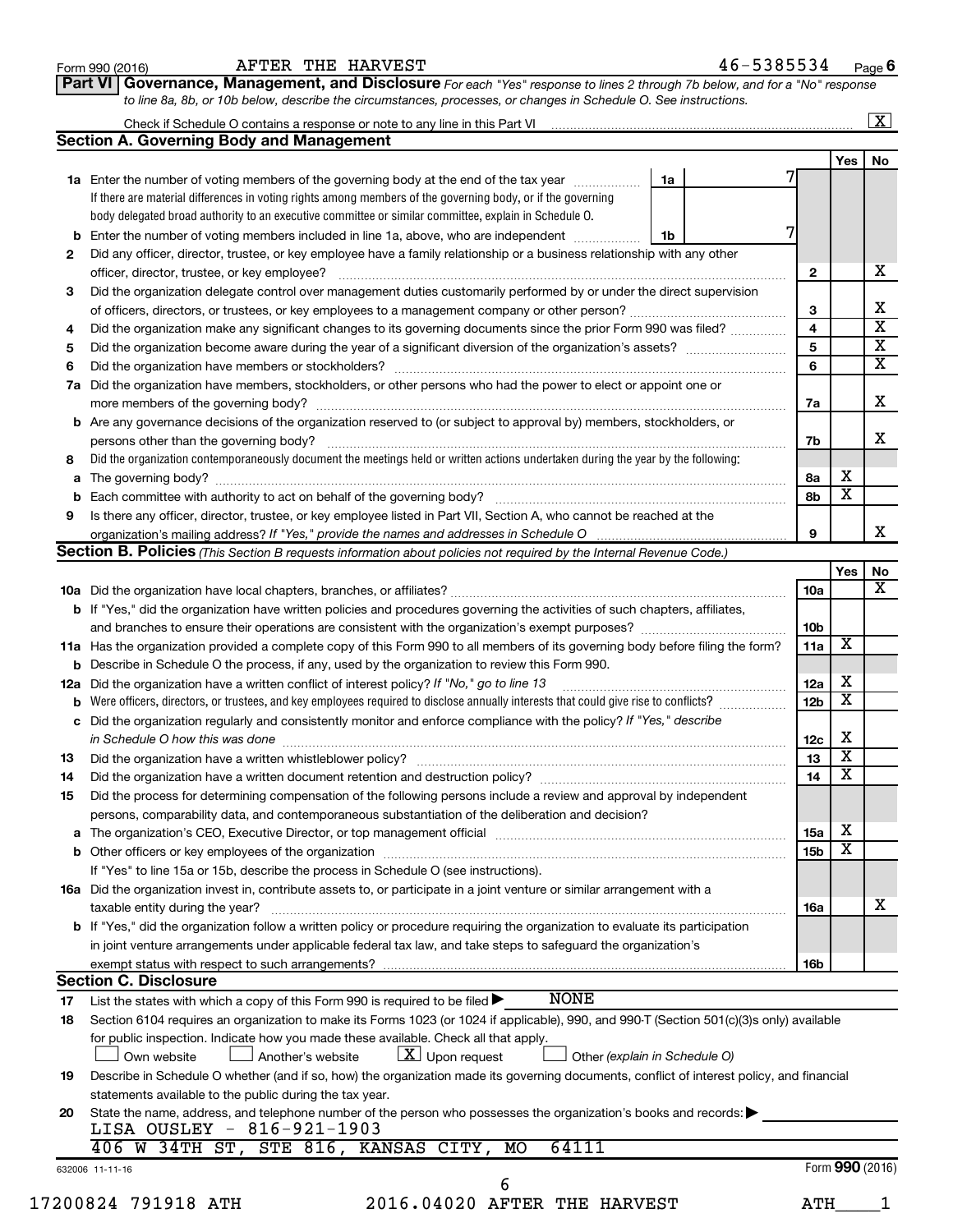$\Box$ 

| Part VII Compensation of Officers, Directors, Trustees, Key Employees, Highest Compensated |  |
|--------------------------------------------------------------------------------------------|--|
| <b>Employees, and Independent Contractors</b>                                              |  |

Check if Schedule O contains a response or note to any line in this Part VII

**Section A. Officers, Directors, Trustees, Key Employees, and Highest Compensated Employees**

**1a**  Complete this table for all persons required to be listed. Report compensation for the calendar year ending with or within the organization's tax year.

**•** List all of the organization's current officers, directors, trustees (whether individuals or organizations), regardless of amount of compensation. Enter -0- in columns  $(D)$ ,  $(E)$ , and  $(F)$  if no compensation was paid.

**•** List all of the organization's **current** key employees, if any. See instructions for definition of "key employee."

**•** List the organization's five current highest compensated employees (other than an officer, director, trustee, or key employee) who received reportable compensation (Box 5 of Form W-2 and/or Box 7 of Form 1099-MISC) of more than \$100,000 from the organization and any related organizations.

**•** List all of the organization's former officers, key employees, and highest compensated employees who received more than \$100,000 of reportable compensation from the organization and any related organizations.

**•** List all of the organization's former directors or trustees that received, in the capacity as a former director or trustee of the organization, more than \$10,000 of reportable compensation from the organization and any related organizations.

List persons in the following order: individual trustees or directors; institutional trustees; officers; key employees; highest compensated employees; and former such persons.

Check this box if neither the organization nor any related organization compensated any current officer, director, or trustee.  $\Box$ 

| (A)                  | (B)                      | (C)                                     |                                                                  |             |              |                                   |        | (D)                             | (E)             | (F)                         |
|----------------------|--------------------------|-----------------------------------------|------------------------------------------------------------------|-------------|--------------|-----------------------------------|--------|---------------------------------|-----------------|-----------------------------|
| Name and Title       | Average                  | Position<br>(do not check more than one |                                                                  |             |              |                                   |        | Reportable                      | Reportable      | Estimated                   |
|                      | hours per                |                                         | box, unless person is both an<br>officer and a director/trustee) |             |              |                                   |        | compensation                    | compensation    | amount of                   |
|                      | week                     |                                         |                                                                  |             |              |                                   |        | from                            | from related    | other                       |
|                      | (list any                |                                         |                                                                  |             |              |                                   |        | the                             | organizations   | compensation                |
|                      | hours for                |                                         |                                                                  |             |              |                                   |        | organization<br>(W-2/1099-MISC) | (W-2/1099-MISC) | from the                    |
|                      | related<br>organizations |                                         |                                                                  |             |              |                                   |        |                                 |                 | organization<br>and related |
|                      | below                    |                                         |                                                                  |             |              |                                   |        |                                 |                 | organizations               |
|                      | line)                    | Individual trustee or director          | Institutional trustee                                            | Officer     | Key employee | Highest compensated<br>  employee | Former |                                 |                 |                             |
| (1) SALLY LUCK       | 3.50                     |                                         |                                                                  |             |              |                                   |        |                                 |                 |                             |
| <b>BOARD MEMBER</b>  |                          | X                                       |                                                                  |             |              |                                   |        | 0.                              | $\mathbf 0$ .   | $\mathbf 0$ .               |
| (2) MARK SMITH       | 1.00                     |                                         |                                                                  |             |              |                                   |        |                                 |                 |                             |
| BOARD MEMBER         |                          | $\mathbf X$                             |                                                                  |             |              |                                   |        | $\mathbf 0$ .                   | $\mathbf 0$ .   | $\mathbf 0$ .               |
| (3) JIM MERRILL      | 3.00                     |                                         |                                                                  |             |              |                                   |        |                                 |                 |                             |
| PRESIDENT            |                          | X                                       |                                                                  | $\mathbf X$ |              |                                   |        | 0.                              | 0.              | $\mathbf 0$ .               |
| (4) CHRISTINA MARTIN | 3.00                     |                                         |                                                                  |             |              |                                   |        |                                 |                 |                             |
| PRESIDENT-ELECT      |                          | X                                       |                                                                  |             |              |                                   |        | $\mathbf 0$ .                   | 0.              | 0.                          |
| (5) LISA OUSLEY      | 50.00                    |                                         |                                                                  |             |              |                                   |        |                                 |                 |                             |
| EXECUTIVE DIRECTOR   |                          | X                                       |                                                                  | $\mathbf X$ |              |                                   |        | 68,232.                         | 0.              | 18,763.                     |
| (6) JANE SMELTZER    | 4.00                     |                                         |                                                                  |             |              |                                   |        |                                 |                 |                             |
| TREASURER            |                          | X                                       |                                                                  | X           |              |                                   |        | $\mathbf 0$ .                   | 0.              | $\mathbf 0$ .               |
| (7) VICKIE HARRIS    | 2.00                     |                                         |                                                                  |             |              |                                   |        |                                 |                 |                             |
| <b>SECRETARY</b>     |                          | X                                       |                                                                  | $\mathbf X$ |              |                                   |        | 0.                              | 0.              | $\mathbf 0$ .               |
| (8) KELLY SCHWALBE   | 0.50                     |                                         |                                                                  |             |              |                                   |        |                                 |                 |                             |
| DIRECTOR             |                          | X                                       |                                                                  |             |              |                                   |        | 0.                              | $\mathbf 0$ .   | $\mathbf 0$ .               |
|                      |                          |                                         |                                                                  |             |              |                                   |        |                                 |                 |                             |
|                      |                          |                                         |                                                                  |             |              |                                   |        |                                 |                 |                             |
|                      |                          |                                         |                                                                  |             |              |                                   |        |                                 |                 |                             |
|                      |                          |                                         |                                                                  |             |              |                                   |        |                                 |                 |                             |
|                      |                          |                                         |                                                                  |             |              |                                   |        |                                 |                 |                             |
|                      |                          |                                         |                                                                  |             |              |                                   |        |                                 |                 |                             |
|                      |                          |                                         |                                                                  |             |              |                                   |        |                                 |                 |                             |
|                      |                          |                                         |                                                                  |             |              |                                   |        |                                 |                 |                             |
|                      |                          |                                         |                                                                  |             |              |                                   |        |                                 |                 |                             |
|                      |                          |                                         |                                                                  |             |              |                                   |        |                                 |                 |                             |
|                      |                          |                                         |                                                                  |             |              |                                   |        |                                 |                 |                             |
|                      |                          |                                         |                                                                  |             |              |                                   |        |                                 |                 |                             |
|                      |                          |                                         |                                                                  |             |              |                                   |        |                                 |                 |                             |
|                      |                          |                                         |                                                                  |             |              |                                   |        |                                 |                 |                             |
|                      |                          |                                         |                                                                  |             |              |                                   |        |                                 |                 |                             |
|                      |                          |                                         |                                                                  |             |              |                                   |        |                                 |                 |                             |
|                      |                          |                                         |                                                                  |             |              |                                   |        |                                 |                 |                             |
|                      |                          |                                         |                                                                  |             |              |                                   |        |                                 |                 |                             |

7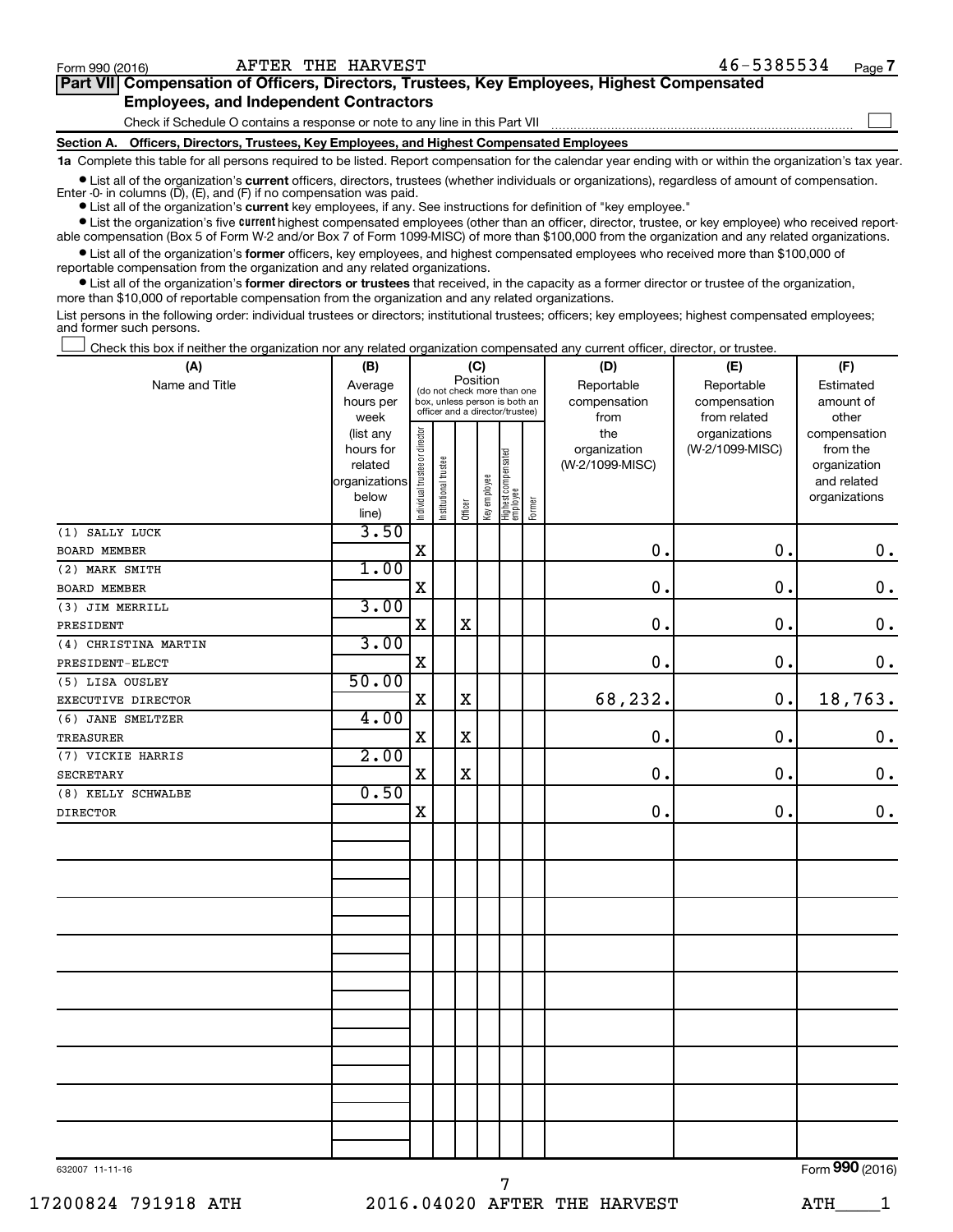|   | AFTER THE HARVEST<br>Form 990 (2016)                                                                                                                                                                                                                   |                                                               |                                |                       |          |              |                                                                                                 |        |                                                                  | 46-5385534                                                                            |                  |                     |                                                                    | Page 8  |
|---|--------------------------------------------------------------------------------------------------------------------------------------------------------------------------------------------------------------------------------------------------------|---------------------------------------------------------------|--------------------------------|-----------------------|----------|--------------|-------------------------------------------------------------------------------------------------|--------|------------------------------------------------------------------|---------------------------------------------------------------------------------------|------------------|---------------------|--------------------------------------------------------------------|---------|
|   | <b>Part VII</b><br>Section A. Officers, Directors, Trustees, Key Employees, and Highest Compensated Employees (continued)                                                                                                                              |                                                               |                                |                       |          |              |                                                                                                 |        |                                                                  |                                                                                       |                  |                     |                                                                    |         |
|   | (A)<br>Name and title                                                                                                                                                                                                                                  | (B)<br>Average<br>hours per<br>week<br>(list any<br>hours for |                                |                       | Position | (C)          | (do not check more than one<br>box, unless person is both an<br>officer and a director/trustee) |        | (D)<br>Reportable<br>compensation<br>from<br>the<br>organization | (E)<br>Reportable<br>compensation<br>from related<br>organizations<br>(W-2/1099-MISC) |                  |                     | (F)<br>Estimated<br>amount of<br>other<br>compensation<br>from the |         |
|   |                                                                                                                                                                                                                                                        | related<br>organizations<br>below<br>line)                    | Individual trustee or director | Institutional trustee | Officer  | Key employee | Highest compensated<br>  employee                                                               | Former | (W-2/1099-MISC)                                                  |                                                                                       |                  |                     | organization<br>and related<br>organizations                       |         |
|   |                                                                                                                                                                                                                                                        |                                                               |                                |                       |          |              |                                                                                                 |        |                                                                  |                                                                                       |                  |                     |                                                                    |         |
|   |                                                                                                                                                                                                                                                        |                                                               |                                |                       |          |              |                                                                                                 |        |                                                                  |                                                                                       |                  |                     |                                                                    |         |
|   |                                                                                                                                                                                                                                                        |                                                               |                                |                       |          |              |                                                                                                 |        |                                                                  |                                                                                       |                  |                     |                                                                    |         |
|   |                                                                                                                                                                                                                                                        |                                                               |                                |                       |          |              |                                                                                                 |        |                                                                  |                                                                                       |                  |                     |                                                                    |         |
|   |                                                                                                                                                                                                                                                        |                                                               |                                |                       |          |              |                                                                                                 |        |                                                                  |                                                                                       |                  |                     |                                                                    |         |
|   |                                                                                                                                                                                                                                                        |                                                               |                                |                       |          |              |                                                                                                 |        |                                                                  |                                                                                       |                  |                     |                                                                    |         |
|   |                                                                                                                                                                                                                                                        |                                                               |                                |                       |          |              |                                                                                                 |        |                                                                  |                                                                                       |                  |                     |                                                                    |         |
|   | 1b Sub-total                                                                                                                                                                                                                                           |                                                               |                                |                       |          |              |                                                                                                 |        | 68, 232.                                                         |                                                                                       | $\overline{0}$ . |                     |                                                                    | 18,763. |
|   |                                                                                                                                                                                                                                                        |                                                               |                                |                       |          |              |                                                                                                 |        | 0.<br>68, 232.                                                   |                                                                                       | σ.<br>σ.         |                     | 18,763.                                                            | 0.      |
| 2 | Total number of individuals (including but not limited to those listed above) who received more than \$100,000 of reportable                                                                                                                           |                                                               |                                |                       |          |              |                                                                                                 |        |                                                                  |                                                                                       |                  |                     |                                                                    | 0       |
|   | compensation from the organization $\blacktriangleright$                                                                                                                                                                                               |                                                               |                                |                       |          |              |                                                                                                 |        |                                                                  |                                                                                       |                  |                     | Yes                                                                | No.     |
| З | Did the organization list any former officer, director, or trustee, key employee, or highest compensated employee on<br>line 1a? If "Yes," complete Schedule J for such individual                                                                     |                                                               |                                |                       |          |              |                                                                                                 |        |                                                                  |                                                                                       |                  | З                   |                                                                    | x       |
| 4 | For any individual listed on line 1a, is the sum of reportable compensation and other compensation from the organization<br>and related organizations greater than \$150,000? If "Yes," complete Schedule J for such individual                        |                                                               |                                |                       |          |              |                                                                                                 |        |                                                                  |                                                                                       |                  | 4                   |                                                                    | х       |
| 5 | Did any person listed on line 1a receive or accrue compensation from any unrelated organization or individual for services                                                                                                                             |                                                               |                                |                       |          |              |                                                                                                 |        |                                                                  |                                                                                       |                  | 5                   |                                                                    | x       |
|   | <b>Section B. Independent Contractors</b>                                                                                                                                                                                                              |                                                               |                                |                       |          |              |                                                                                                 |        |                                                                  |                                                                                       |                  |                     |                                                                    |         |
| 1 | Complete this table for your five highest compensated independent contractors that received more than \$100,000 of compensation from<br>the organization. Report compensation for the calendar year ending with or within the organization's tax year. |                                                               |                                |                       |          |              |                                                                                                 |        |                                                                  |                                                                                       |                  |                     |                                                                    |         |
|   | (A)<br>Name and business address                                                                                                                                                                                                                       |                                                               |                                | <b>NONE</b>           |          |              |                                                                                                 |        | (B)<br>Description of services                                   |                                                                                       |                  | (C)<br>Compensation |                                                                    |         |
|   |                                                                                                                                                                                                                                                        |                                                               |                                |                       |          |              |                                                                                                 |        |                                                                  |                                                                                       |                  |                     |                                                                    |         |
|   |                                                                                                                                                                                                                                                        |                                                               |                                |                       |          |              |                                                                                                 |        |                                                                  |                                                                                       |                  |                     |                                                                    |         |
|   |                                                                                                                                                                                                                                                        |                                                               |                                |                       |          |              |                                                                                                 |        |                                                                  |                                                                                       |                  |                     |                                                                    |         |
|   |                                                                                                                                                                                                                                                        |                                                               |                                |                       |          |              |                                                                                                 |        |                                                                  |                                                                                       |                  |                     |                                                                    |         |
| 2 | Total number of independent contractors (including but not limited to those listed above) who received more than<br>\$100,000 of compensation from the organization                                                                                    |                                                               |                                |                       |          |              | 0                                                                                               |        |                                                                  |                                                                                       |                  |                     |                                                                    |         |
|   |                                                                                                                                                                                                                                                        |                                                               |                                |                       |          |              |                                                                                                 |        |                                                                  |                                                                                       |                  | Form 990 (2016)     |                                                                    |         |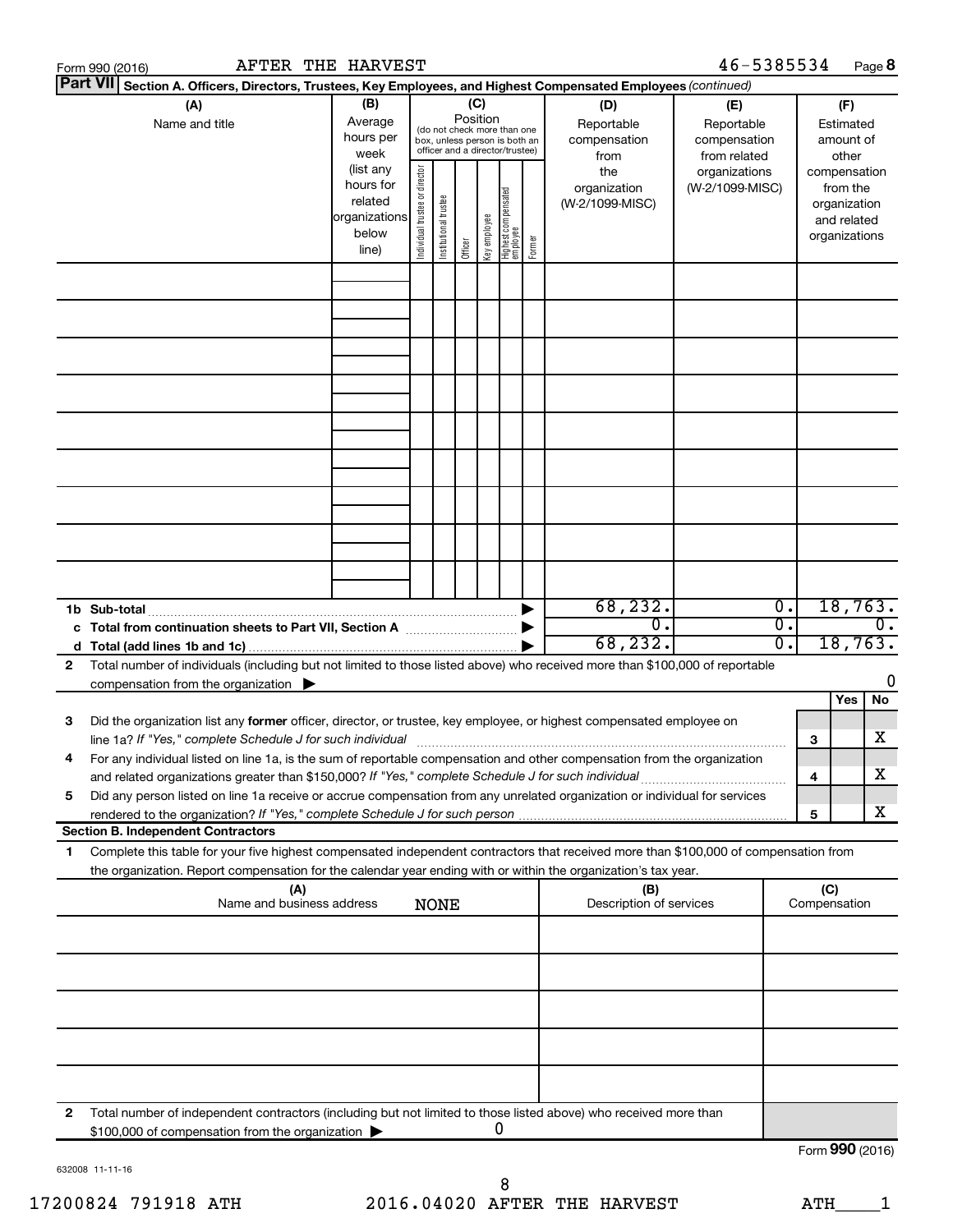|                                                           |      |   | Form 990 (2016)                                                                                                       | AFTER THE HARVEST |                              |                                  |                                                 | 46-5385534                              | Page 9                                                      |
|-----------------------------------------------------------|------|---|-----------------------------------------------------------------------------------------------------------------------|-------------------|------------------------------|----------------------------------|-------------------------------------------------|-----------------------------------------|-------------------------------------------------------------|
| <b>Part VIII</b>                                          |      |   | <b>Statement of Revenue</b>                                                                                           |                   |                              |                                  |                                                 |                                         |                                                             |
|                                                           |      |   |                                                                                                                       |                   |                              |                                  |                                                 |                                         |                                                             |
|                                                           |      |   |                                                                                                                       |                   |                              | (A)<br>Total revenue             | (B)<br>Related or<br>exempt function<br>revenue | (C)<br>Unrelated<br>business<br>revenue | Revenue excluded<br>from tax under<br>sections<br>512 - 514 |
|                                                           |      |   | 1 a Federated campaigns                                                                                               | 1a                |                              |                                  |                                                 |                                         |                                                             |
| Contributions, Gifts, Grants<br>and Other Similar Amounts |      |   |                                                                                                                       | 1 <sub>b</sub>    |                              |                                  |                                                 |                                         |                                                             |
|                                                           |      |   | c Fundraising events                                                                                                  | 1c                |                              |                                  |                                                 |                                         |                                                             |
|                                                           |      |   | d Related organizations                                                                                               | 1 <sub>d</sub>    |                              |                                  |                                                 |                                         |                                                             |
|                                                           |      |   | e Government grants (contributions)                                                                                   | 1e                |                              |                                  |                                                 |                                         |                                                             |
|                                                           |      |   | f All other contributions, gifts, grants, and                                                                         |                   |                              |                                  |                                                 |                                         |                                                             |
|                                                           |      |   | similar amounts not included above                                                                                    |                   | $1$ if $\vert 1$ , 831, 134. |                                  |                                                 |                                         |                                                             |
|                                                           |      |   | g Noncash contributions included in lines 1a-1f: \$                                                                   |                   | 1,166,018.                   |                                  |                                                 |                                         |                                                             |
|                                                           |      |   |                                                                                                                       |                   |                              | $\blacktriangleright$ 1,831,134. |                                                 |                                         |                                                             |
|                                                           |      |   |                                                                                                                       |                   | <b>Business Code</b>         |                                  |                                                 |                                         |                                                             |
|                                                           | 2a   |   | <u> 1989 - Andrea Andrew Maria (h. 1989).</u>                                                                         |                   |                              |                                  |                                                 |                                         |                                                             |
|                                                           |      | b | <u> 1989 - Johann Stein, mars an deus an deus Amerikaansk kommunister (</u>                                           |                   |                              |                                  |                                                 |                                         |                                                             |
|                                                           |      | с | <u> 1989 - Johann Barn, mars ann an t-Amhain Aonaich ann an t-Aonaich ann an t-Aonaich ann an t-Aonaich ann an t-</u> |                   |                              |                                  |                                                 |                                         |                                                             |
|                                                           |      | d | the control of the control of the control of the control of the control of                                            |                   |                              |                                  |                                                 |                                         |                                                             |
| Program Service<br>Revenue                                |      | е |                                                                                                                       |                   |                              |                                  |                                                 |                                         |                                                             |
|                                                           |      | f | All other program service revenue                                                                                     |                   |                              |                                  |                                                 |                                         |                                                             |
|                                                           |      |   |                                                                                                                       |                   | ▶                            |                                  |                                                 |                                         |                                                             |
|                                                           | 3    |   | Investment income (including dividends, interest, and                                                                 |                   |                              |                                  |                                                 |                                         |                                                             |
|                                                           |      |   |                                                                                                                       |                   | ▶                            |                                  |                                                 |                                         |                                                             |
|                                                           | 4    |   | Income from investment of tax-exempt bond proceeds                                                                    |                   | ▶                            |                                  |                                                 |                                         |                                                             |
|                                                           | 5    |   |                                                                                                                       |                   |                              |                                  |                                                 |                                         |                                                             |
|                                                           |      |   |                                                                                                                       | (i) Real          | (ii) Personal                |                                  |                                                 |                                         |                                                             |
|                                                           |      |   | 6 a Gross rents                                                                                                       |                   |                              |                                  |                                                 |                                         |                                                             |
|                                                           |      |   | <b>b</b> Less: rental expenses                                                                                        |                   |                              |                                  |                                                 |                                         |                                                             |
|                                                           |      |   | c Rental income or (loss)                                                                                             |                   |                              |                                  |                                                 |                                         |                                                             |
|                                                           |      |   |                                                                                                                       |                   |                              |                                  |                                                 |                                         |                                                             |
|                                                           |      |   | 7 a Gross amount from sales of                                                                                        | (i) Securities    | (ii) Other                   |                                  |                                                 |                                         |                                                             |
|                                                           |      |   | assets other than inventory                                                                                           |                   |                              |                                  |                                                 |                                         |                                                             |
|                                                           |      |   | <b>b</b> Less: cost or other basis                                                                                    |                   |                              |                                  |                                                 |                                         |                                                             |
|                                                           |      |   | and sales expenses                                                                                                    |                   |                              |                                  |                                                 |                                         |                                                             |
|                                                           |      |   | c Gain or (loss)                                                                                                      |                   |                              |                                  |                                                 |                                         |                                                             |
|                                                           |      |   |                                                                                                                       |                   |                              |                                  |                                                 |                                         |                                                             |
|                                                           |      |   | 8 a Gross income from fundraising events (not                                                                         |                   |                              |                                  |                                                 |                                         |                                                             |
| Other Revenue                                             |      |   | including \$                                                                                                          |                   |                              |                                  |                                                 |                                         |                                                             |
|                                                           |      |   | contributions reported on line 1c). See                                                                               |                   |                              |                                  |                                                 |                                         |                                                             |
|                                                           |      |   |                                                                                                                       |                   |                              |                                  |                                                 |                                         |                                                             |
|                                                           |      |   |                                                                                                                       | b                 | ▶                            |                                  |                                                 |                                         |                                                             |
|                                                           |      |   | c Net income or (loss) from fundraising events<br>9 a Gross income from gaming activities. See                        |                   | .                            |                                  |                                                 |                                         |                                                             |
|                                                           |      |   |                                                                                                                       |                   |                              |                                  |                                                 |                                         |                                                             |
|                                                           |      |   |                                                                                                                       | $\mathbf b$       |                              |                                  |                                                 |                                         |                                                             |
|                                                           |      |   | c Net income or (loss) from gaming activities                                                                         |                   | ▶                            |                                  |                                                 |                                         |                                                             |
|                                                           |      |   | 10 a Gross sales of inventory, less returns                                                                           |                   |                              |                                  |                                                 |                                         |                                                             |
|                                                           |      |   |                                                                                                                       |                   |                              |                                  |                                                 |                                         |                                                             |
|                                                           |      |   |                                                                                                                       | $\mathbf b$       |                              |                                  |                                                 |                                         |                                                             |
|                                                           |      |   | c Net income or (loss) from sales of inventory                                                                        |                   |                              |                                  |                                                 |                                         |                                                             |
|                                                           |      |   | Miscellaneous Revenue                                                                                                 |                   | <b>Business Code</b>         |                                  |                                                 |                                         |                                                             |
|                                                           | 11 a |   | <u> 1980 - Johann Barbara, martin amerikan basar da</u>                                                               |                   |                              |                                  |                                                 |                                         |                                                             |
|                                                           |      | b | <u> 1989 - Johann Barbara, martin amerikan basar dan basar dalam basar dalam basar dalam basar dalam basar dalam</u>  |                   |                              |                                  |                                                 |                                         |                                                             |
|                                                           |      | с | <u> 1989 - Johann John Stein, mars and de British and de British and de British and de British and de British and</u> |                   |                              |                                  |                                                 |                                         |                                                             |
|                                                           |      | d |                                                                                                                       |                   |                              |                                  |                                                 |                                         |                                                             |
|                                                           |      |   |                                                                                                                       |                   |                              |                                  |                                                 |                                         |                                                             |
|                                                           | 12   |   |                                                                                                                       |                   |                              | 1,831,134.                       | $\overline{0}$ .                                | $\overline{0}$ .                        | υ.                                                          |
| 632009 11-11-16                                           |      |   |                                                                                                                       |                   |                              |                                  |                                                 |                                         | Form 990 (2016)                                             |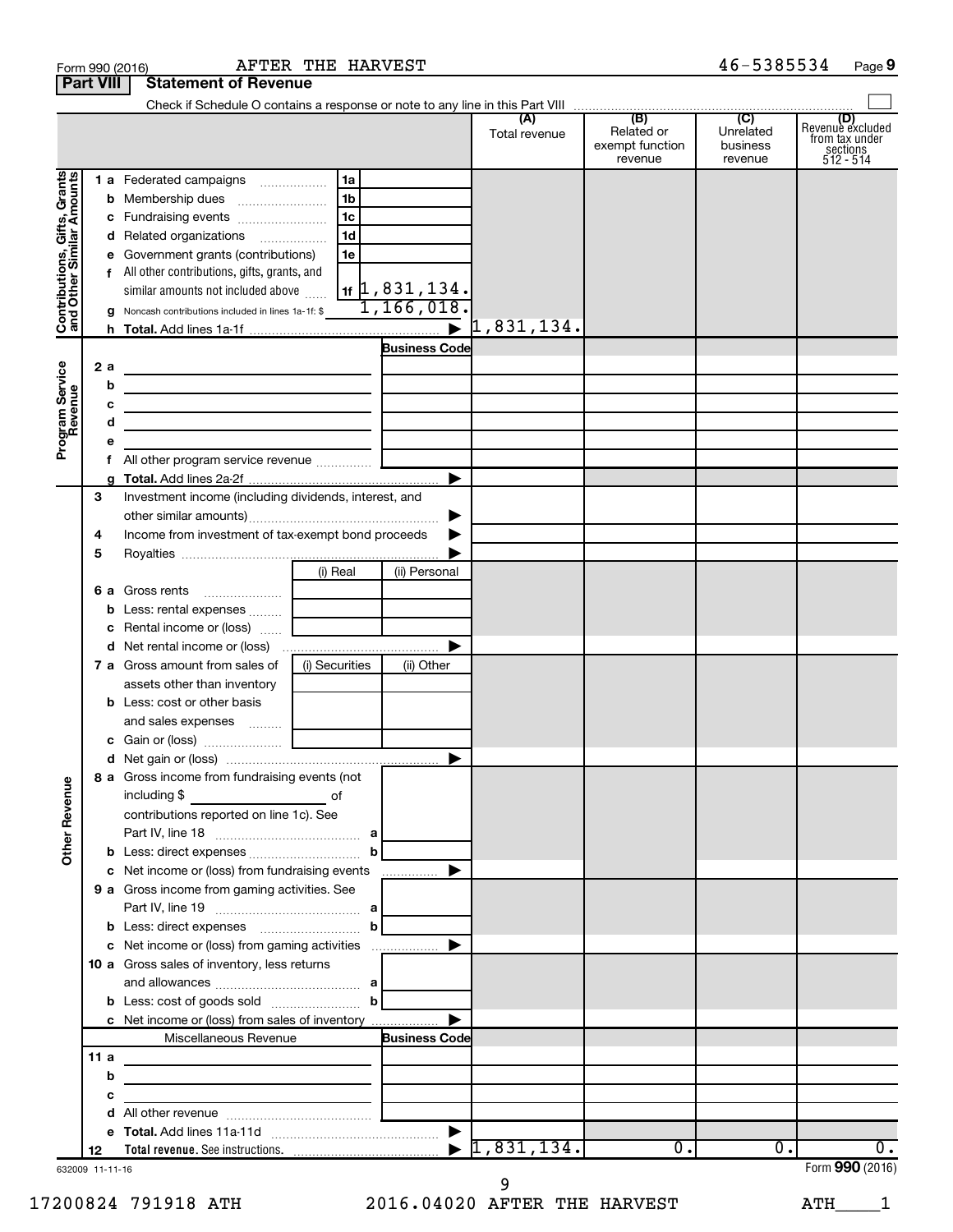Form 990 (2016) Page AFTER THE HARVEST 46-5385534

**Part IX | Statement of Functional Expenses** 

|              | Section 501(c)(3) and 501(c)(4) organizations must complete all columns. All other organizations must complete column (A).                                                                                  |                        |                                    |                                           |                                |  |  |  |  |  |
|--------------|-------------------------------------------------------------------------------------------------------------------------------------------------------------------------------------------------------------|------------------------|------------------------------------|-------------------------------------------|--------------------------------|--|--|--|--|--|
|              | Check if Schedule O contains a response or note to any line in this Part IX                                                                                                                                 |                        |                                    |                                           |                                |  |  |  |  |  |
|              | Do not include amounts reported on lines 6b,<br>7b, 8b, 9b, and 10b of Part VIII.                                                                                                                           | (A)<br>Total expenses  | (B)<br>Program service<br>expenses | (C)<br>Management and<br>general expenses | (D)<br>Fundraising<br>expenses |  |  |  |  |  |
| 1.           | Grants and other assistance to domestic organizations                                                                                                                                                       |                        |                                    |                                           |                                |  |  |  |  |  |
|              | and domestic governments. See Part IV, line 21                                                                                                                                                              | 1,166,018.             | 1,166,018.                         |                                           |                                |  |  |  |  |  |
| $\mathbf{2}$ | Grants and other assistance to domestic                                                                                                                                                                     |                        |                                    |                                           |                                |  |  |  |  |  |
|              | individuals. See Part IV, line 22                                                                                                                                                                           |                        |                                    |                                           |                                |  |  |  |  |  |
| 3            | Grants and other assistance to foreign                                                                                                                                                                      |                        |                                    |                                           |                                |  |  |  |  |  |
|              | organizations, foreign governments, and foreign                                                                                                                                                             |                        |                                    |                                           |                                |  |  |  |  |  |
|              | individuals. See Part IV, lines 15 and 16                                                                                                                                                                   |                        |                                    |                                           |                                |  |  |  |  |  |
| 4            | Benefits paid to or for members                                                                                                                                                                             |                        |                                    |                                           |                                |  |  |  |  |  |
| 5            | Compensation of current officers, directors,                                                                                                                                                                |                        |                                    |                                           |                                |  |  |  |  |  |
|              | trustees, and key employees                                                                                                                                                                                 | 86,995.                | 47,848.                            | 26,968.                                   | 12,179.                        |  |  |  |  |  |
| 6            | Compensation not included above, to disqualified                                                                                                                                                            |                        |                                    |                                           |                                |  |  |  |  |  |
|              | persons (as defined under section 4958(f)(1)) and                                                                                                                                                           |                        |                                    |                                           |                                |  |  |  |  |  |
|              | persons described in section 4958(c)(3)(B)                                                                                                                                                                  |                        |                                    |                                           |                                |  |  |  |  |  |
| 7            | Other salaries and wages                                                                                                                                                                                    | 118,792.               | 87,032.                            | 26, 198.                                  | 5,562.                         |  |  |  |  |  |
| 8            | Pension plan accruals and contributions (include                                                                                                                                                            |                        |                                    |                                           |                                |  |  |  |  |  |
|              | section 401(k) and 403(b) employer contributions)                                                                                                                                                           | $\frac{2,054}{22,053}$ | $\frac{1,466}{17,623}$             | 483.                                      | 105.                           |  |  |  |  |  |
| 9            |                                                                                                                                                                                                             |                        |                                    | 2,832.                                    | 1,598.                         |  |  |  |  |  |
| 10           |                                                                                                                                                                                                             | 15, 365.               | 10,320.                            | 3,833.                                    | 1,212.                         |  |  |  |  |  |
| 11           | Fees for services (non-employees):                                                                                                                                                                          |                        |                                    |                                           |                                |  |  |  |  |  |
| a            |                                                                                                                                                                                                             |                        |                                    |                                           |                                |  |  |  |  |  |
| b            |                                                                                                                                                                                                             |                        |                                    |                                           |                                |  |  |  |  |  |
| с            |                                                                                                                                                                                                             | 15, 256.               |                                    | 15,256.                                   |                                |  |  |  |  |  |
| d            |                                                                                                                                                                                                             |                        |                                    |                                           |                                |  |  |  |  |  |
| e            | Professional fundraising services. See Part IV, line 17                                                                                                                                                     |                        |                                    |                                           |                                |  |  |  |  |  |
| f            | Investment management fees                                                                                                                                                                                  |                        |                                    |                                           |                                |  |  |  |  |  |
| g            | Other. (If line 11g amount exceeds 10% of line 25,                                                                                                                                                          |                        |                                    |                                           |                                |  |  |  |  |  |
|              | column (A) amount, list line 11g expenses on Sch O.)                                                                                                                                                        | $\frac{223}{1,599}$ .  | 26.                                | 194.                                      | 3.                             |  |  |  |  |  |
| 12           |                                                                                                                                                                                                             |                        | 1,599.                             |                                           |                                |  |  |  |  |  |
| 13           |                                                                                                                                                                                                             | 15,413.                | 9,007.                             | 3,715.                                    | 2,691.                         |  |  |  |  |  |
| 14           |                                                                                                                                                                                                             | 11,381.                | 7,259.                             | 3,087.                                    | 1,035.                         |  |  |  |  |  |
| 15           |                                                                                                                                                                                                             |                        |                                    |                                           |                                |  |  |  |  |  |
| 16           |                                                                                                                                                                                                             | 22,092.                | 16,498.                            | 4,183.                                    | 1,411.                         |  |  |  |  |  |
| 17           |                                                                                                                                                                                                             | 6,817.                 | 4,817.                             | 1,104.                                    | 896.                           |  |  |  |  |  |
| 18           | Payments of travel or entertainment expenses                                                                                                                                                                |                        |                                    |                                           |                                |  |  |  |  |  |
|              | for any federal, state, or local public officials                                                                                                                                                           |                        |                                    |                                           |                                |  |  |  |  |  |
| 19           | Conferences, conventions, and meetings                                                                                                                                                                      |                        |                                    |                                           |                                |  |  |  |  |  |
| 20           | Interest                                                                                                                                                                                                    |                        |                                    |                                           |                                |  |  |  |  |  |
| 21           |                                                                                                                                                                                                             |                        | 4,717.                             |                                           | 592.                           |  |  |  |  |  |
| 22           | Depreciation, depletion, and amortization                                                                                                                                                                   | 7,130.<br>2,945.       |                                    | 1,821.<br>2,945.                          |                                |  |  |  |  |  |
| 23           | Insurance                                                                                                                                                                                                   |                        |                                    |                                           |                                |  |  |  |  |  |
| 24           | Other expenses. Itemize expenses not covered<br>above. (List miscellaneous expenses in line 24e. If line<br>24e amount exceeds 10% of line 25, column (A)<br>amount, list line 24e expenses on Schedule O.) |                        |                                    |                                           |                                |  |  |  |  |  |
| a            | PACKAGING AND FREIGHT                                                                                                                                                                                       | 223,873.               | 223,873.                           |                                           |                                |  |  |  |  |  |
| b            | <b>GLEANING EXPENSE</b>                                                                                                                                                                                     | 4,037.                 | 4,037.                             |                                           |                                |  |  |  |  |  |
|              | <b>TRAINING</b>                                                                                                                                                                                             | 3,420.                 | 1,712.                             | 1,673.                                    | 35.                            |  |  |  |  |  |
| d            | <b>MISCELLANEOUS</b>                                                                                                                                                                                        | 3,148.                 | 911.                               | 1,325.                                    | 912.                           |  |  |  |  |  |
|              | e All other expenses                                                                                                                                                                                        | 2,867.                 | 2,133.                             |                                           | 734.                           |  |  |  |  |  |
| 25           | Total functional expenses. Add lines 1 through 24e                                                                                                                                                          | 1,731,478.             | 1,606,896.                         | 95,617.                                   | 28,965.                        |  |  |  |  |  |
| 26           | <b>Joint costs.</b> Complete this line only if the organization                                                                                                                                             |                        |                                    |                                           |                                |  |  |  |  |  |
|              | reported in column (B) joint costs from a combined                                                                                                                                                          |                        |                                    |                                           |                                |  |  |  |  |  |
|              | educational campaign and fundraising solicitation.                                                                                                                                                          |                        |                                    |                                           |                                |  |  |  |  |  |
|              | Check here $\blacktriangleright$<br>if following SOP 98-2 (ASC 958-720)                                                                                                                                     |                        |                                    |                                           |                                |  |  |  |  |  |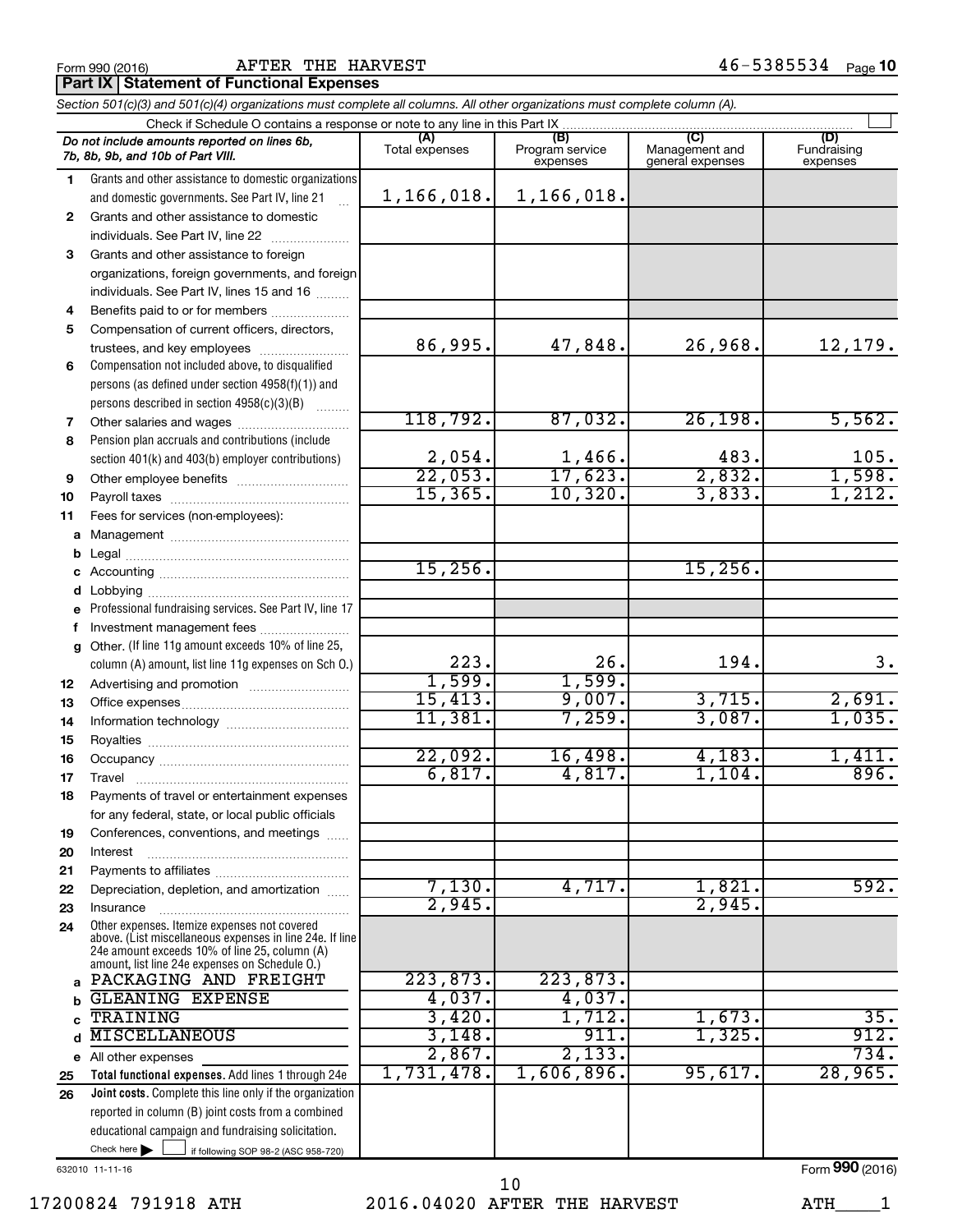## Form 990 (2016) Page AFTER THE HARVEST 46-5385534 **Part X** | Balance Sheet

|                             |    |                                                                                                                                                                                                                                |                 |              | (A)<br>Beginning of year |                 | (B)<br>End of year |
|-----------------------------|----|--------------------------------------------------------------------------------------------------------------------------------------------------------------------------------------------------------------------------------|-----------------|--------------|--------------------------|-----------------|--------------------|
|                             | 1  |                                                                                                                                                                                                                                |                 |              | 183, 110.                | $\mathbf{1}$    | 296,415.           |
|                             | 2  |                                                                                                                                                                                                                                |                 |              |                          | 2               |                    |
|                             | З  |                                                                                                                                                                                                                                | 197,726.        | $\mathbf{3}$ | 140, 285.                |                 |                    |
|                             | 4  |                                                                                                                                                                                                                                | 1,600.          | 4            | 332.                     |                 |                    |
|                             | 5  | Loans and other receivables from current and former officers, directors,                                                                                                                                                       |                 |              |                          |                 |                    |
|                             |    | trustees, key employees, and highest compensated employees. Complete                                                                                                                                                           |                 |              |                          |                 |                    |
|                             |    |                                                                                                                                                                                                                                |                 | 5            |                          |                 |                    |
|                             | 6  | Loans and other receivables from other disqualified persons (as defined under                                                                                                                                                  |                 |              |                          |                 |                    |
|                             |    | section 4958(f)(1)), persons described in section 4958(c)(3)(B), and contributing                                                                                                                                              |                 |              |                          |                 |                    |
|                             |    | employers and sponsoring organizations of section 501(c)(9) voluntary                                                                                                                                                          |                 |              |                          |                 |                    |
|                             |    | employees' beneficiary organizations (see instr). Complete Part II of Sch L                                                                                                                                                    |                 |              |                          | 6               |                    |
| Assets                      | 7  |                                                                                                                                                                                                                                |                 |              |                          | 7               |                    |
|                             | 8  |                                                                                                                                                                                                                                |                 |              |                          | 8               |                    |
|                             | 9  | Prepaid expenses and deferred charges [11] matter continuum matter and referred charges [11] matter continuum matter continuum matter and continuum matter continuum matter and continuum matter continuum matter continuum ma |                 |              | 1,813.                   | 9               | 3,229.             |
|                             |    | 10a Land, buildings, and equipment: cost or other                                                                                                                                                                              |                 |              |                          |                 |                    |
|                             |    | basis. Complete Part VI of Schedule D                                                                                                                                                                                          | 10a             | 61,920.      |                          |                 |                    |
|                             |    | <b>b</b> Less: accumulated depreciation <i></i>                                                                                                                                                                                | 10 <sub>b</sub> | 8,827.       | 21,629.                  | 10 <sub>c</sub> | 53,093.            |
|                             | 11 |                                                                                                                                                                                                                                |                 |              |                          | 11              |                    |
|                             | 12 |                                                                                                                                                                                                                                |                 |              |                          | 12              |                    |
|                             | 13 |                                                                                                                                                                                                                                |                 | 13           |                          |                 |                    |
|                             | 14 |                                                                                                                                                                                                                                |                 | 14           |                          |                 |                    |
|                             | 15 |                                                                                                                                                                                                                                |                 |              | 1,700.                   | 15              | 1,700.             |
|                             | 16 |                                                                                                                                                                                                                                |                 |              | 407,578.                 | 16              | 495,054.           |
|                             | 17 |                                                                                                                                                                                                                                |                 |              | 28, 745.                 | 17              | 12,582.            |
|                             | 18 |                                                                                                                                                                                                                                |                 | 18           |                          |                 |                    |
|                             | 19 | Deferred revenue manual contracts and contracts are all the contracts and contracts are contracted and contracts are contracted and contract are contracted and contract are contracted and contract are contracted and contra |                 |              |                          | 19              |                    |
|                             | 20 |                                                                                                                                                                                                                                |                 |              | 20                       |                 |                    |
|                             | 21 | Escrow or custodial account liability. Complete Part IV of Schedule D                                                                                                                                                          |                 |              |                          | 21              |                    |
|                             | 22 | Loans and other payables to current and former officers, directors, trustees,                                                                                                                                                  |                 |              |                          |                 |                    |
| Liabilities                 |    | key employees, highest compensated employees, and disqualified persons.                                                                                                                                                        |                 |              |                          |                 |                    |
|                             |    |                                                                                                                                                                                                                                |                 |              |                          | 22              |                    |
|                             | 23 | Secured mortgages and notes payable to unrelated third parties                                                                                                                                                                 |                 |              |                          | 23              |                    |
|                             | 24 | Unsecured notes and loans payable to unrelated third parties                                                                                                                                                                   |                 |              |                          | 24              |                    |
|                             | 25 | Other liabilities (including federal income tax, payables to related third                                                                                                                                                     |                 |              |                          |                 |                    |
|                             |    | parties, and other liabilities not included on lines 17-24). Complete Part X of                                                                                                                                                |                 |              |                          |                 |                    |
|                             |    | Schedule D                                                                                                                                                                                                                     |                 |              | $\mathbf 0$ .            | 25              | 3,983.             |
|                             | 26 |                                                                                                                                                                                                                                |                 |              | 28,745.                  | 26              | 16, 565.           |
|                             |    | Organizations that follow SFAS 117 (ASC 958), check here $\blacktriangleright \begin{array}{c} \boxed{X} \end{array}$ and                                                                                                      |                 |              |                          |                 |                    |
|                             |    | complete lines 27 through 29, and lines 33 and 34.                                                                                                                                                                             |                 |              |                          |                 |                    |
|                             | 27 |                                                                                                                                                                                                                                |                 |              | 35,121.                  | 27              | 56, 556.           |
|                             | 28 |                                                                                                                                                                                                                                |                 |              | 343, 712.                | 28              | 421,933.           |
|                             | 29 | Permanently restricted net assets                                                                                                                                                                                              |                 |              |                          | 29              |                    |
|                             |    | Organizations that do not follow SFAS 117 (ASC 958), check here ▶                                                                                                                                                              |                 |              |                          |                 |                    |
| Net Assets or Fund Balances |    | and complete lines 30 through 34.                                                                                                                                                                                              |                 |              |                          |                 |                    |
|                             | 30 |                                                                                                                                                                                                                                |                 |              |                          | 30              |                    |
|                             | 31 | Paid-in or capital surplus, or land, building, or equipment fund                                                                                                                                                               |                 |              |                          | 31              |                    |
|                             | 32 | Retained earnings, endowment, accumulated income, or other funds                                                                                                                                                               |                 |              | 378,833.                 | 32              | 478,489.           |
|                             | 33 |                                                                                                                                                                                                                                |                 |              | 407,578.                 | 33              | 495,054.           |
|                             | 34 |                                                                                                                                                                                                                                |                 |              |                          | 34              |                    |

Form (2016) **990**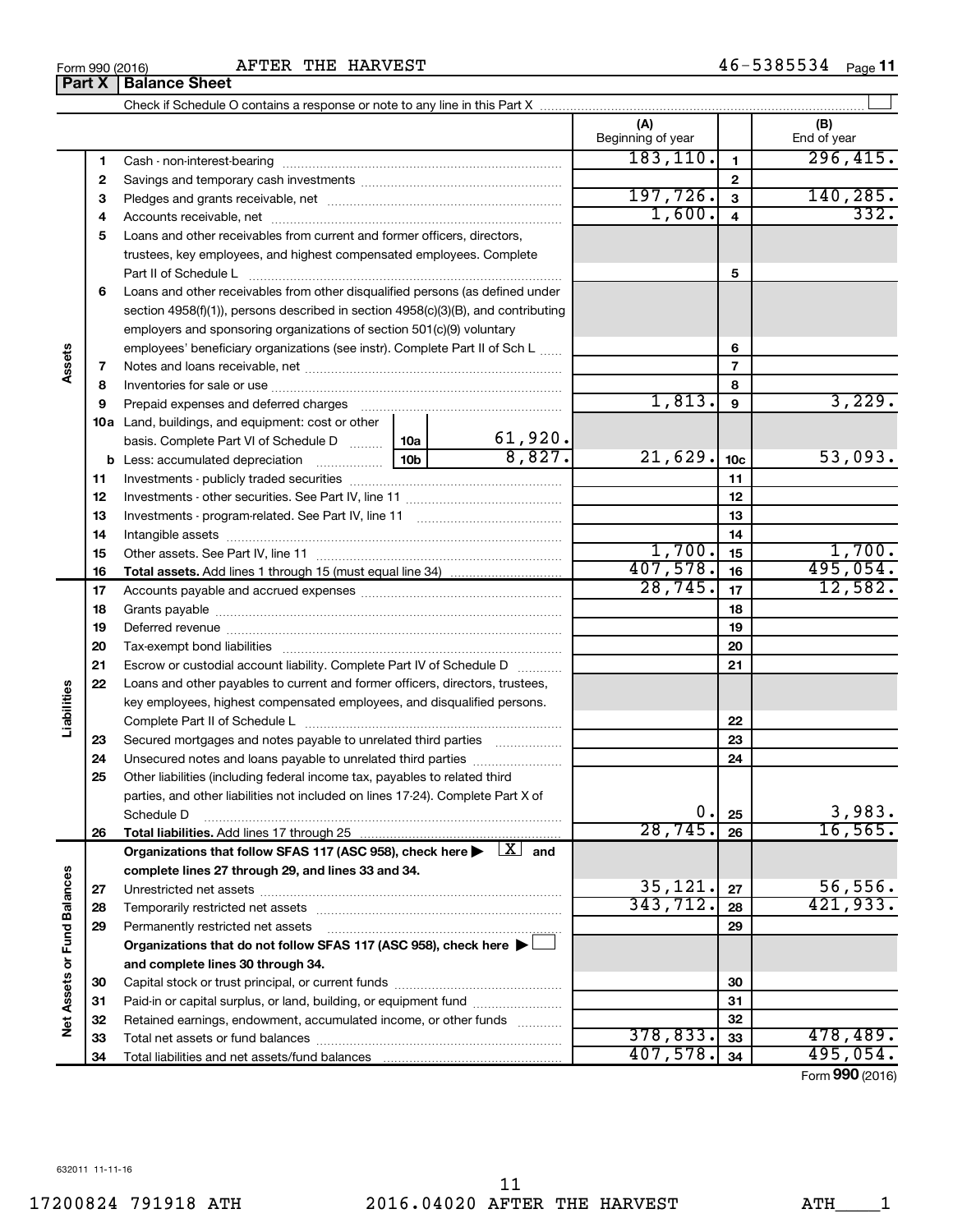| Part XI   Reconciliation of Net Assets<br>Check if Schedule O contains a response or note to any line in this Part XI [11] [12] [13] Check if Schedule O contains a response or note to any line in this Part XI<br>1,831,134.<br>1<br>1<br>1,731,478.<br>$\overline{2}$<br>2<br>99,656.<br>3<br>Revenue less expenses. Subtract line 2 from line 1<br>3<br>378,833.<br>$\overline{\mathbf{4}}$<br>4<br>5<br>Net unrealized gains (losses) on investments [11] matter contracts and the state of the state of the state of the state of the state of the state of the state of the state of the state of the state of the state of the stat<br>5<br>6<br>Donated services and use of facilities<br>6<br>$\overline{7}$<br>Investment expenses<br>7<br>8<br>8<br>Prior period adjustments<br>$\begin{minipage}{0.5\textwidth} \begin{tabular}{ l l l } \hline \multicolumn{1}{ l l l } \hline \multicolumn{1}{ l l } \hline \multicolumn{1}{ l } \multicolumn{1}{ l } \hline \multicolumn{1}{ l } \multicolumn{1}{ l } \multicolumn{1}{ l } \multicolumn{1}{ l } \hline \multicolumn{1}{ l } \multicolumn{1}{ l } \multicolumn{1}{ l } \multicolumn{1}{ l } \hline \multicolumn{1}{ l } \multicolumn{1}{ l } \multicolumn{1}{ l } \hline$<br>$\overline{0}$ .<br>9<br>9<br>Net assets or fund balances at end of year. Combine lines 3 through 9 (must equal Part X, line 33,<br>10<br>478,489.<br>10<br>column (B))<br>Part XII Financial Statements and Reporting<br>No<br>Yes<br>Accounting method used to prepare the Form 990: $\Box$ Cash $\Box X$ Accrual<br>$\Box$ Other<br>1<br>If the organization changed its method of accounting from a prior year or checked "Other," explain in Schedule O.<br>х<br>2a<br>If "Yes," check a box below to indicate whether the financial statements for the year were compiled or reviewed on a<br>separate basis, consolidated basis, or both:<br>Both consolidated and separate basis<br>Separate basis<br>Consolidated basis<br>x<br>2 <sub>b</sub><br>If "Yes," check a box below to indicate whether the financial statements for the year were audited on a separate basis,<br>consolidated basis, or both:<br>$ \mathbf{X} $ Separate basis<br>Consolidated basis<br>Both consolidated and separate basis<br>c If "Yes" to line 2a or 2b, does the organization have a committee that assumes responsibility for oversight of the audit,<br>x<br>2c<br>If the organization changed either its oversight process or selection process during the tax year, explain in Schedule O.<br>3a As a result of a federal award, was the organization required to undergo an audit or audits as set forth in the Single Audit<br>x<br>За<br><b>b</b> If "Yes," did the organization undergo the required audit or audits? If the organization did not undergo the required audit<br>3b<br>$\sim$ | AFTER THE HARVEST<br>Form 990 (2016) |  | 46-5385534 |  | Page 12 |  |  |
|--------------------------------------------------------------------------------------------------------------------------------------------------------------------------------------------------------------------------------------------------------------------------------------------------------------------------------------------------------------------------------------------------------------------------------------------------------------------------------------------------------------------------------------------------------------------------------------------------------------------------------------------------------------------------------------------------------------------------------------------------------------------------------------------------------------------------------------------------------------------------------------------------------------------------------------------------------------------------------------------------------------------------------------------------------------------------------------------------------------------------------------------------------------------------------------------------------------------------------------------------------------------------------------------------------------------------------------------------------------------------------------------------------------------------------------------------------------------------------------------------------------------------------------------------------------------------------------------------------------------------------------------------------------------------------------------------------------------------------------------------------------------------------------------------------------------------------------------------------------------------------------------------------------------------------------------------------------------------------------------------------------------------------------------------------------------------------------------------------------------------------------------------------------------------------------------------------------------------------------------------------------------------------------------------------------------------------------------------------------------------------------------------------------------------------------------------------------------------------------------------------------------------------------------------------------------------------------------------------------------------------------------------------------------------------------------------------------------------------------------------------------------------------------------------------------------------------------------|--------------------------------------|--|------------|--|---------|--|--|
|                                                                                                                                                                                                                                                                                                                                                                                                                                                                                                                                                                                                                                                                                                                                                                                                                                                                                                                                                                                                                                                                                                                                                                                                                                                                                                                                                                                                                                                                                                                                                                                                                                                                                                                                                                                                                                                                                                                                                                                                                                                                                                                                                                                                                                                                                                                                                                                                                                                                                                                                                                                                                                                                                                                                                                                                                                            |                                      |  |            |  |         |  |  |
|                                                                                                                                                                                                                                                                                                                                                                                                                                                                                                                                                                                                                                                                                                                                                                                                                                                                                                                                                                                                                                                                                                                                                                                                                                                                                                                                                                                                                                                                                                                                                                                                                                                                                                                                                                                                                                                                                                                                                                                                                                                                                                                                                                                                                                                                                                                                                                                                                                                                                                                                                                                                                                                                                                                                                                                                                                            |                                      |  |            |  |         |  |  |
|                                                                                                                                                                                                                                                                                                                                                                                                                                                                                                                                                                                                                                                                                                                                                                                                                                                                                                                                                                                                                                                                                                                                                                                                                                                                                                                                                                                                                                                                                                                                                                                                                                                                                                                                                                                                                                                                                                                                                                                                                                                                                                                                                                                                                                                                                                                                                                                                                                                                                                                                                                                                                                                                                                                                                                                                                                            |                                      |  |            |  |         |  |  |
|                                                                                                                                                                                                                                                                                                                                                                                                                                                                                                                                                                                                                                                                                                                                                                                                                                                                                                                                                                                                                                                                                                                                                                                                                                                                                                                                                                                                                                                                                                                                                                                                                                                                                                                                                                                                                                                                                                                                                                                                                                                                                                                                                                                                                                                                                                                                                                                                                                                                                                                                                                                                                                                                                                                                                                                                                                            |                                      |  |            |  |         |  |  |
|                                                                                                                                                                                                                                                                                                                                                                                                                                                                                                                                                                                                                                                                                                                                                                                                                                                                                                                                                                                                                                                                                                                                                                                                                                                                                                                                                                                                                                                                                                                                                                                                                                                                                                                                                                                                                                                                                                                                                                                                                                                                                                                                                                                                                                                                                                                                                                                                                                                                                                                                                                                                                                                                                                                                                                                                                                            |                                      |  |            |  |         |  |  |
|                                                                                                                                                                                                                                                                                                                                                                                                                                                                                                                                                                                                                                                                                                                                                                                                                                                                                                                                                                                                                                                                                                                                                                                                                                                                                                                                                                                                                                                                                                                                                                                                                                                                                                                                                                                                                                                                                                                                                                                                                                                                                                                                                                                                                                                                                                                                                                                                                                                                                                                                                                                                                                                                                                                                                                                                                                            |                                      |  |            |  |         |  |  |
|                                                                                                                                                                                                                                                                                                                                                                                                                                                                                                                                                                                                                                                                                                                                                                                                                                                                                                                                                                                                                                                                                                                                                                                                                                                                                                                                                                                                                                                                                                                                                                                                                                                                                                                                                                                                                                                                                                                                                                                                                                                                                                                                                                                                                                                                                                                                                                                                                                                                                                                                                                                                                                                                                                                                                                                                                                            |                                      |  |            |  |         |  |  |
|                                                                                                                                                                                                                                                                                                                                                                                                                                                                                                                                                                                                                                                                                                                                                                                                                                                                                                                                                                                                                                                                                                                                                                                                                                                                                                                                                                                                                                                                                                                                                                                                                                                                                                                                                                                                                                                                                                                                                                                                                                                                                                                                                                                                                                                                                                                                                                                                                                                                                                                                                                                                                                                                                                                                                                                                                                            |                                      |  |            |  |         |  |  |
|                                                                                                                                                                                                                                                                                                                                                                                                                                                                                                                                                                                                                                                                                                                                                                                                                                                                                                                                                                                                                                                                                                                                                                                                                                                                                                                                                                                                                                                                                                                                                                                                                                                                                                                                                                                                                                                                                                                                                                                                                                                                                                                                                                                                                                                                                                                                                                                                                                                                                                                                                                                                                                                                                                                                                                                                                                            |                                      |  |            |  |         |  |  |
|                                                                                                                                                                                                                                                                                                                                                                                                                                                                                                                                                                                                                                                                                                                                                                                                                                                                                                                                                                                                                                                                                                                                                                                                                                                                                                                                                                                                                                                                                                                                                                                                                                                                                                                                                                                                                                                                                                                                                                                                                                                                                                                                                                                                                                                                                                                                                                                                                                                                                                                                                                                                                                                                                                                                                                                                                                            |                                      |  |            |  |         |  |  |
|                                                                                                                                                                                                                                                                                                                                                                                                                                                                                                                                                                                                                                                                                                                                                                                                                                                                                                                                                                                                                                                                                                                                                                                                                                                                                                                                                                                                                                                                                                                                                                                                                                                                                                                                                                                                                                                                                                                                                                                                                                                                                                                                                                                                                                                                                                                                                                                                                                                                                                                                                                                                                                                                                                                                                                                                                                            |                                      |  |            |  |         |  |  |
|                                                                                                                                                                                                                                                                                                                                                                                                                                                                                                                                                                                                                                                                                                                                                                                                                                                                                                                                                                                                                                                                                                                                                                                                                                                                                                                                                                                                                                                                                                                                                                                                                                                                                                                                                                                                                                                                                                                                                                                                                                                                                                                                                                                                                                                                                                                                                                                                                                                                                                                                                                                                                                                                                                                                                                                                                                            |                                      |  |            |  |         |  |  |
|                                                                                                                                                                                                                                                                                                                                                                                                                                                                                                                                                                                                                                                                                                                                                                                                                                                                                                                                                                                                                                                                                                                                                                                                                                                                                                                                                                                                                                                                                                                                                                                                                                                                                                                                                                                                                                                                                                                                                                                                                                                                                                                                                                                                                                                                                                                                                                                                                                                                                                                                                                                                                                                                                                                                                                                                                                            |                                      |  |            |  |         |  |  |
|                                                                                                                                                                                                                                                                                                                                                                                                                                                                                                                                                                                                                                                                                                                                                                                                                                                                                                                                                                                                                                                                                                                                                                                                                                                                                                                                                                                                                                                                                                                                                                                                                                                                                                                                                                                                                                                                                                                                                                                                                                                                                                                                                                                                                                                                                                                                                                                                                                                                                                                                                                                                                                                                                                                                                                                                                                            |                                      |  |            |  |         |  |  |
|                                                                                                                                                                                                                                                                                                                                                                                                                                                                                                                                                                                                                                                                                                                                                                                                                                                                                                                                                                                                                                                                                                                                                                                                                                                                                                                                                                                                                                                                                                                                                                                                                                                                                                                                                                                                                                                                                                                                                                                                                                                                                                                                                                                                                                                                                                                                                                                                                                                                                                                                                                                                                                                                                                                                                                                                                                            |                                      |  |            |  |         |  |  |
|                                                                                                                                                                                                                                                                                                                                                                                                                                                                                                                                                                                                                                                                                                                                                                                                                                                                                                                                                                                                                                                                                                                                                                                                                                                                                                                                                                                                                                                                                                                                                                                                                                                                                                                                                                                                                                                                                                                                                                                                                                                                                                                                                                                                                                                                                                                                                                                                                                                                                                                                                                                                                                                                                                                                                                                                                                            |                                      |  |            |  |         |  |  |
|                                                                                                                                                                                                                                                                                                                                                                                                                                                                                                                                                                                                                                                                                                                                                                                                                                                                                                                                                                                                                                                                                                                                                                                                                                                                                                                                                                                                                                                                                                                                                                                                                                                                                                                                                                                                                                                                                                                                                                                                                                                                                                                                                                                                                                                                                                                                                                                                                                                                                                                                                                                                                                                                                                                                                                                                                                            |                                      |  |            |  |         |  |  |
|                                                                                                                                                                                                                                                                                                                                                                                                                                                                                                                                                                                                                                                                                                                                                                                                                                                                                                                                                                                                                                                                                                                                                                                                                                                                                                                                                                                                                                                                                                                                                                                                                                                                                                                                                                                                                                                                                                                                                                                                                                                                                                                                                                                                                                                                                                                                                                                                                                                                                                                                                                                                                                                                                                                                                                                                                                            |                                      |  |            |  |         |  |  |
|                                                                                                                                                                                                                                                                                                                                                                                                                                                                                                                                                                                                                                                                                                                                                                                                                                                                                                                                                                                                                                                                                                                                                                                                                                                                                                                                                                                                                                                                                                                                                                                                                                                                                                                                                                                                                                                                                                                                                                                                                                                                                                                                                                                                                                                                                                                                                                                                                                                                                                                                                                                                                                                                                                                                                                                                                                            |                                      |  |            |  |         |  |  |
|                                                                                                                                                                                                                                                                                                                                                                                                                                                                                                                                                                                                                                                                                                                                                                                                                                                                                                                                                                                                                                                                                                                                                                                                                                                                                                                                                                                                                                                                                                                                                                                                                                                                                                                                                                                                                                                                                                                                                                                                                                                                                                                                                                                                                                                                                                                                                                                                                                                                                                                                                                                                                                                                                                                                                                                                                                            |                                      |  |            |  |         |  |  |
|                                                                                                                                                                                                                                                                                                                                                                                                                                                                                                                                                                                                                                                                                                                                                                                                                                                                                                                                                                                                                                                                                                                                                                                                                                                                                                                                                                                                                                                                                                                                                                                                                                                                                                                                                                                                                                                                                                                                                                                                                                                                                                                                                                                                                                                                                                                                                                                                                                                                                                                                                                                                                                                                                                                                                                                                                                            |                                      |  |            |  |         |  |  |
|                                                                                                                                                                                                                                                                                                                                                                                                                                                                                                                                                                                                                                                                                                                                                                                                                                                                                                                                                                                                                                                                                                                                                                                                                                                                                                                                                                                                                                                                                                                                                                                                                                                                                                                                                                                                                                                                                                                                                                                                                                                                                                                                                                                                                                                                                                                                                                                                                                                                                                                                                                                                                                                                                                                                                                                                                                            |                                      |  |            |  |         |  |  |
|                                                                                                                                                                                                                                                                                                                                                                                                                                                                                                                                                                                                                                                                                                                                                                                                                                                                                                                                                                                                                                                                                                                                                                                                                                                                                                                                                                                                                                                                                                                                                                                                                                                                                                                                                                                                                                                                                                                                                                                                                                                                                                                                                                                                                                                                                                                                                                                                                                                                                                                                                                                                                                                                                                                                                                                                                                            |                                      |  |            |  |         |  |  |
|                                                                                                                                                                                                                                                                                                                                                                                                                                                                                                                                                                                                                                                                                                                                                                                                                                                                                                                                                                                                                                                                                                                                                                                                                                                                                                                                                                                                                                                                                                                                                                                                                                                                                                                                                                                                                                                                                                                                                                                                                                                                                                                                                                                                                                                                                                                                                                                                                                                                                                                                                                                                                                                                                                                                                                                                                                            |                                      |  |            |  |         |  |  |
|                                                                                                                                                                                                                                                                                                                                                                                                                                                                                                                                                                                                                                                                                                                                                                                                                                                                                                                                                                                                                                                                                                                                                                                                                                                                                                                                                                                                                                                                                                                                                                                                                                                                                                                                                                                                                                                                                                                                                                                                                                                                                                                                                                                                                                                                                                                                                                                                                                                                                                                                                                                                                                                                                                                                                                                                                                            |                                      |  |            |  |         |  |  |
|                                                                                                                                                                                                                                                                                                                                                                                                                                                                                                                                                                                                                                                                                                                                                                                                                                                                                                                                                                                                                                                                                                                                                                                                                                                                                                                                                                                                                                                                                                                                                                                                                                                                                                                                                                                                                                                                                                                                                                                                                                                                                                                                                                                                                                                                                                                                                                                                                                                                                                                                                                                                                                                                                                                                                                                                                                            |                                      |  |            |  |         |  |  |
|                                                                                                                                                                                                                                                                                                                                                                                                                                                                                                                                                                                                                                                                                                                                                                                                                                                                                                                                                                                                                                                                                                                                                                                                                                                                                                                                                                                                                                                                                                                                                                                                                                                                                                                                                                                                                                                                                                                                                                                                                                                                                                                                                                                                                                                                                                                                                                                                                                                                                                                                                                                                                                                                                                                                                                                                                                            |                                      |  |            |  |         |  |  |
|                                                                                                                                                                                                                                                                                                                                                                                                                                                                                                                                                                                                                                                                                                                                                                                                                                                                                                                                                                                                                                                                                                                                                                                                                                                                                                                                                                                                                                                                                                                                                                                                                                                                                                                                                                                                                                                                                                                                                                                                                                                                                                                                                                                                                                                                                                                                                                                                                                                                                                                                                                                                                                                                                                                                                                                                                                            |                                      |  |            |  |         |  |  |
|                                                                                                                                                                                                                                                                                                                                                                                                                                                                                                                                                                                                                                                                                                                                                                                                                                                                                                                                                                                                                                                                                                                                                                                                                                                                                                                                                                                                                                                                                                                                                                                                                                                                                                                                                                                                                                                                                                                                                                                                                                                                                                                                                                                                                                                                                                                                                                                                                                                                                                                                                                                                                                                                                                                                                                                                                                            |                                      |  |            |  |         |  |  |
|                                                                                                                                                                                                                                                                                                                                                                                                                                                                                                                                                                                                                                                                                                                                                                                                                                                                                                                                                                                                                                                                                                                                                                                                                                                                                                                                                                                                                                                                                                                                                                                                                                                                                                                                                                                                                                                                                                                                                                                                                                                                                                                                                                                                                                                                                                                                                                                                                                                                                                                                                                                                                                                                                                                                                                                                                                            |                                      |  |            |  |         |  |  |
|                                                                                                                                                                                                                                                                                                                                                                                                                                                                                                                                                                                                                                                                                                                                                                                                                                                                                                                                                                                                                                                                                                                                                                                                                                                                                                                                                                                                                                                                                                                                                                                                                                                                                                                                                                                                                                                                                                                                                                                                                                                                                                                                                                                                                                                                                                                                                                                                                                                                                                                                                                                                                                                                                                                                                                                                                                            |                                      |  |            |  |         |  |  |
|                                                                                                                                                                                                                                                                                                                                                                                                                                                                                                                                                                                                                                                                                                                                                                                                                                                                                                                                                                                                                                                                                                                                                                                                                                                                                                                                                                                                                                                                                                                                                                                                                                                                                                                                                                                                                                                                                                                                                                                                                                                                                                                                                                                                                                                                                                                                                                                                                                                                                                                                                                                                                                                                                                                                                                                                                                            |                                      |  |            |  |         |  |  |
|                                                                                                                                                                                                                                                                                                                                                                                                                                                                                                                                                                                                                                                                                                                                                                                                                                                                                                                                                                                                                                                                                                                                                                                                                                                                                                                                                                                                                                                                                                                                                                                                                                                                                                                                                                                                                                                                                                                                                                                                                                                                                                                                                                                                                                                                                                                                                                                                                                                                                                                                                                                                                                                                                                                                                                                                                                            |                                      |  |            |  |         |  |  |
|                                                                                                                                                                                                                                                                                                                                                                                                                                                                                                                                                                                                                                                                                                                                                                                                                                                                                                                                                                                                                                                                                                                                                                                                                                                                                                                                                                                                                                                                                                                                                                                                                                                                                                                                                                                                                                                                                                                                                                                                                                                                                                                                                                                                                                                                                                                                                                                                                                                                                                                                                                                                                                                                                                                                                                                                                                            |                                      |  |            |  |         |  |  |

Form (2016) **990**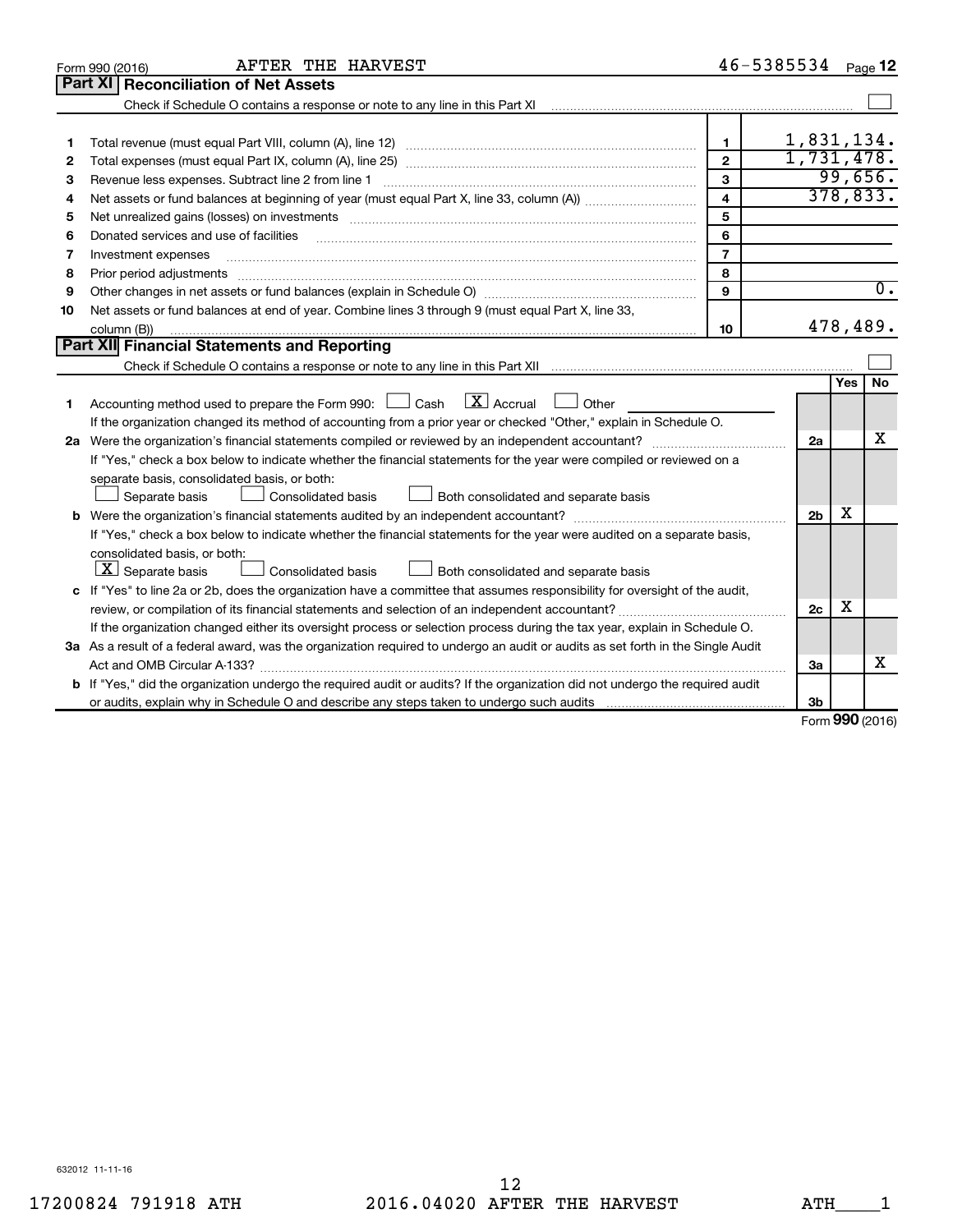Department of the Treasury

# Form 990 or 990-EZ) **Public Charity Status and Public Support**<br>
Complete if the organization is a section 501(c)(3) organization or a section<br> **2016**

**4947(a)(1) nonexempt charitable trust. | Attach to Form 990 or Form 990-EZ.** 

| LV.                   | . . |
|-----------------------|-----|
| <b>Open to Public</b> |     |
| <b>Inspection</b>     |     |

OMB No. 1545-0047

Internal Revenue Service Information about Schedule A (Form 990 or 990-EZ) and its instructions is at WWW.irs.gov/form990.

|        | Name of the organization |                                                                                                                                                                                             |                   |                                                       |                             |                                 |                            |  | <b>Employer identification number</b> |  |
|--------|--------------------------|---------------------------------------------------------------------------------------------------------------------------------------------------------------------------------------------|-------------------|-------------------------------------------------------|-----------------------------|---------------------------------|----------------------------|--|---------------------------------------|--|
|        |                          |                                                                                                                                                                                             | AFTER THE HARVEST |                                                       |                             |                                 |                            |  | 46-5385534                            |  |
| Part I |                          | Reason for Public Charity Status (All organizations must complete this part.) See instructions.                                                                                             |                   |                                                       |                             |                                 |                            |  |                                       |  |
|        |                          | The organization is not a private foundation because it is: (For lines 1 through 12, check only one box.)                                                                                   |                   |                                                       |                             |                                 |                            |  |                                       |  |
| 1      |                          | A church, convention of churches, or association of churches described in section 170(b)(1)(A)(i).                                                                                          |                   |                                                       |                             |                                 |                            |  |                                       |  |
| 2      |                          | A school described in section 170(b)(1)(A)(ii). (Attach Schedule E (Form 990 or 990-EZ).)                                                                                                   |                   |                                                       |                             |                                 |                            |  |                                       |  |
| 3      |                          | A hospital or a cooperative hospital service organization described in section 170(b)(1)(A)(iii).                                                                                           |                   |                                                       |                             |                                 |                            |  |                                       |  |
| 4      |                          | A medical research organization operated in conjunction with a hospital described in section 170(b)(1)(A)(iii). Enter the hospital's name,                                                  |                   |                                                       |                             |                                 |                            |  |                                       |  |
|        |                          | city, and state:                                                                                                                                                                            |                   |                                                       |                             |                                 |                            |  |                                       |  |
| 5      |                          | An organization operated for the benefit of a college or university owned or operated by a governmental unit described in                                                                   |                   |                                                       |                             |                                 |                            |  |                                       |  |
|        |                          | section 170(b)(1)(A)(iv). (Complete Part II.)                                                                                                                                               |                   |                                                       |                             |                                 |                            |  |                                       |  |
| 6      |                          | A federal, state, or local government or governmental unit described in section 170(b)(1)(A)(v).                                                                                            |                   |                                                       |                             |                                 |                            |  |                                       |  |
| 7      |                          | An organization that normally receives a substantial part of its support from a governmental unit or from the general public described in                                                   |                   |                                                       |                             |                                 |                            |  |                                       |  |
|        |                          | section 170(b)(1)(A)(vi). (Complete Part II.)                                                                                                                                               |                   |                                                       |                             |                                 |                            |  |                                       |  |
| 8      |                          | A community trust described in section 170(b)(1)(A)(vi). (Complete Part II.)                                                                                                                |                   |                                                       |                             |                                 |                            |  |                                       |  |
| 9      |                          | An agricultural research organization described in section 170(b)(1)(A)(ix) operated in conjunction with a land-grant college                                                               |                   |                                                       |                             |                                 |                            |  |                                       |  |
|        |                          | or university or a non-land-grant college of agriculture (see instructions). Enter the name, city, and state of the college or                                                              |                   |                                                       |                             |                                 |                            |  |                                       |  |
|        |                          | university:                                                                                                                                                                                 |                   |                                                       |                             |                                 |                            |  |                                       |  |
| 10     | $\boxed{\text{X}}$       | An organization that normally receives: (1) more than 33 1/3% of its support from contributions, membership fees, and gross receipts from                                                   |                   |                                                       |                             |                                 |                            |  |                                       |  |
|        |                          | activities related to its exempt functions - subject to certain exceptions, and (2) no more than 33 1/3% of its support from gross investment                                               |                   |                                                       |                             |                                 |                            |  |                                       |  |
|        |                          | income and unrelated business taxable income (less section 511 tax) from businesses acquired by the organization after June 30, 1975.                                                       |                   |                                                       |                             |                                 |                            |  |                                       |  |
|        |                          | See section 509(a)(2). (Complete Part III.)                                                                                                                                                 |                   |                                                       |                             |                                 |                            |  |                                       |  |
| 11     |                          | An organization organized and operated exclusively to test for public safety. See section 509(a)(4).                                                                                        |                   |                                                       |                             |                                 |                            |  |                                       |  |
| 12     |                          | An organization organized and operated exclusively for the benefit of, to perform the functions of, or to carry out the purposes of one or                                                  |                   |                                                       |                             |                                 |                            |  |                                       |  |
|        |                          | more publicly supported organizations described in section 509(a)(1) or section 509(a)(2). See section 509(a)(3). Check the box in                                                          |                   |                                                       |                             |                                 |                            |  |                                       |  |
|        |                          | lines 12a through 12d that describes the type of supporting organization and complete lines 12e, 12f, and 12g.                                                                              |                   |                                                       |                             |                                 |                            |  |                                       |  |
| а      |                          | Type I. A supporting organization operated, supervised, or controlled by its supported organization(s), typically by giving                                                                 |                   |                                                       |                             |                                 |                            |  |                                       |  |
|        |                          | the supported organization(s) the power to regularly appoint or elect a majority of the directors or trustees of the supporting                                                             |                   |                                                       |                             |                                 |                            |  |                                       |  |
|        |                          | organization. You must complete Part IV, Sections A and B.                                                                                                                                  |                   |                                                       |                             |                                 |                            |  |                                       |  |
| b      |                          | Type II. A supporting organization supervised or controlled in connection with its supported organization(s), by having                                                                     |                   |                                                       |                             |                                 |                            |  |                                       |  |
|        |                          | control or management of the supporting organization vested in the same persons that control or manage the supported                                                                        |                   |                                                       |                             |                                 |                            |  |                                       |  |
| с      |                          | organization(s). You must complete Part IV, Sections A and C.<br>Type III functionally integrated. A supporting organization operated in connection with, and functionally integrated with, |                   |                                                       |                             |                                 |                            |  |                                       |  |
|        |                          | its supported organization(s) (see instructions). You must complete Part IV, Sections A, D, and E.                                                                                          |                   |                                                       |                             |                                 |                            |  |                                       |  |
| d      |                          | Type III non-functionally integrated. A supporting organization operated in connection with its supported organization(s)                                                                   |                   |                                                       |                             |                                 |                            |  |                                       |  |
|        |                          | that is not functionally integrated. The organization generally must satisfy a distribution requirement and an attentiveness                                                                |                   |                                                       |                             |                                 |                            |  |                                       |  |
|        |                          | requirement (see instructions). You must complete Part IV, Sections A and D, and Part V.                                                                                                    |                   |                                                       |                             |                                 |                            |  |                                       |  |
|        |                          | Check this box if the organization received a written determination from the IRS that it is a Type I, Type II, Type III                                                                     |                   |                                                       |                             |                                 |                            |  |                                       |  |
|        |                          | functionally integrated, or Type III non-functionally integrated supporting organization.                                                                                                   |                   |                                                       |                             |                                 |                            |  |                                       |  |
|        |                          |                                                                                                                                                                                             |                   |                                                       |                             |                                 |                            |  |                                       |  |
|        |                          | g Provide the following information about the supported organization(s).                                                                                                                    |                   |                                                       |                             |                                 |                            |  |                                       |  |
|        |                          | (i) Name of supported                                                                                                                                                                       | (ii) EIN          | (iii) Type of organization                            | in your governing document? | (iv) Is the organization listed | (v) Amount of monetary     |  | (vi) Amount of other                  |  |
|        |                          | organization                                                                                                                                                                                |                   | (described on lines 1-10<br>above (see instructions)) | Yes                         | No                              | support (see instructions) |  | support (see instructions)            |  |
|        |                          |                                                                                                                                                                                             |                   |                                                       |                             |                                 |                            |  |                                       |  |
|        |                          |                                                                                                                                                                                             |                   |                                                       |                             |                                 |                            |  |                                       |  |
|        |                          |                                                                                                                                                                                             |                   |                                                       |                             |                                 |                            |  |                                       |  |
|        |                          |                                                                                                                                                                                             |                   |                                                       |                             |                                 |                            |  |                                       |  |
|        |                          |                                                                                                                                                                                             |                   |                                                       |                             |                                 |                            |  |                                       |  |
|        |                          |                                                                                                                                                                                             |                   |                                                       |                             |                                 |                            |  |                                       |  |
|        |                          |                                                                                                                                                                                             |                   |                                                       |                             |                                 |                            |  |                                       |  |
|        |                          |                                                                                                                                                                                             |                   |                                                       |                             |                                 |                            |  |                                       |  |
| Total  |                          |                                                                                                                                                                                             |                   |                                                       |                             |                                 |                            |  |                                       |  |
|        |                          |                                                                                                                                                                                             |                   |                                                       |                             |                                 |                            |  |                                       |  |

LHA For Paperwork Reduction Act Notice, see the Instructions for Form 990 or 990-EZ. 632021 09-21-16 Schedule A (Form 990 or 990-EZ) 2016 13

17200824 791918 ATH 2016.04020 AFTER THE HARVEST ATH\_\_\_\_1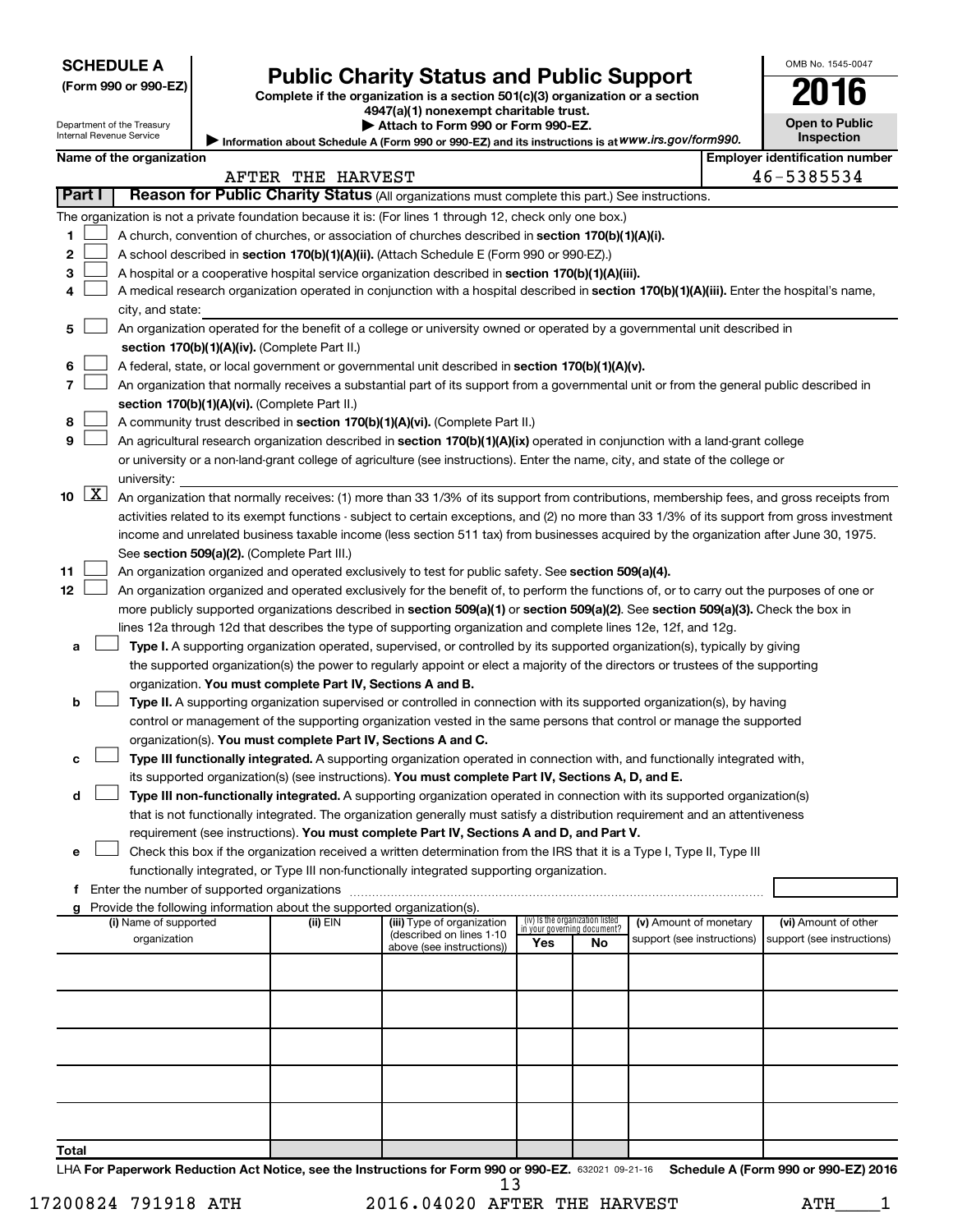#### Schedule A (Form 990 or 990-EZ) 2016 Page AFTER THE HARVEST 46-5385534

<u>46-5385534 Page2</u>

(Complete only if you checked the box on line 5, 7, or 8 of Part I or if the organization failed to qualify under Part III. If the organization **Part II Support Schedule for Organizations Described in Sections 170(b)(1)(A)(iv) and 170(b)(1)(A)(vi)**

fails to qualify under the tests listed below, please complete Part III.)

|   | <b>Section A. Public Support</b>                                                                                                               |          |          |            |            |          |           |
|---|------------------------------------------------------------------------------------------------------------------------------------------------|----------|----------|------------|------------|----------|-----------|
|   | Calendar year (or fiscal year beginning in)                                                                                                    | (a) 2012 | (b) 2013 | $(c)$ 2014 | $(d)$ 2015 | (e) 2016 | (f) Total |
|   | 1 Gifts, grants, contributions, and                                                                                                            |          |          |            |            |          |           |
|   | membership fees received. (Do not                                                                                                              |          |          |            |            |          |           |
|   | include any "unusual grants.")                                                                                                                 |          |          |            |            |          |           |
|   | 2 Tax revenues levied for the organ-                                                                                                           |          |          |            |            |          |           |
|   | ization's benefit and either paid to                                                                                                           |          |          |            |            |          |           |
|   | or expended on its behalf                                                                                                                      |          |          |            |            |          |           |
|   | 3 The value of services or facilities                                                                                                          |          |          |            |            |          |           |
|   | furnished by a governmental unit to                                                                                                            |          |          |            |            |          |           |
|   | the organization without charge                                                                                                                |          |          |            |            |          |           |
|   | 4 Total. Add lines 1 through 3                                                                                                                 |          |          |            |            |          |           |
| 5 | The portion of total contributions                                                                                                             |          |          |            |            |          |           |
|   | by each person (other than a                                                                                                                   |          |          |            |            |          |           |
|   | governmental unit or publicly                                                                                                                  |          |          |            |            |          |           |
|   | supported organization) included                                                                                                               |          |          |            |            |          |           |
|   | on line 1 that exceeds 2% of the                                                                                                               |          |          |            |            |          |           |
|   | amount shown on line 11,                                                                                                                       |          |          |            |            |          |           |
|   | column (f)                                                                                                                                     |          |          |            |            |          |           |
|   | 6 Public support. Subtract line 5 from line 4.                                                                                                 |          |          |            |            |          |           |
|   | <b>Section B. Total Support</b>                                                                                                                |          |          |            |            |          |           |
|   | Calendar year (or fiscal year beginning in)                                                                                                    | (a) 2012 | (b) 2013 | (c) 2014   | $(d)$ 2015 | (e) 2016 | (f) Total |
|   | 7 Amounts from line 4                                                                                                                          |          |          |            |            |          |           |
| 8 | Gross income from interest,                                                                                                                    |          |          |            |            |          |           |
|   | dividends, payments received on                                                                                                                |          |          |            |            |          |           |
|   | securities loans, rents, royalties                                                                                                             |          |          |            |            |          |           |
|   | and income from similar sources                                                                                                                |          |          |            |            |          |           |
| 9 | Net income from unrelated business                                                                                                             |          |          |            |            |          |           |
|   | activities, whether or not the                                                                                                                 |          |          |            |            |          |           |
|   | business is regularly carried on                                                                                                               |          |          |            |            |          |           |
|   | 10 Other income. Do not include gain                                                                                                           |          |          |            |            |          |           |
|   | or loss from the sale of capital                                                                                                               |          |          |            |            |          |           |
|   | assets (Explain in Part VI.)                                                                                                                   |          |          |            |            |          |           |
|   | <b>11 Total support.</b> Add lines 7 through 10                                                                                                |          |          |            |            |          |           |
|   | <b>12</b> Gross receipts from related activities, etc. (see instructions)                                                                      |          |          |            |            | 12       |           |
|   | 13 First five years. If the Form 990 is for the organization's first, second, third, fourth, or fifth tax year as a section 501(c)(3)          |          |          |            |            |          |           |
|   | organization, check this box and stop here                                                                                                     |          |          |            |            |          |           |
|   | <b>Section C. Computation of Public Support Percentage</b>                                                                                     |          |          |            |            |          |           |
|   |                                                                                                                                                |          |          |            |            | 14       | %         |
|   |                                                                                                                                                |          |          |            |            | 15       | %         |
|   | 16a 33 1/3% support test - 2016. If the organization did not check the box on line 13, and line 14 is 33 1/3% or more, check this box and      |          |          |            |            |          |           |
|   | stop here. The organization qualifies as a publicly supported organization                                                                     |          |          |            |            |          |           |
|   | b 33 1/3% support test - 2015. If the organization did not check a box on line 13 or 16a, and line 15 is 33 1/3% or more, check this box       |          |          |            |            |          |           |
|   |                                                                                                                                                |          |          |            |            |          |           |
|   | 17a 10% -facts-and-circumstances test - 2016. If the organization did not check a box on line 13, 16a, or 16b, and line 14 is 10% or more,     |          |          |            |            |          |           |
|   | and if the organization meets the "facts-and-circumstances" test, check this box and stop here. Explain in Part VI how the organization        |          |          |            |            |          |           |
|   |                                                                                                                                                |          |          |            |            |          |           |
|   | <b>b 10%</b> -facts-and-circumstances test - 2015. If the organization did not check a box on line 13, 16a, 16b, or 17a, and line 15 is 10% or |          |          |            |            |          |           |
|   | more, and if the organization meets the "facts-and-circumstances" test, check this box and <b>stop here.</b> Explain in Part VI how the        |          |          |            |            |          |           |
|   | organization meets the "facts-and-circumstances" test. The organization qualifies as a publicly supported organization                         |          |          |            |            |          |           |
|   | 18 Private foundation. If the organization did not check a box on line 13, 16a, 16b, 17a, or 17b, check this box and see instructions.         |          |          |            |            |          |           |

**Schedule A (Form 990 or 990-EZ) 2016**

632022 09-21-16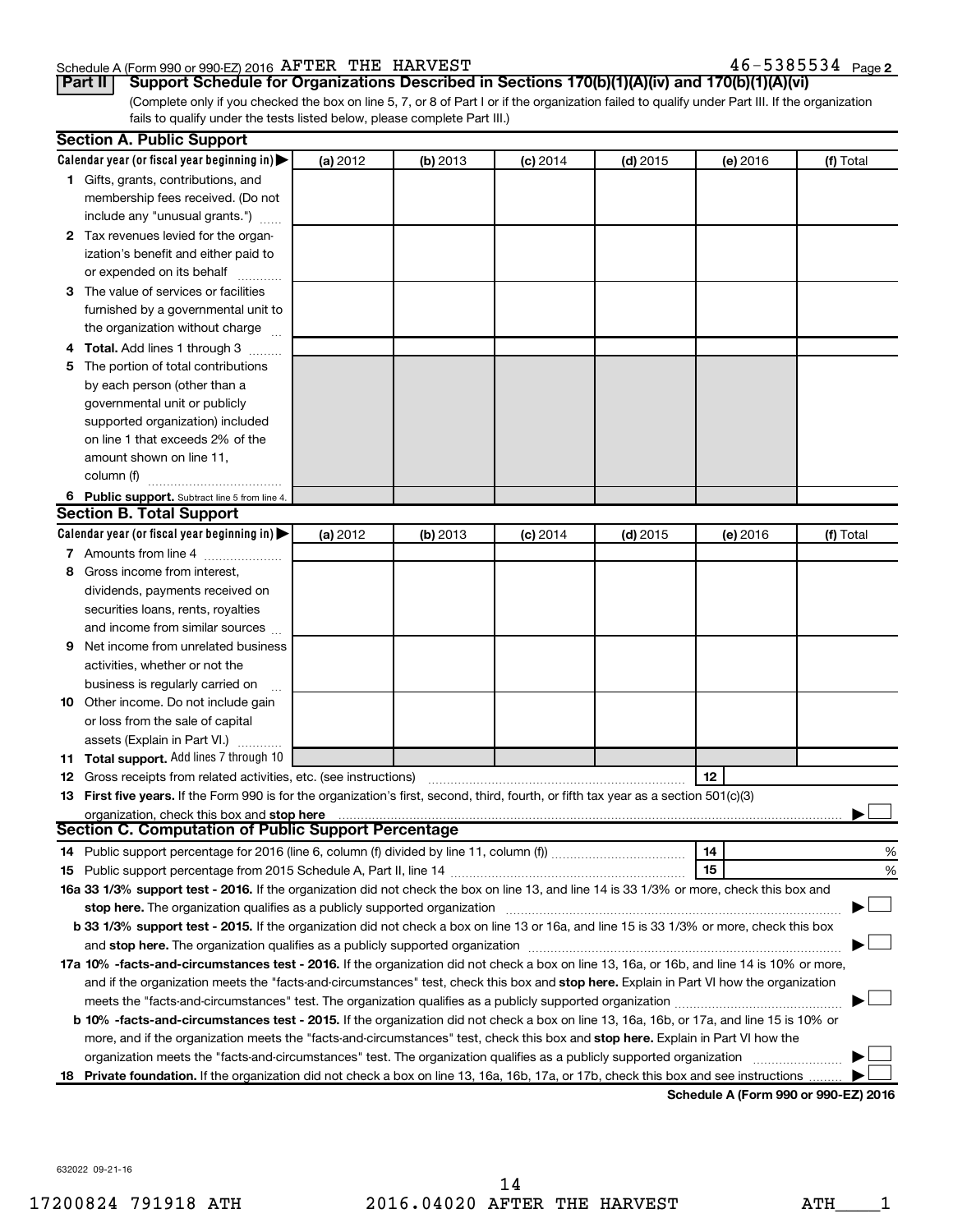#### Schedule A (Form 990 or 990-EZ) 2016 Page AFTER THE HARVEST 46-5385534

#### **Part III Support Schedule for Organizations Described in Section 509(a)(2)**

(Complete only if you checked the box on line 10 of Part I or if the organization failed to qualify under Part II. If the organization fails to qualify under the tests listed below, please complete Part II.)

| <b>Section A. Public Support</b>                                                                                                                                                         |          |          |                        |                            |                                      |                                          |
|------------------------------------------------------------------------------------------------------------------------------------------------------------------------------------------|----------|----------|------------------------|----------------------------|--------------------------------------|------------------------------------------|
| Calendar year (or fiscal year beginning in)                                                                                                                                              | (a) 2012 | (b) 2013 | $(c)$ 2014             | $(d)$ 2015                 | (e) 2016                             | (f) Total                                |
| 1 Gifts, grants, contributions, and                                                                                                                                                      |          |          |                        |                            |                                      |                                          |
| membership fees received. (Do not                                                                                                                                                        |          |          |                        |                            |                                      |                                          |
| include any "unusual grants.")                                                                                                                                                           |          |          | 1047360.               | 1262782.                   | 1831134.                             | 4141276.                                 |
| 2 Gross receipts from admissions,<br>merchandise sold or services per-<br>formed, or facilities furnished in<br>any activity that is related to the<br>organization's tax-exempt purpose |          |          |                        |                            |                                      |                                          |
| 3 Gross receipts from activities that                                                                                                                                                    |          |          |                        |                            |                                      |                                          |
| are not an unrelated trade or bus-                                                                                                                                                       |          |          |                        |                            |                                      |                                          |
| iness under section 513                                                                                                                                                                  |          |          |                        |                            |                                      |                                          |
| 4 Tax revenues levied for the organ-                                                                                                                                                     |          |          |                        |                            |                                      |                                          |
| ization's benefit and either paid to<br>or expended on its behalf                                                                                                                        |          |          |                        |                            |                                      |                                          |
| 5 The value of services or facilities                                                                                                                                                    |          |          |                        |                            |                                      |                                          |
| furnished by a governmental unit to                                                                                                                                                      |          |          |                        |                            |                                      |                                          |
| the organization without charge                                                                                                                                                          |          |          |                        |                            |                                      |                                          |
| 6 Total. Add lines 1 through 5                                                                                                                                                           |          |          | 1047360.               | 1262782.                   | 1831134.                             | 4141276.                                 |
| 7a Amounts included on lines 1, 2, and                                                                                                                                                   |          |          |                        |                            |                                      |                                          |
| 3 received from disqualified persons                                                                                                                                                     |          |          |                        |                            |                                      | 0.                                       |
| <b>b</b> Amounts included on lines 2 and 3 received<br>from other than disqualified persons that<br>exceed the greater of \$5,000 or 1% of the                                           |          |          |                        |                            |                                      |                                          |
| amount on line 13 for the year                                                                                                                                                           |          |          |                        | 593,788. 784,978. 995,456. |                                      | 2374222.                                 |
| c Add lines 7a and 7b                                                                                                                                                                    |          |          |                        | $593,788.$ 784,978.        | 995,456.                             | 2374222                                  |
| 8 Public support. (Subtract line 7c from line 6.)                                                                                                                                        |          |          |                        |                            |                                      | 1767054.                                 |
| <b>Section B. Total Support</b>                                                                                                                                                          |          |          |                        |                            |                                      |                                          |
| Calendar year (or fiscal year beginning in)                                                                                                                                              | (a) 2012 | (b) 2013 | $(c)$ 2014<br>1047360. | $(d)$ 2015<br>1262782      | (e) 2016<br>1831134.                 | (f) Total<br>4141276.                    |
| 9 Amounts from line 6                                                                                                                                                                    |          |          |                        |                            |                                      |                                          |
| <b>10a</b> Gross income from interest,<br>dividends, payments received on<br>securities loans, rents, royalties<br>and income from similar sources                                       |          |          |                        |                            |                                      |                                          |
| <b>b</b> Unrelated business taxable income                                                                                                                                               |          |          |                        |                            |                                      |                                          |
| (less section 511 taxes) from businesses                                                                                                                                                 |          |          |                        |                            |                                      |                                          |
| acquired after June 30, 1975<br>and and control of the second services.                                                                                                                  |          |          |                        |                            |                                      |                                          |
| c Add lines 10a and 10b                                                                                                                                                                  |          |          |                        |                            |                                      |                                          |
| <b>11</b> Net income from unrelated business<br>activities not included in line 10b.<br>whether or not the business is                                                                   |          |          | $-952.$                | 196.                       |                                      | $-756.$                                  |
| regularly carried on<br><b>12</b> Other income. Do not include gain                                                                                                                      |          |          |                        |                            |                                      |                                          |
| or loss from the sale of capital                                                                                                                                                         |          |          |                        |                            |                                      |                                          |
| assets (Explain in Part VI.) $\cdots$<br><b>13</b> Total support. (Add lines 9, 10c, 11, and 12.)                                                                                        |          |          | 1046408.               | 1262978.                   | 1831134.                             | 4140520.                                 |
| 14 First five years. If the Form 990 is for the organization's first, second, third, fourth, or fifth tax year as a section 501(c)(3) organization,                                      |          |          |                        |                            |                                      |                                          |
| check this box and stop here                                                                                                                                                             |          |          |                        |                            |                                      | $\blacktriangleright$ $\boxed{\text{X}}$ |
| <b>Section C. Computation of Public Support Percentage</b>                                                                                                                               |          |          |                        |                            |                                      |                                          |
|                                                                                                                                                                                          |          |          |                        |                            | 15                                   | %                                        |
|                                                                                                                                                                                          |          |          |                        |                            | 16                                   | $\%$                                     |
| Section D. Computation of Investment Income Percentage                                                                                                                                   |          |          |                        |                            |                                      |                                          |
| 17 Investment income percentage for 2016 (line 10c, column (f) divided by line 13, column (f))                                                                                           |          |          |                        |                            | 17                                   | %                                        |
| 18 Investment income percentage from 2015 Schedule A, Part III, line 17                                                                                                                  |          |          |                        |                            | 18                                   | %                                        |
| 19a 33 1/3% support tests - 2016. If the organization did not check the box on line 14, and line 15 is more than 33 1/3%, and line 17 is not                                             |          |          |                        |                            |                                      |                                          |
| more than 33 1/3%, check this box and stop here. The organization qualifies as a publicly supported organization                                                                         |          |          |                        |                            |                                      |                                          |
| b 33 1/3% support tests - 2015. If the organization did not check a box on line 14 or line 19a, and line 16 is more than 33 1/3%, and                                                    |          |          |                        |                            |                                      |                                          |
| line 18 is not more than 33 1/3%, check this box and stop here. The organization qualifies as a publicly supported organization                                                          |          |          |                        |                            |                                      |                                          |
|                                                                                                                                                                                          |          |          |                        |                            |                                      |                                          |
| 632023 09-21-16                                                                                                                                                                          |          |          |                        |                            | Schedule A (Form 990 or 990-EZ) 2016 |                                          |
|                                                                                                                                                                                          |          |          | 15                     |                            |                                      |                                          |

17200824 791918 ATH 2016.04020 AFTER THE HARVEST ATH\_\_\_\_1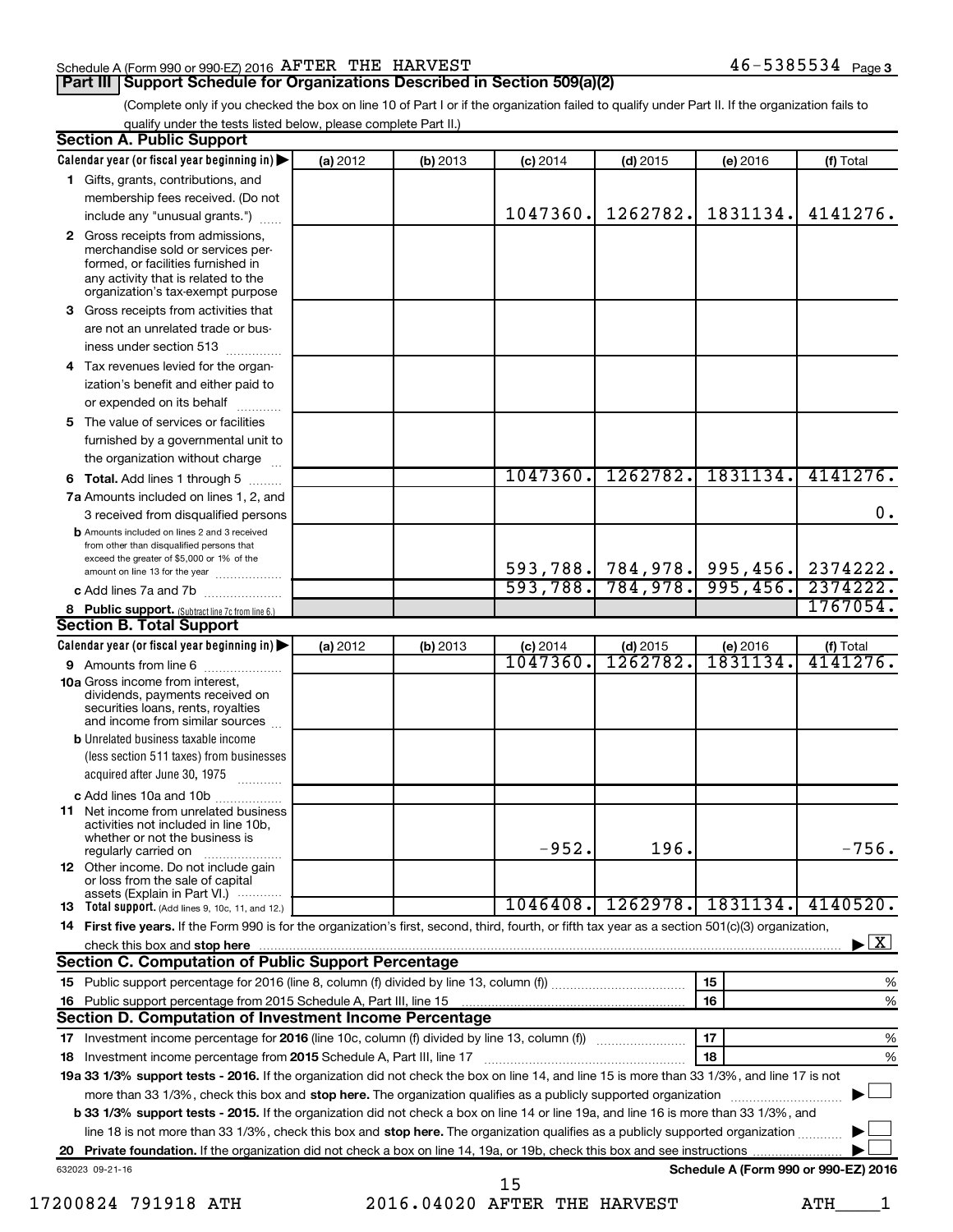**1**

**2**

**3a**

**3b**

**3c**

**4a**

**4b**

**4c**

**5a**

**5b 5c**

**6**

**7**

**8**

**9a**

**9b**

**9c**

**10a**

**Yes No**

### **Part IV Supporting Organizations**

(Complete only if you checked a box in line 12 on Part I. If you checked 12a of Part I, complete Sections A and B. If you checked 12b of Part I, complete Sections A and C. If you checked 12c of Part I, complete Sections A, D, and E. If you checked 12d of Part I, complete Sections A and D, and complete Part V.)

#### **Section A. All Supporting Organizations**

- **1** Are all of the organization's supported organizations listed by name in the organization's governing documents? If "No," describe in Part VI how the supported organizations are designated. If designated by *class or purpose, describe the designation. If historic and continuing relationship, explain.*
- **2** Did the organization have any supported organization that does not have an IRS determination of status under section 509(a)(1) or (2)? If "Yes," explain in Part VI how the organization determined that the supported *organization was described in section 509(a)(1) or (2).*
- **3a** Did the organization have a supported organization described in section 501(c)(4), (5), or (6)? If "Yes," answer *(b) and (c) below.*
- **b** Did the organization confirm that each supported organization qualified under section 501(c)(4), (5), or (6) and satisfied the public support tests under section 509(a)(2)? If "Yes," describe in Part VI when and how the *organization made the determination.*
- **c** Did the organization ensure that all support to such organizations was used exclusively for section 170(c)(2)(B) purposes? If "Yes," explain in Part VI what controls the organization put in place to ensure such use.
- **4 a** *If* Was any supported organization not organized in the United States ("foreign supported organization")? *"Yes," and if you checked 12a or 12b in Part I, answer (b) and (c) below.*
- **b** Did the organization have ultimate control and discretion in deciding whether to make grants to the foreign supported organization? If "Yes," describe in Part VI how the organization had such control and discretion *despite being controlled or supervised by or in connection with its supported organizations.*
- **c** Did the organization support any foreign supported organization that does not have an IRS determination under sections 501(c)(3) and 509(a)(1) or (2)? If "Yes," explain in Part VI what controls the organization used *to ensure that all support to the foreign supported organization was used exclusively for section 170(c)(2)(B) purposes.*
- **5a** Did the organization add, substitute, or remove any supported organizations during the tax year? If "Yes," answer (b) and (c) below (if applicable). Also, provide detail in Part VI, including (i) the names and EIN *numbers of the supported organizations added, substituted, or removed; (ii) the reasons for each such action; (iii) the authority under the organization's organizing document authorizing such action; and (iv) how the action was accomplished (such as by amendment to the organizing document).*
- **b** Type I or Type II only. Was any added or substituted supported organization part of a class already designated in the organization's organizing document?
- **c Substitutions only.**  Was the substitution the result of an event beyond the organization's control?
- **6** Did the organization provide support (whether in the form of grants or the provision of services or facilities) to support or benefit one or more of the filing organization's supported organizations? If "Yes," provide detail in anyone other than (i) its supported organizations, (ii) individuals that are part of the charitable class benefited by one or more of its supported organizations, or (iii) other supporting organizations that also *Part VI.*
- **7** Did the organization provide a grant, loan, compensation, or other similar payment to a substantial contributor regard to a substantial contributor? If "Yes," complete Part I of Schedule L (Form 990 or 990-EZ). (defined in section 4958(c)(3)(C)), a family member of a substantial contributor, or a 35% controlled entity with
- **8** Did the organization make a loan to a disqualified person (as defined in section 4958) not described in line 7? *If "Yes," complete Part I of Schedule L (Form 990 or 990-EZ).*
- **9 a** Was the organization controlled directly or indirectly at any time during the tax year by one or more in section 509(a)(1) or (2))? If "Yes," provide detail in Part VI. disqualified persons as defined in section 4946 (other than foundation managers and organizations described
- **b** Did one or more disqualified persons (as defined in line 9a) hold a controlling interest in any entity in which the supporting organization had an interest? If "Yes," provide detail in Part VI.
- **c** Did a disqualified person (as defined in line 9a) have an ownership interest in, or derive any personal benefit from, assets in which the supporting organization also had an interest? If "Yes," provide detail in Part VI.
- **10 a** Was the organization subject to the excess business holdings rules of section 4943 because of section supporting organizations)? If "Yes," answer 10b below. 4943(f) (regarding certain Type II supporting organizations, and all Type III non-functionally integrated
	- **b** Did the organization have any excess business holdings in the tax year? (Use Schedule C, Form 4720, to *determine whether the organization had excess business holdings.)*

632024 09-21-16

17200824 791918 ATH 2016.04020 AFTER THE HARVEST ATH\_\_\_\_1 16

**10b Schedule A (Form 990 or 990-EZ) 2016**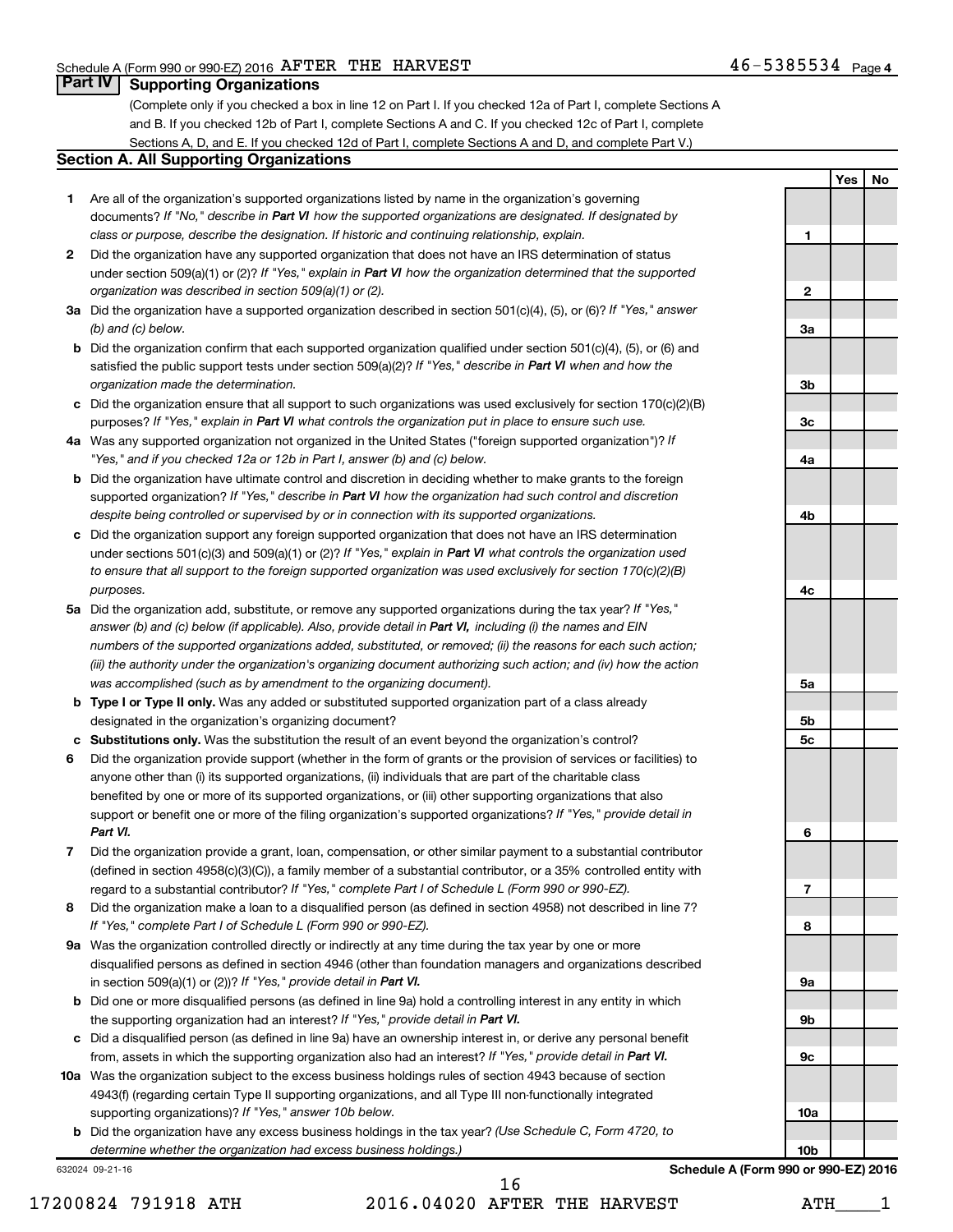|             | Part IV<br><b>Supporting Organizations (continued)</b>                                                                          |                 |     |    |
|-------------|---------------------------------------------------------------------------------------------------------------------------------|-----------------|-----|----|
|             |                                                                                                                                 |                 | Yes | No |
| 11          | Has the organization accepted a gift or contribution from any of the following persons?                                         |                 |     |    |
|             | a A person who directly or indirectly controls, either alone or together with persons described in (b) and (c)                  |                 |     |    |
|             | below, the governing body of a supported organization?                                                                          | 11a             |     |    |
|             | <b>b</b> A family member of a person described in (a) above?                                                                    | 11 <sub>b</sub> |     |    |
|             | c A 35% controlled entity of a person described in (a) or (b) above? If "Yes" to a, b, or c, provide detail in Part VI.         | 11c             |     |    |
|             | <b>Section B. Type I Supporting Organizations</b>                                                                               |                 |     |    |
|             |                                                                                                                                 |                 | Yes | No |
|             |                                                                                                                                 |                 |     |    |
| 1           | Did the directors, trustees, or membership of one or more supported organizations have the power to                             |                 |     |    |
|             | regularly appoint or elect at least a majority of the organization's directors or trustees at all times during the              |                 |     |    |
|             | tax year? If "No," describe in Part VI how the supported organization(s) effectively operated, supervised, or                   |                 |     |    |
|             | controlled the organization's activities. If the organization had more than one supported organization,                         |                 |     |    |
|             | describe how the powers to appoint and/or remove directors or trustees were allocated among the supported                       |                 |     |    |
|             | organizations and what conditions or restrictions, if any, applied to such powers during the tax year.                          | 1               |     |    |
| 2           | Did the organization operate for the benefit of any supported organization other than the supported                             |                 |     |    |
|             | organization(s) that operated, supervised, or controlled the supporting organization? If "Yes," explain in                      |                 |     |    |
|             | Part VI how providing such benefit carried out the purposes of the supported organization(s) that operated,                     |                 |     |    |
|             | supervised, or controlled the supporting organization.                                                                          | 2               |     |    |
|             | <b>Section C. Type II Supporting Organizations</b>                                                                              |                 |     |    |
|             |                                                                                                                                 |                 | Yes | No |
| 1           | Were a majority of the organization's directors or trustees during the tax year also a majority of the directors                |                 |     |    |
|             | or trustees of each of the organization's supported organization(s)? If "No," describe in Part VI how control                   |                 |     |    |
|             | or management of the supporting organization was vested in the same persons that controlled or managed                          |                 |     |    |
|             | the supported organization(s).                                                                                                  | 1               |     |    |
|             | <b>Section D. All Type III Supporting Organizations</b>                                                                         |                 |     |    |
|             |                                                                                                                                 |                 | Yes | No |
|             |                                                                                                                                 |                 |     |    |
| 1           | Did the organization provide to each of its supported organizations, by the last day of the fifth month of the                  |                 |     |    |
|             | organization's tax year, (i) a written notice describing the type and amount of support provided during the prior tax           |                 |     |    |
|             | year, (ii) a copy of the Form 990 that was most recently filed as of the date of notification, and (iii) copies of the          |                 |     |    |
|             | organization's governing documents in effect on the date of notification, to the extent not previously provided?                | 1               |     |    |
| 2           | Were any of the organization's officers, directors, or trustees either (i) appointed or elected by the supported                |                 |     |    |
|             | organization(s) or (ii) serving on the governing body of a supported organization? If "No," explain in Part VI how              |                 |     |    |
|             | the organization maintained a close and continuous working relationship with the supported organization(s).                     | 2               |     |    |
| 3           | By reason of the relationship described in (2), did the organization's supported organizations have a                           |                 |     |    |
|             | significant voice in the organization's investment policies and in directing the use of the organization's                      |                 |     |    |
|             | income or assets at all times during the tax year? If "Yes," describe in Part VI the role the organization's                    |                 |     |    |
|             | supported organizations played in this regard.                                                                                  | з               |     |    |
|             | Section E. Type III Functionally Integrated Supporting Organizations                                                            |                 |     |    |
| 1           | Check the box next to the method that the organization used to satisfy the Integral Part Test during the yea(see instructions). |                 |     |    |
| a           | The organization satisfied the Activities Test. Complete line 2 below.                                                          |                 |     |    |
| $\mathbf b$ | The organization is the parent of each of its supported organizations. Complete line 3 below.                                   |                 |     |    |
| c           | The organization supported a governmental entity. Describe in Part VI how you supported a government entity (see instructions). |                 |     |    |
| 2           | Activities Test. Answer (a) and (b) below.                                                                                      |                 | Yes | No |
| а           | Did substantially all of the organization's activities during the tax year directly further the exempt purposes of              |                 |     |    |
|             | the supported organization(s) to which the organization was responsive? If "Yes," then in Part VI identify                      |                 |     |    |
|             | those supported organizations and explain<br>how these activities directly furthered their exempt purposes,                     |                 |     |    |
|             | how the organization was responsive to those supported organizations, and how the organization determined                       |                 |     |    |
|             | that these activities constituted substantially all of its activities.                                                          | 2a              |     |    |
|             |                                                                                                                                 |                 |     |    |
|             | b Did the activities described in (a) constitute activities that, but for the organization's involvement, one or more           |                 |     |    |
|             | of the organization's supported organization(s) would have been engaged in? If "Yes," explain in Part VI the                    |                 |     |    |
|             | reasons for the organization's position that its supported organization(s) would have engaged in these                          |                 |     |    |
|             | activities but for the organization's involvement.                                                                              | 2b              |     |    |
| З           | Parent of Supported Organizations. Answer (a) and (b) below.                                                                    |                 |     |    |
| а           | Did the organization have the power to regularly appoint or elect a majority of the officers, directors, or                     |                 |     |    |
|             | trustees of each of the supported organizations? Provide details in Part VI.                                                    | За              |     |    |
|             | <b>b</b> Did the organization exercise a substantial degree of direction over the policies, programs, and activities of each    |                 |     |    |
|             | of its supported organizations? If "Yes," describe in Part VI the role played by the organization in this regard.               | 3b              |     |    |
|             | Schedule A (Form 990 or 990-EZ) 2016<br>632025 09-21-16                                                                         |                 |     |    |

17200824 791918 ATH 2016.04020 AFTER THE HARVEST ATH\_\_\_\_1 17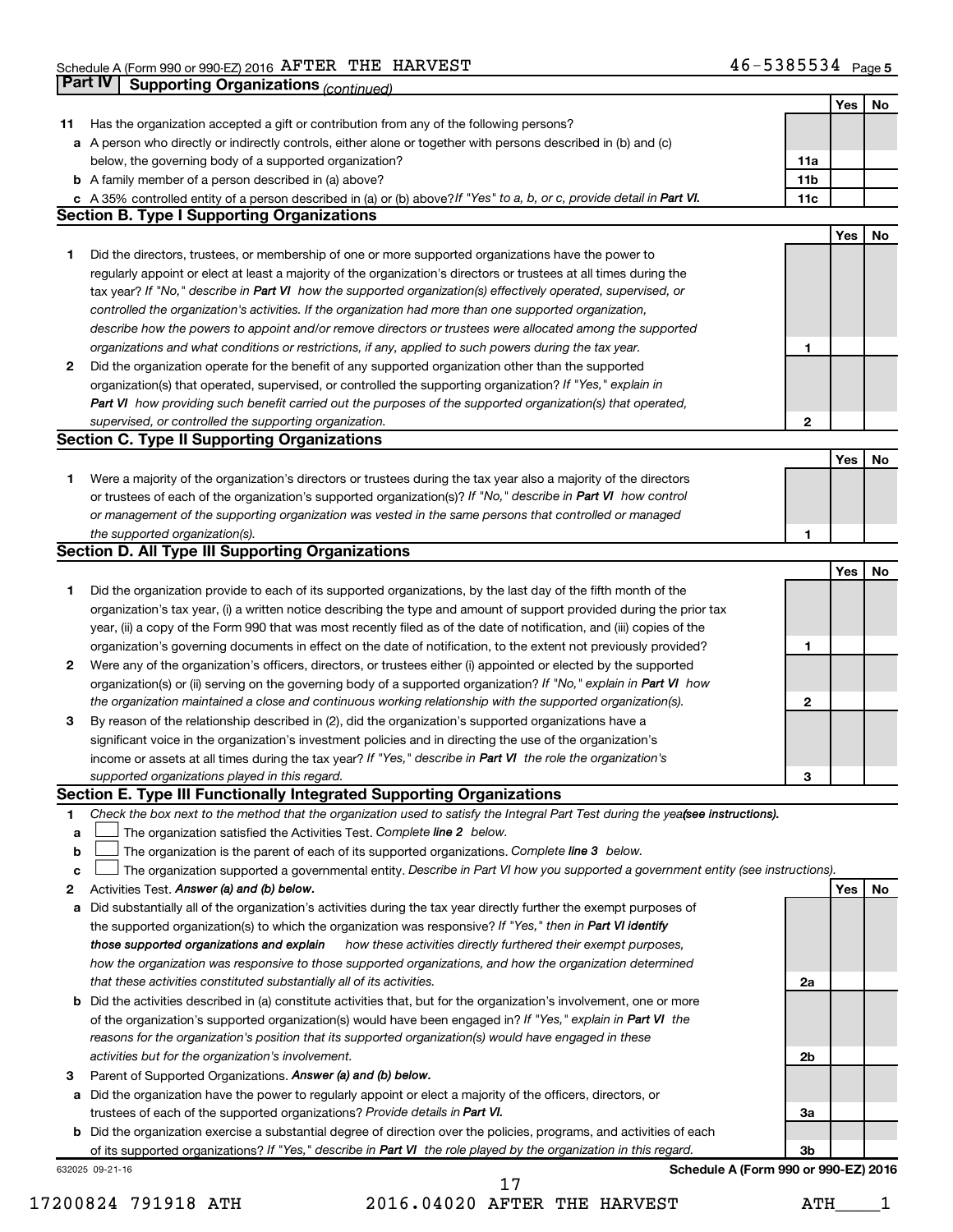#### Schedule A (Form 990 or 990-EZ) 2016 Page AFTER THE HARVEST 46-5385534

1 **Letter See instructions.** All Check here if the organization satisfied the Integral Part Test as a qualifying trust on Nov. 20, 1970 (explain in Part VI.) See instructions. All other Type III non-functionally integrated supporting organizations must complete Sections A through E. **Part V Type III Non-Functionally Integrated 509(a)(3) Supporting Organizations** 

|   | Section A - Adjusted Net Income                                              |                | (A) Prior Year | (B) Current Year<br>(optional) |
|---|------------------------------------------------------------------------------|----------------|----------------|--------------------------------|
| 1 | Net short-term capital gain                                                  | 1              |                |                                |
| 2 | Recoveries of prior-year distributions                                       | $\overline{2}$ |                |                                |
| з | Other gross income (see instructions)                                        | 3              |                |                                |
| 4 | Add lines 1 through 3                                                        | 4              |                |                                |
| 5 | Depreciation and depletion                                                   | 5              |                |                                |
| 6 | Portion of operating expenses paid or incurred for production or             |                |                |                                |
|   | collection of gross income or for management, conservation, or               |                |                |                                |
|   | maintenance of property held for production of income (see instructions)     | 6              |                |                                |
| 7 | Other expenses (see instructions)                                            | $\overline{7}$ |                |                                |
| 8 | Adjusted Net Income (subtract lines 5, 6, and 7 from line 4)                 | 8              |                |                                |
|   | <b>Section B - Minimum Asset Amount</b>                                      |                | (A) Prior Year | (B) Current Year<br>(optional) |
| 1 | Aggregate fair market value of all non-exempt-use assets (see                |                |                |                                |
|   | instructions for short tax year or assets held for part of year):            |                |                |                                |
|   | a Average monthly value of securities                                        | 1a             |                |                                |
|   | <b>b</b> Average monthly cash balances                                       | 1b             |                |                                |
|   | c Fair market value of other non-exempt-use assets                           | 1 <sub>c</sub> |                |                                |
|   | d Total (add lines 1a, 1b, and 1c)                                           | 1d             |                |                                |
|   | e Discount claimed for blockage or other                                     |                |                |                                |
|   | factors (explain in detail in <b>Part VI</b> ):                              |                |                |                                |
| 2 | Acquisition indebtedness applicable to non-exempt-use assets                 | $\mathbf{2}$   |                |                                |
| 3 | Subtract line 2 from line 1d                                                 | 3              |                |                                |
| 4 | Cash deemed held for exempt use. Enter 1-1/2% of line 3 (for greater amount, |                |                |                                |
|   | see instructions)                                                            | 4              |                |                                |
| 5 | Net value of non-exempt-use assets (subtract line 4 from line 3)             | 5              |                |                                |
| 6 | Multiply line 5 by .035                                                      | 6              |                |                                |
| 7 | Recoveries of prior-year distributions                                       | $\overline{7}$ |                |                                |
| 8 | <b>Minimum Asset Amount (add line 7 to line 6)</b>                           | 8              |                |                                |
|   | <b>Section C - Distributable Amount</b>                                      |                |                | <b>Current Year</b>            |
| 1 | Adjusted net income for prior year (from Section A, line 8, Column A)        | $\mathbf{1}$   |                |                                |
| 2 | Enter 85% of line 1                                                          | $\mathbf{2}$   |                |                                |
| З | Minimum asset amount for prior year (from Section B, line 8, Column A)       | 3              |                |                                |
| 4 | Enter greater of line 2 or line 3                                            | 4              |                |                                |
| 5 | Income tax imposed in prior year                                             | 5              |                |                                |
| 6 | <b>Distributable Amount.</b> Subtract line 5 from line 4, unless subject to  |                |                |                                |
|   | emergency temporary reduction (see instructions)                             | 6              |                |                                |
|   |                                                                              |                |                |                                |

**7** Check here if the current year is the organization's first as a non-functionally integrated Type III supporting organization (see † instructions).

**Schedule A (Form 990 or 990-EZ) 2016**

632026 09-21-16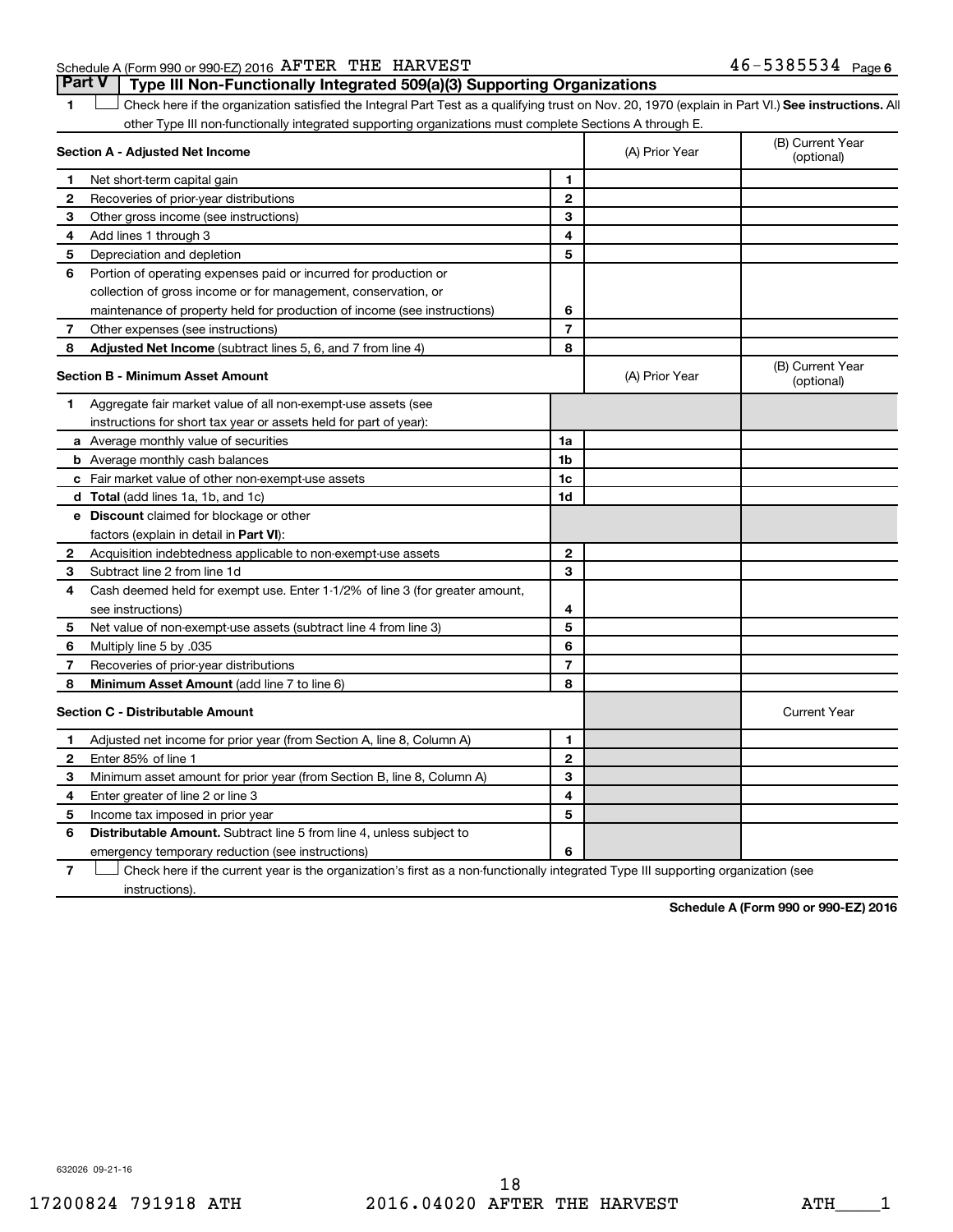| <b>Part V</b><br>Type III Non-Functionally Integrated 509(a)(3) Supporting Organizations (continued) |                                                                                            |                             |                                       |                                         |  |  |  |
|------------------------------------------------------------------------------------------------------|--------------------------------------------------------------------------------------------|-----------------------------|---------------------------------------|-----------------------------------------|--|--|--|
|                                                                                                      | <b>Section D - Distributions</b>                                                           |                             |                                       | <b>Current Year</b>                     |  |  |  |
| 1                                                                                                    | Amounts paid to supported organizations to accomplish exempt purposes                      |                             |                                       |                                         |  |  |  |
| 2                                                                                                    | Amounts paid to perform activity that directly furthers exempt purposes of supported       |                             |                                       |                                         |  |  |  |
|                                                                                                      | organizations, in excess of income from activity                                           |                             |                                       |                                         |  |  |  |
| 3                                                                                                    | Administrative expenses paid to accomplish exempt purposes of supported organizations      |                             |                                       |                                         |  |  |  |
| 4                                                                                                    | Amounts paid to acquire exempt-use assets                                                  |                             |                                       |                                         |  |  |  |
| 5                                                                                                    | Qualified set-aside amounts (prior IRS approval required)                                  |                             |                                       |                                         |  |  |  |
| 6                                                                                                    | Other distributions (describe in Part VI). See instructions                                |                             |                                       |                                         |  |  |  |
| 7                                                                                                    | Total annual distributions. Add lines 1 through 6                                          |                             |                                       |                                         |  |  |  |
| 8                                                                                                    | Distributions to attentive supported organizations to which the organization is responsive |                             |                                       |                                         |  |  |  |
|                                                                                                      | (provide details in Part VI). See instructions                                             |                             |                                       |                                         |  |  |  |
| 9                                                                                                    | Distributable amount for 2016 from Section C, line 6                                       |                             |                                       |                                         |  |  |  |
| 10                                                                                                   | Line 8 amount divided by Line 9 amount                                                     |                             |                                       |                                         |  |  |  |
|                                                                                                      |                                                                                            | (i)                         | (ii)                                  | (iii)                                   |  |  |  |
|                                                                                                      | Section E - Distribution Allocations (see instructions)                                    | <b>Excess Distributions</b> | <b>Underdistributions</b><br>Pre-2016 | <b>Distributable</b><br>Amount for 2016 |  |  |  |
|                                                                                                      |                                                                                            |                             |                                       |                                         |  |  |  |
| 1                                                                                                    | Distributable amount for 2016 from Section C, line 6                                       |                             |                                       |                                         |  |  |  |
| 2                                                                                                    | Underdistributions, if any, for years prior to 2016 (reason-                               |                             |                                       |                                         |  |  |  |
|                                                                                                      | able cause required- explain in Part VI). See instructions                                 |                             |                                       |                                         |  |  |  |
| 3                                                                                                    | Excess distributions carryover, if any, to 2016:                                           |                             |                                       |                                         |  |  |  |
| а                                                                                                    |                                                                                            |                             |                                       |                                         |  |  |  |
| b                                                                                                    |                                                                                            |                             |                                       |                                         |  |  |  |
|                                                                                                      | c From 2013                                                                                |                             |                                       |                                         |  |  |  |
|                                                                                                      | d From 2014                                                                                |                             |                                       |                                         |  |  |  |
|                                                                                                      | e From 2015                                                                                |                             |                                       |                                         |  |  |  |
| f                                                                                                    | <b>Total</b> of lines 3a through e                                                         |                             |                                       |                                         |  |  |  |
|                                                                                                      | <b>g</b> Applied to underdistributions of prior years                                      |                             |                                       |                                         |  |  |  |
|                                                                                                      | <b>h</b> Applied to 2016 distributable amount                                              |                             |                                       |                                         |  |  |  |
|                                                                                                      | Carryover from 2011 not applied (see instructions)                                         |                             |                                       |                                         |  |  |  |
|                                                                                                      | Remainder. Subtract lines 3g, 3h, and 3i from 3f.                                          |                             |                                       |                                         |  |  |  |
| 4                                                                                                    | Distributions for 2016 from Section D,                                                     |                             |                                       |                                         |  |  |  |
|                                                                                                      | line $7:$                                                                                  |                             |                                       |                                         |  |  |  |
|                                                                                                      | a Applied to underdistributions of prior years                                             |                             |                                       |                                         |  |  |  |
|                                                                                                      | <b>b</b> Applied to 2016 distributable amount                                              |                             |                                       |                                         |  |  |  |
| с                                                                                                    | Remainder. Subtract lines 4a and 4b from 4                                                 |                             |                                       |                                         |  |  |  |
| 5                                                                                                    | Remaining underdistributions for years prior to 2016, if                                   |                             |                                       |                                         |  |  |  |
|                                                                                                      | any. Subtract lines 3g and 4a from line 2. For result greater                              |                             |                                       |                                         |  |  |  |
|                                                                                                      | than zero, explain in Part VI. See instructions                                            |                             |                                       |                                         |  |  |  |
| 6                                                                                                    | Remaining underdistributions for 2016. Subtract lines 3h                                   |                             |                                       |                                         |  |  |  |
|                                                                                                      | and 4b from line 1. For result greater than zero, explain in                               |                             |                                       |                                         |  |  |  |
|                                                                                                      | Part VI. See instructions                                                                  |                             |                                       |                                         |  |  |  |
| $\mathbf{7}$                                                                                         | Excess distributions carryover to 2017. Add lines 3j                                       |                             |                                       |                                         |  |  |  |
|                                                                                                      | and 4c                                                                                     |                             |                                       |                                         |  |  |  |
| 8                                                                                                    | Breakdown of line 7:                                                                       |                             |                                       |                                         |  |  |  |
| a                                                                                                    | <b>b</b> Excess from 2013                                                                  |                             |                                       |                                         |  |  |  |
|                                                                                                      | c Excess from 2014                                                                         |                             |                                       |                                         |  |  |  |
|                                                                                                      | d Excess from 2015                                                                         |                             |                                       |                                         |  |  |  |
|                                                                                                      | e Excess from 2016                                                                         |                             |                                       |                                         |  |  |  |
|                                                                                                      |                                                                                            |                             |                                       |                                         |  |  |  |

**Schedule A (Form 990 or 990-EZ) 2016**

632027 09-21-16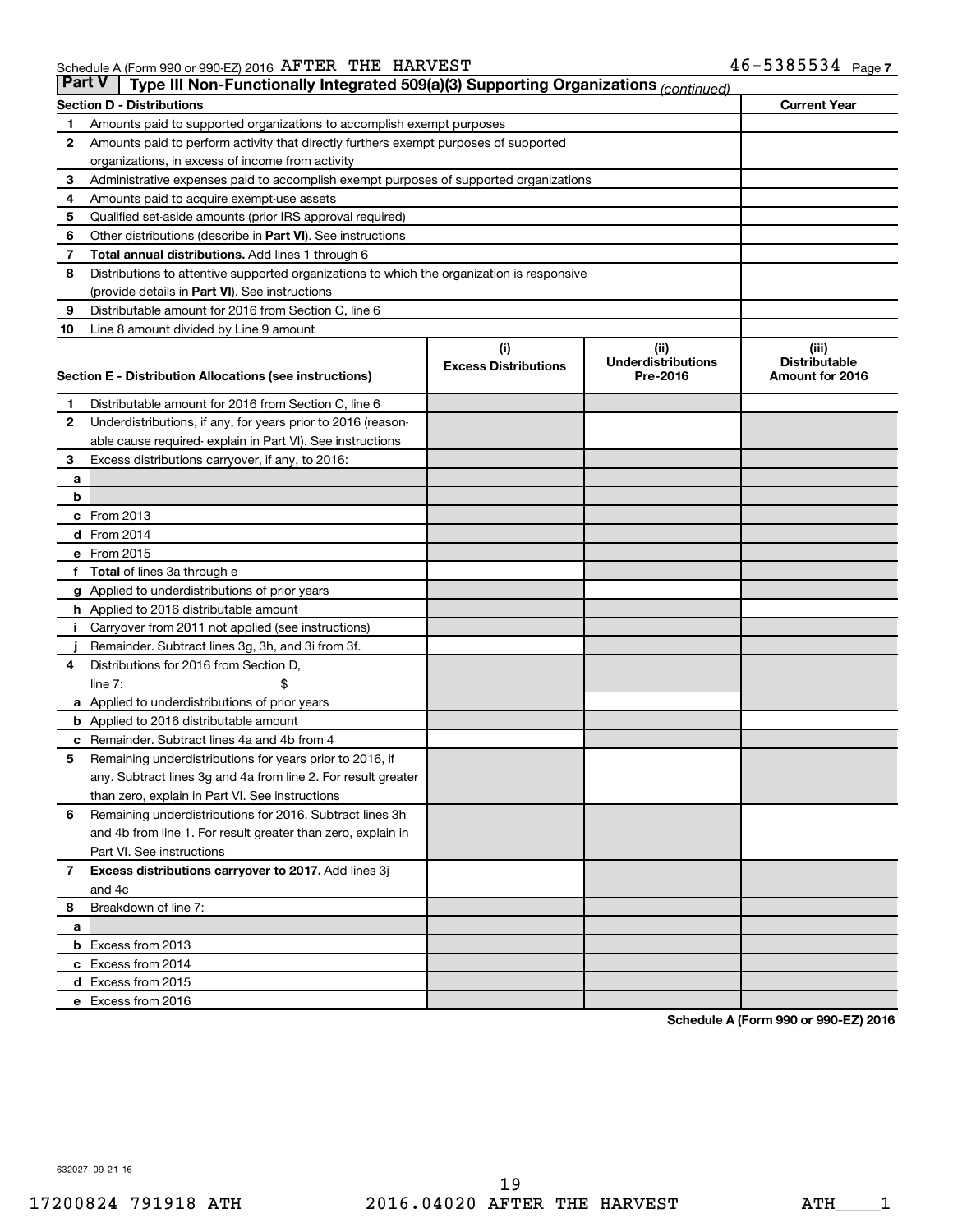46-5385534 Page 8

Part VI | Supplemental Information. Provide the explanations required by Part II, line 10; Part II, line 17a or 17b; Part III, line 12; Part IV, Section A, lines 1, 2, 3b, 3c, 4b, 4c, 5a, 6, 9a, 9b, 9c, 11a, 11b, and 11c; Part IV, Section B, lines 1 and 2; Part IV, Section C, line 1; Part IV, Section D, lines 2 and 3; Part IV, Section E, lines 1c, 2a, 2b, 3a, and 3b; Part V, line 1; Part V, Section B, line 1e; Part V, Section D, lines 5, 6, and 8; and Part V, Section E, lines 2, 5, and 6. Also complete this part for any additional information. (See instructions.)

#### PART III, LINE 14

THE ORGANIZATION'S FIRST YEAR OF OPERATIONS (2014) WAS A SHORT YEAR.

632028 09-21-16

**Schedule A (Form 990 or 990-EZ) 2016**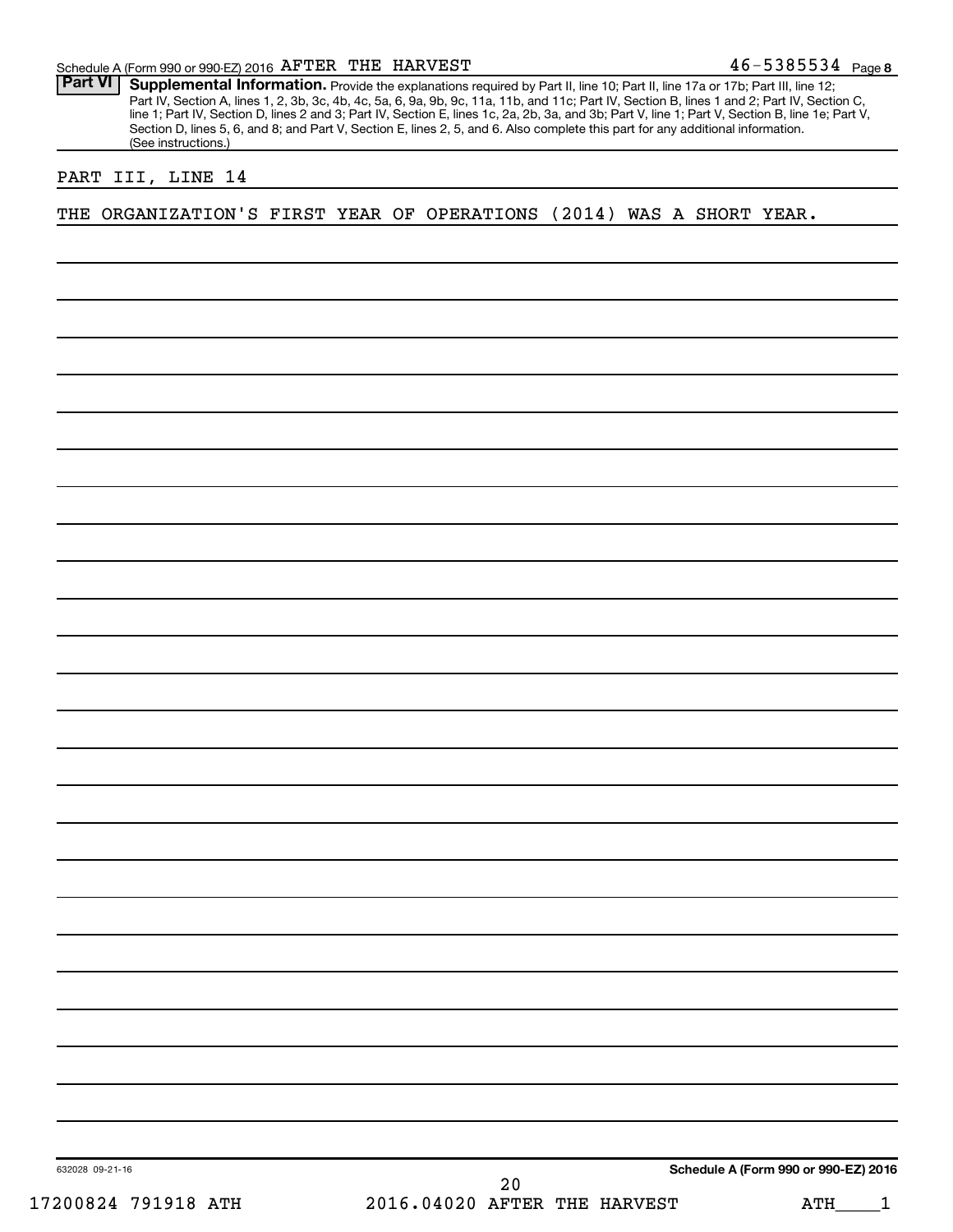Department of the Treasury Internal Revenue Service **(Form 990, 990-EZ,**

**Organization type** (check one):

#### \*\* PUBLIC DISCLOSURE COPY \*\*

## **Schedule B Schedule of Contributors**

**or 990-PF) | Attach to Form 990, Form 990-EZ, or Form 990-PF. | Information about Schedule B (Form 990, 990-EZ, or 990-PF) and** its instructions is at www.irs.gov/form990.

OMB No. 1545-0047

**2016**

**Name of the organization Employer identification number**

#### AFTER THE HARVEST **ALCORED 2012 12:00 12:00 12:00 12:00 12:00 146-5385534**

| Filers of:         | Section:                                                                           |
|--------------------|------------------------------------------------------------------------------------|
| Form 990 or 990-EZ | $ \mathbf{X} $ 501(c)( 3) (enter number) organization                              |
|                    | $4947(a)(1)$ nonexempt charitable trust <b>not</b> treated as a private foundation |
|                    | 527 political organization                                                         |
| Form 990-PF        | 501(c)(3) exempt private foundation                                                |
|                    | 4947(a)(1) nonexempt charitable trust treated as a private foundation              |
|                    | 501(c)(3) taxable private foundation                                               |

Check if your organization is covered by the General Rule or a Special Rule.

**Note:**  Only a section 501(c)(7), (8), or (10) organization can check boxes for both the General Rule and a Special Rule. See instructions.

#### **General Rule**

**K** For an organization filing Form 990, 990-EZ, or 990-PF that received, during the year, contributions totaling \$5,000 or more (in money or property) from any one contributor. Complete Parts I and II. See instructions for determining a contributor's total contributions.

#### **Special Rules**

 $\Box$ 

any one contributor, during the year, total contributions of the greater of **(1)** \$5,000 or **(2)** 2% of the amount on (i) Form 990, Part VIII, line 1h, For an organization described in section 501(c)(3) filing Form 990 or 990-EZ that met the 33 1/3% support test of the regulations under sections 509(a)(1) and 170(b)(1)(A)(vi), that checked Schedule A (Form 990 or 990-EZ), Part II, line 13, 16a, or 16b, and that received from or (ii) Form 990-EZ, line 1. Complete Parts I and II.  $\Box$ 

year, total contributions of more than \$1,000 *exclusively* for religious, charitable, scientific, literary, or educational purposes, or for For an organization described in section 501(c)(7), (8), or (10) filing Form 990 or 990-EZ that received from any one contributor, during the the prevention of cruelty to children or animals. Complete Parts I, II, and III.  $\Box$ 

purpose. Don't complete any of the parts unless the General Rule applies to this organization because it received nonexclusively year, contributions exclusively for religious, charitable, etc., purposes, but no such contributions totaled more than \$1,000. If this box is checked, enter here the total contributions that were received during the year for an exclusively religious, charitable, etc., For an organization described in section 501(c)(7), (8), or (10) filing Form 990 or 990-EZ that received from any one contributor, during the religious, charitable, etc., contributions totaling \$5,000 or more during the year  $\ldots$  $\ldots$  $\ldots$  $\ldots$  $\ldots$  $\ldots$ 

**Caution:**  An organization that isn't covered by the General Rule and/or the Special Rules doesn't file Schedule B (Form 990, 990-EZ, or 990-PF),  **must** but it answer "No" on Part IV, line 2, of its Form 990; or check the box on line H of its Form 990-EZ or on its Form 990-PF, Part I, line 2, to certify that it doesn't meet the filing requirements of Schedule B (Form 990, 990-EZ, or 990-PF).

LHA For Paperwork Reduction Act Notice, see the Instructions for Form 990, 990-EZ, or 990-PF. Schedule B (Form 990, 990-EZ, or 990-PF) (2016)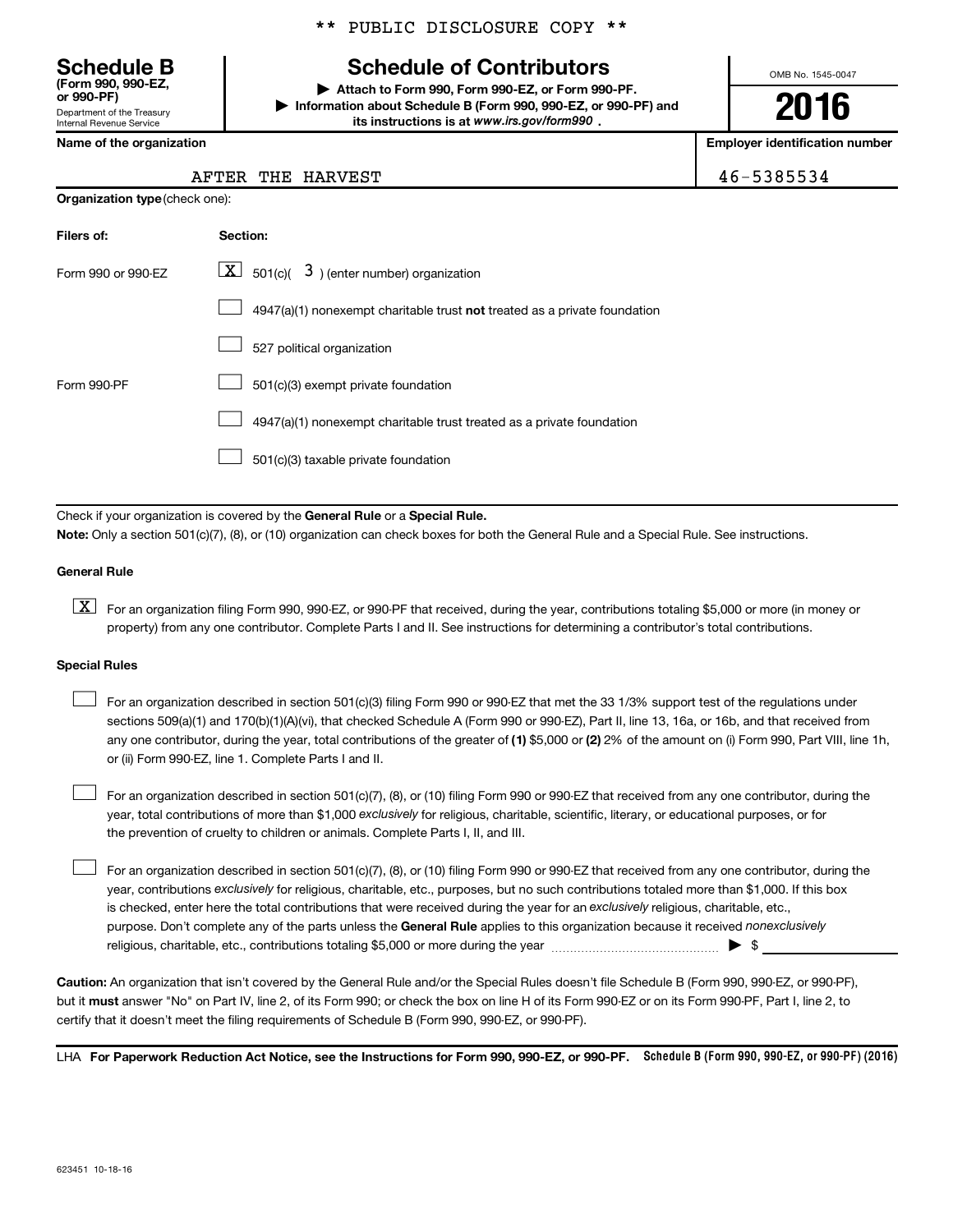**Name of organization Employer identification number**

AFTER THE HARVEST **ALCORED ASSESSMENT ASSESSMENT ASSESSMENT ASSESSMENT ASSESSMENT ASSESSMENT ASSESSMENT ASSESSMENT ASSESSMENT ASSESSMENT ASSESSMENT ASSESSMENT ASSESSMENT ASSESSMENT ASSESSMENT ASSESSMENT ASSESSMENT ASSESSME** 

#### 623452 10-18-16 **Schedule B (Form 990, 990-EZ, or 990-PF) (2016) (a) No. (b) Name, address, and ZIP + 4 (c) Total contributions (d) Type of contribution Person Payroll Noncash (a) No. (b) Name, address, and ZIP + 4 (c) Total contributions (d) Type of contribution Person Payroll Noncash (a) No. (b) Name, address, and ZIP + 4 (c) Total contributions (d) Type of contribution Person Payroll Noncash (a) No. (b) Name, address, and ZIP + 4 (c) Total contributions (d) Type of contribution Person Payroll Noncash (a) No. (b) Name, address, and ZIP + 4 (c) Total contributions (d) Type of contribution Person Payroll Noncash (a) No. (b) Name, address, and ZIP + 4 (c) Total contributions (d) Type of contribution Person Payroll Noncash Part I** Contributors (See instructions). Use duplicate copies of Part I if additional space is needed. \$ (Complete Part II for noncash contributions.) \$ (Complete Part II for noncash contributions.) \$ (Complete Part II for noncash contributions.) \$ (Complete Part II for noncash contributions.) \$ (Complete Part II for noncash contributions.) \$ (Complete Part II for noncash contributions.)  $\lfloor x \rfloor$  $\Box$  $\Box$  $\boxed{\textbf{X}}$  $\Box$  $\Box$  $\boxed{\textbf{X}}$  $\Box$  $\Box$  $\boxed{\textbf{X}}$  $\Box$  $\Box$  $\Box$  $\Box$  $\boxed{\text{X}}$  $\Box$  $\Box$  $\boxed{\textbf{X}}$  $\begin{array}{|c|c|c|c|c|}\hline \ \text{1} & \text{Person} & \text{X} \ \hline \end{array}$ 7,500.  $2$  Person  $\overline{\text{X}}$ 200,000.  $\begin{array}{|c|c|c|c|c|c|}\hline \text{3} & \text{Person} & \text{X} \ \hline \end{array}$ 200,000.  $\begin{array}{|c|c|c|c|c|}\hline \text{4} & \text{Person} & \text{\textbf{X}}\ \hline \end{array}$ 7,500. 5 93,056. X 6  $5,847.$ 17200824 791918 ATH 2016.04020 AFTER THE HARVEST ATH 1 22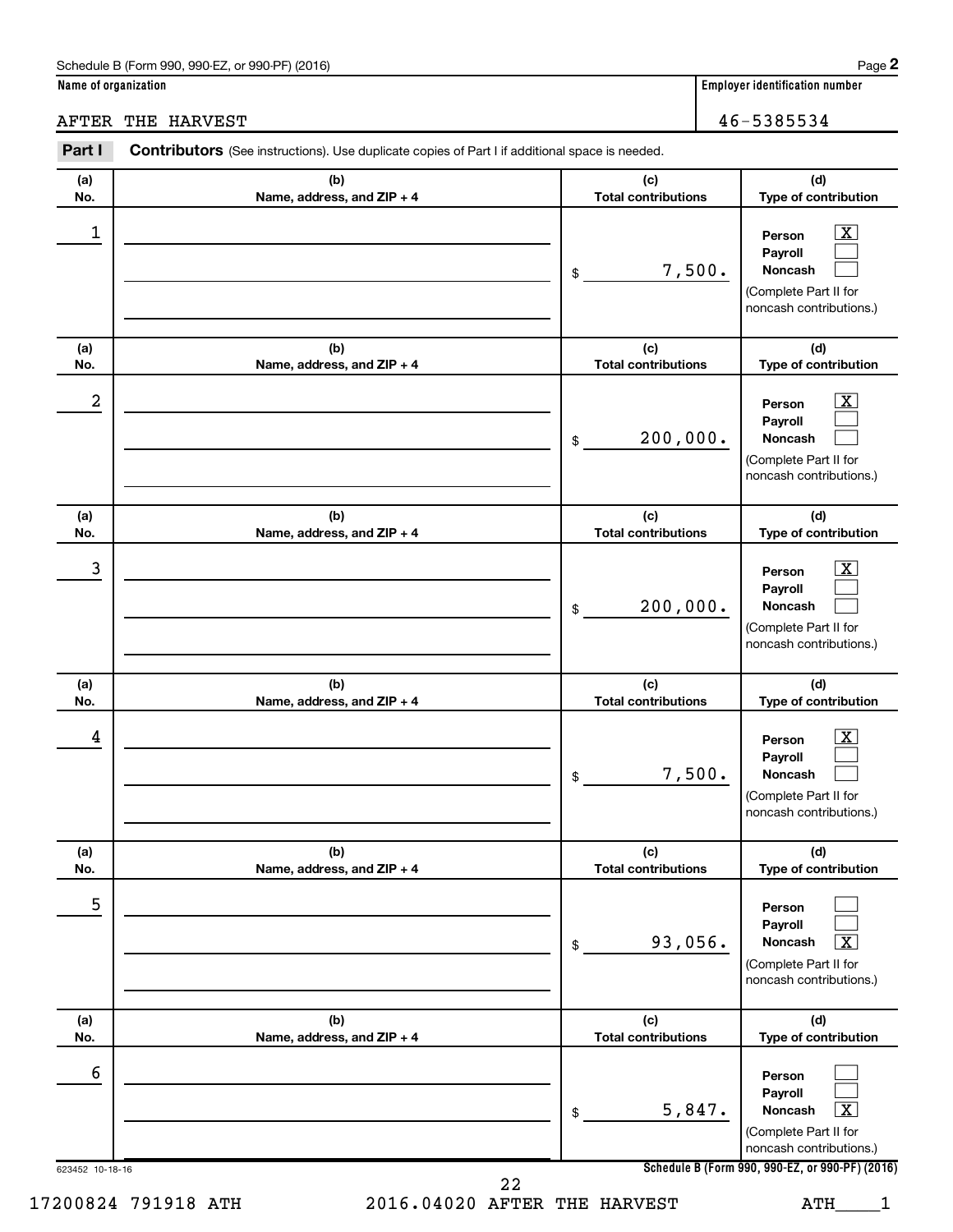**Name of organization Employer identification number**

AFTER THE HARVEST 46-5385534

| Part I          | Contributors (See instructions). Use duplicate copies of Part I if additional space is needed. |                                   |                                                                                                             |
|-----------------|------------------------------------------------------------------------------------------------|-----------------------------------|-------------------------------------------------------------------------------------------------------------|
| (a)<br>No.      | (b)<br>Name, address, and ZIP + 4                                                              | (c)<br><b>Total contributions</b> | (d)<br>Type of contribution                                                                                 |
| 7               |                                                                                                | 568,268.<br>\$                    | Person<br>Payroll<br>Noncash<br>х<br>(Complete Part II for<br>noncash contributions.)                       |
| (a)<br>No.      | (b)<br>Name, address, and ZIP + 4                                                              | (c)<br><b>Total contributions</b> | (d)<br>Type of contribution                                                                                 |
| 8               |                                                                                                | 149,291.<br>\$                    | Person<br>Payroll<br>Noncash<br>$\overline{\text{X}}$<br>(Complete Part II for<br>noncash contributions.)   |
| (a)<br>No.      | (b)<br>Name, address, and ZIP + 4                                                              | (c)<br><b>Total contributions</b> | (d)<br>Type of contribution                                                                                 |
| 9               |                                                                                                | 72,831.<br>\$                     | Person<br>Payroll<br>$\overline{\textbf{x}}$<br>Noncash<br>(Complete Part II for<br>noncash contributions.) |
| (a)<br>No.      | (b)<br>Name, address, and ZIP + 4                                                              | (c)<br><b>Total contributions</b> | (d)<br>Type of contribution                                                                                 |
| 10              |                                                                                                | 12,000.<br>\$                     | Person<br>Payroll<br>$\overline{\textbf{X}}$<br>Noncash<br>(Complete Part II for<br>noncash contributions.) |
| (a)<br>No.      | (b)<br>Name, address, and ZIP + 4                                                              | (c)<br><b>Total contributions</b> | (d)<br>Type of contribution                                                                                 |
| 11              |                                                                                                | 50,000.<br>\$                     | $\overline{\text{X}}$<br>Person<br>Payroll<br>Noncash<br>(Complete Part II for<br>noncash contributions.)   |
| (a)<br>No.      | (b)<br>Name, address, and ZIP + 4                                                              | (c)<br><b>Total contributions</b> | (d)<br>Type of contribution                                                                                 |
| 12              |                                                                                                | 20,000.<br>\$                     | $\overline{\text{X}}$<br>Person<br>Payroll<br>Noncash<br>(Complete Part II for<br>noncash contributions.)   |
| 623452 10-18-16 | 23                                                                                             |                                   | Schedule B (Form 990, 990-EZ, or 990-PF) (2016)                                                             |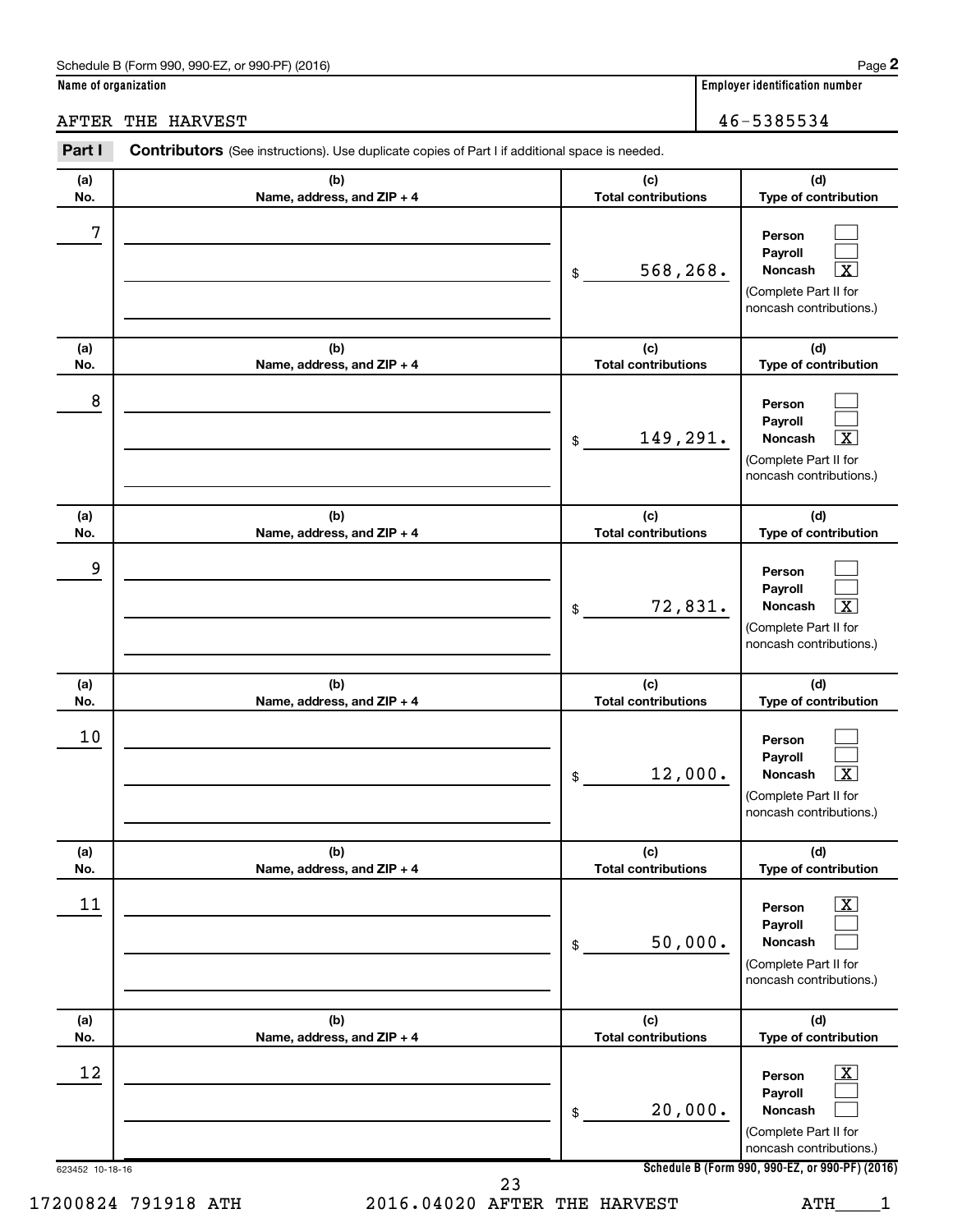**Name of organization Employer identification number**

AFTER THE HARVEST 46-5385534

| (a)        | (b)                               | (c)                               | (d)                                                                                                              |
|------------|-----------------------------------|-----------------------------------|------------------------------------------------------------------------------------------------------------------|
| No.        | Name, address, and ZIP + 4        | <b>Total contributions</b>        | Type of contribution                                                                                             |
| 13         |                                   | 20,000.<br>\$                     | $\overline{\text{X}}$<br>Person<br>Payroll<br>Noncash<br>(Complete Part II for<br>noncash contributions.)        |
| (a)<br>No. | (b)<br>Name, address, and ZIP + 4 | (c)<br><b>Total contributions</b> | (d)<br>Type of contribution                                                                                      |
| 14         |                                   | 10,000.<br>\$                     | $\overline{\mathbf{X}}$<br>Person<br>Payroll<br>Noncash<br>(Complete Part II for<br>noncash contributions.)      |
| (a)<br>No. | (b)<br>Name, address, and ZIP + 4 | (c)<br><b>Total contributions</b> | (d)<br>Type of contribution                                                                                      |
| 15         |                                   | 60,000.<br>\$                     | $\overline{\text{X}}$<br>Person<br>Payroll<br>Noncash<br>(Complete Part II for<br>noncash contributions.)        |
| (a)<br>No. | (b)<br>Name, address, and ZIP + 4 | (c)<br><b>Total contributions</b> | (d)<br>Type of contribution                                                                                      |
| 16         |                                   | 5,000.<br>\$                      | $\overline{\mathbf{X}}$<br>Person<br>Payroll<br>Noncash<br>(Complete Part II for<br>noncash contributions.)      |
| (a)<br>No. | (b)<br>Name, address, and ZIP + 4 | (c)<br><b>Total contributions</b> | (d)<br>Type of contribution                                                                                      |
| 17         |                                   | 5,000.<br>\$                      | $\overline{\text{X}}$<br>Person<br>Payroll<br><b>Noncash</b><br>(Complete Part II for<br>noncash contributions.) |
| (a)<br>No. | (b)<br>Name, address, and ZIP + 4 | (c)<br><b>Total contributions</b> | (d)<br>Type of contribution                                                                                      |
| 18         |                                   | 52,778.<br>\$                     | Person<br>Payroll<br>x<br>Noncash<br>(Complete Part II for<br>noncash contributions.)                            |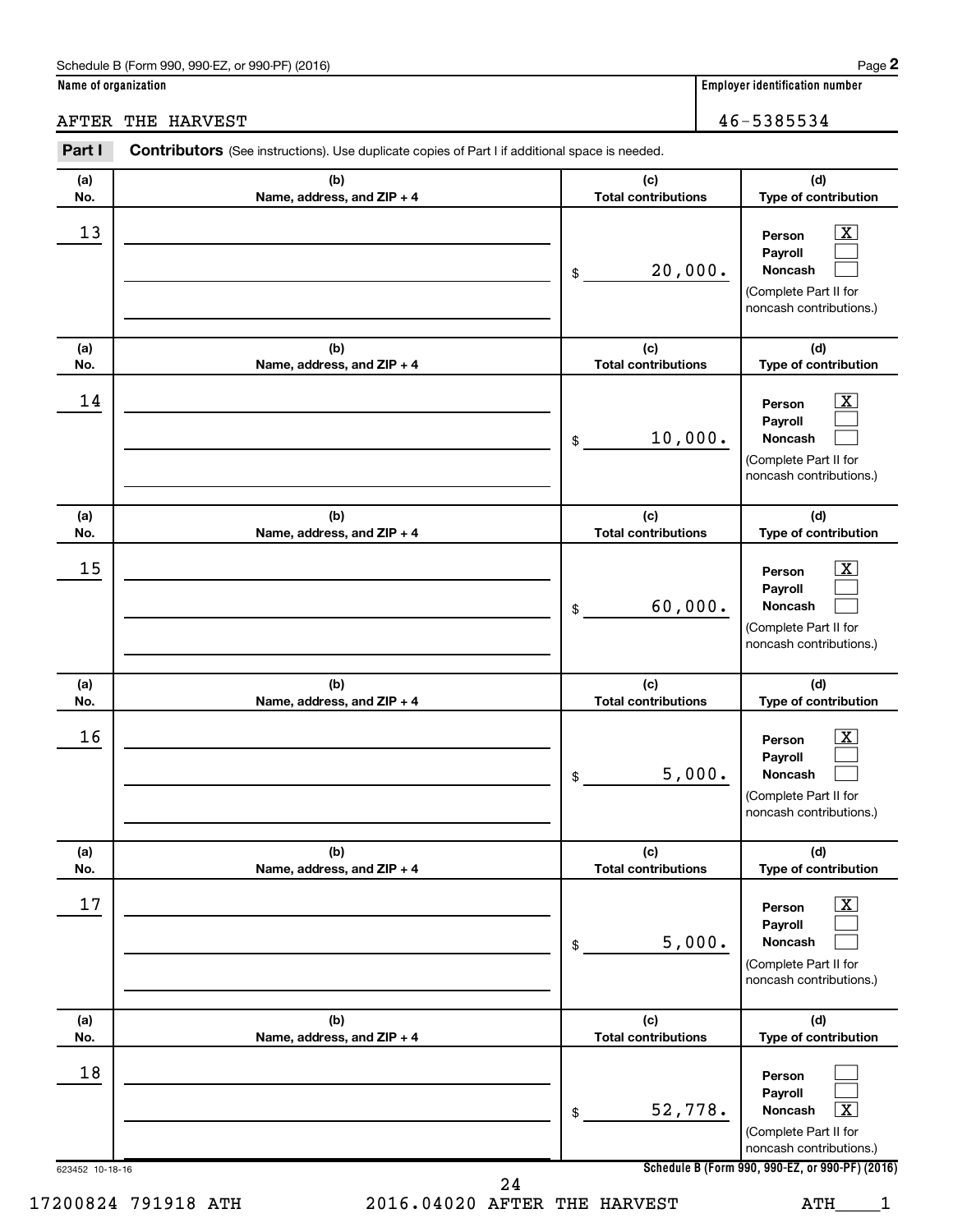**Name of organization Employer identification number**

AFTER THE HARVEST **ALCORED ASSESSMENT ASSESSMENT ASSESSMENT ASSESSMENT ASSESSMENT ASSESSMENT ASSESSMENT ASSESSMENT ASSESSMENT ASSESSMENT ASSESSMENT ASSESSMENT ASSESSMENT ASSESSMENT ASSESSMENT ASSESSMENT ASSESSMENT ASSESSME** 

623452 10-18-16 **Schedule B (Form 990, 990-EZ, or 990-PF) (2016) (a) No. (b) Name, address, and ZIP + 4 (c) Total contributions (d) Type of contribution Person Payroll Noncash (a) No. (b) Name, address, and ZIP + 4 (c) Total contributions (d) Type of contribution Person Payroll Noncash (a) No. (b) Name, address, and ZIP + 4 (c) Total contributions (d) Type of contribution Person Payroll Noncash (a) No. (b) Name, address, and ZIP + 4 (c) Total contributions (d) Type of contribution Person Payroll Noncash (a) No. (b) Name, address, and ZIP + 4 (c) Total contributions (d) Type of contribution Person Payroll Noncash (a) No. (b) Name, address, and ZIP + 4 (c) Total contributions (d) Type of contribution Person Payroll Noncash Part I** Contributors (See instructions). Use duplicate copies of Part I if additional space is needed. \$ (Complete Part II for noncash contributions.) \$ (Complete Part II for noncash contributions.) \$ (Complete Part II for noncash contributions.) \$ (Complete Part II for noncash contributions.) \$ (Complete Part II for noncash contributions.) \$ (Complete Part II for noncash contributions.)  $\Box$  $\Box$ †  $\Box$  $\Box$ †  $\Box$  $\Box$  $\boxed{\textbf{X}}$  $\Box$  $\Box$  $\lceil \texttt{X} \rceil$  $\Box$  $\Box$  $\boxed{\text{X}}$  $\Box$  $\Box$  $\boxed{\mathbf{X}}$ 19  $35,411.$ 20  $24,533.$ 21 11,859. 22 11,831. X 23 11,811. X 24 11,512. 17200824 791918 ATH 2016.04020 AFTER THE HARVEST ATH 1 25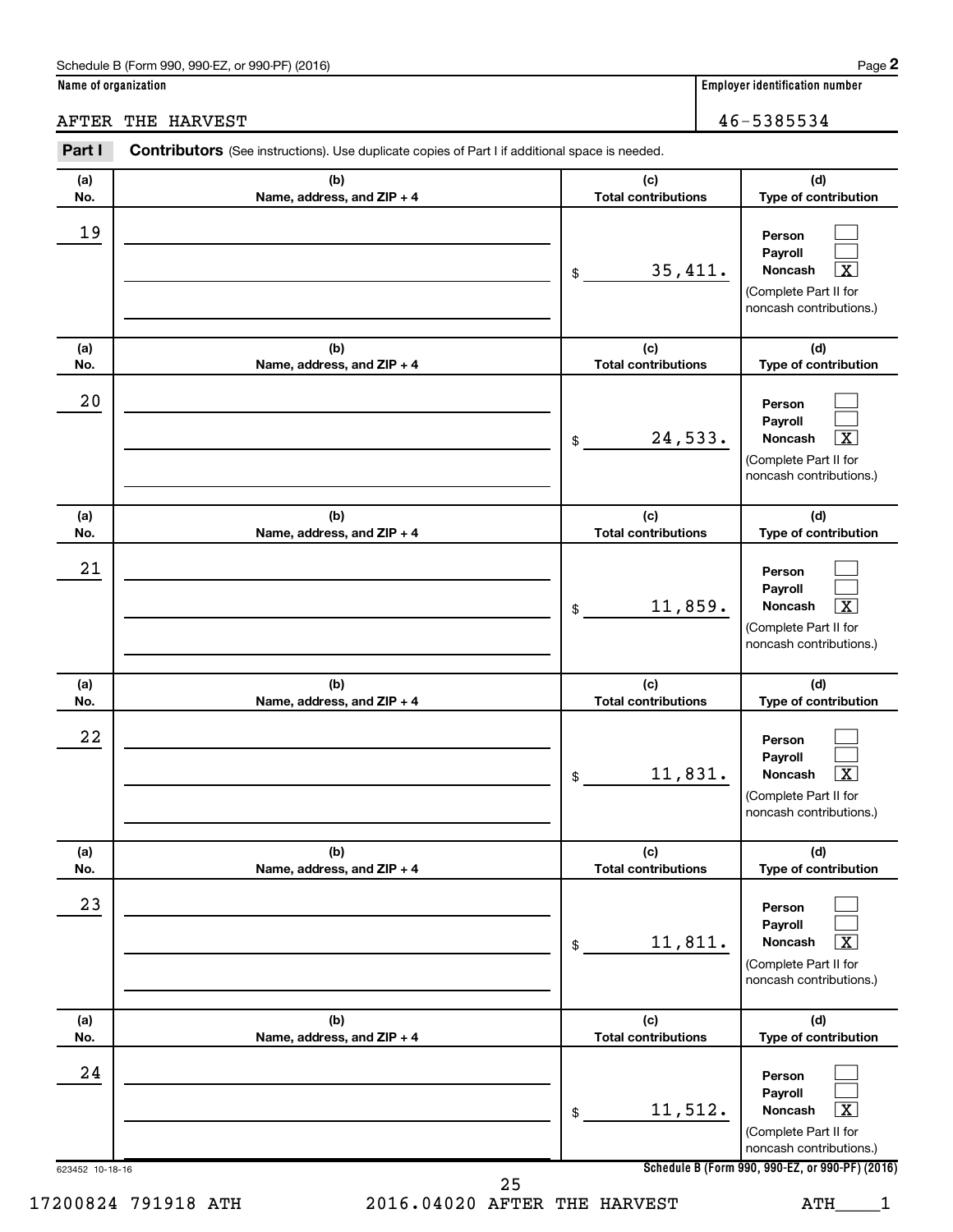**Name of organization Employer identification number**

AFTER THE HARVEST **ALCORED ASSESSMENT ASSESSMENT ASSESSMENT ASSESSMENT ASSESSMENT ASSESSMENT ASSESSMENT ASSESSMENT ASSESSMENT ASSESSMENT ASSESSMENT ASSESSMENT ASSESSMENT ASSESSMENT ASSESSMENT ASSESSMENT ASSESSMENT ASSESSME** 

623452 10-18-16 **Schedule B (Form 990, 990-EZ, or 990-PF) (2016) (a) No. (b) Name, address, and ZIP + 4 (c) Total contributions (d) Type of contribution Person Payroll Noncash (a) No. (b) Name, address, and ZIP + 4 (c) Total contributions (d) Type of contribution Person Payroll Noncash (a) No. (b) Name, address, and ZIP + 4 (c) Total contributions (d) Type of contribution Person Payroll Noncash (a) No. (b) Name, address, and ZIP + 4 (c) Total contributions (d) Type of contribution Person Payroll Noncash (a) No. (b) Name, address, and ZIP + 4 (c) Total contributions (d) Type of contribution Person Payroll Noncash (a) No. (b) Name, address, and ZIP + 4 (c) Total contributions (d) Type of contribution Person Payroll Noncash Part I** Contributors (See instructions). Use duplicate copies of Part I if additional space is needed. \$ (Complete Part II for noncash contributions.) \$ (Complete Part II for noncash contributions.) \$ (Complete Part II for noncash contributions.) \$ (Complete Part II for noncash contributions.) \$ (Complete Part II for noncash contributions.) \$ (Complete Part II for noncash contributions.)  $\Box$  $\Box$  $\lceil \texttt{X} \rceil$  $\Box$  $\Box$ †  $\Box$  $\Box$  $\boxed{\textbf{X}}$  $\Box$  $\Box$  $\lceil \texttt{X} \rceil$  $\Box$  $\Box$  $\boxed{\text{X}}$  $\Box$  $\Box$  $\boxed{\mathbf{X}}$ 25  $10,603$ . 26 12,043. 27 7,486. X 28 6,928. X 29  $6,387.$ 30  $5,083.$ 17200824 791918 ATH 2016.04020 AFTER THE HARVEST ATH 1 26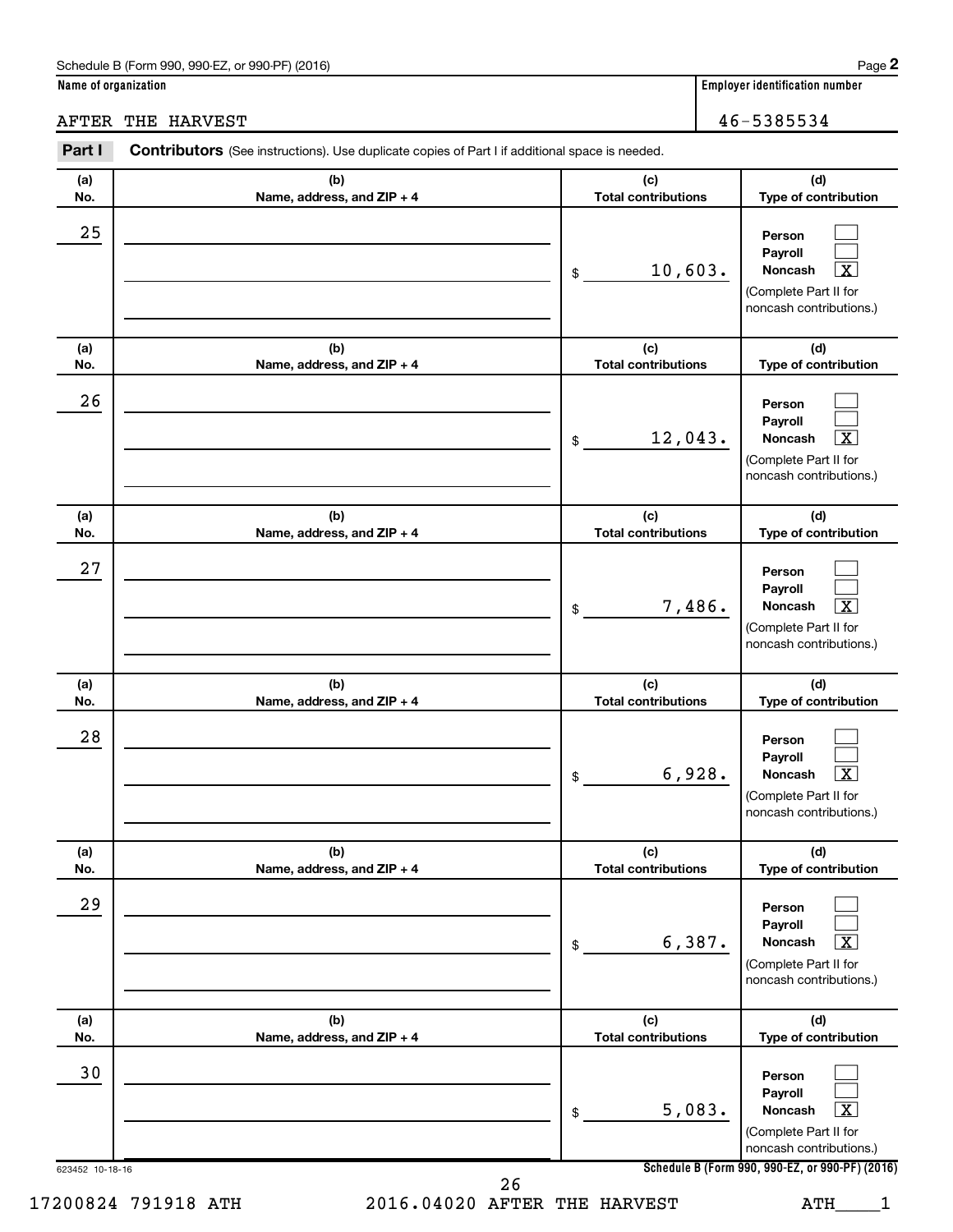**Name of organization Employer identification number**

AFTER THE HARVEST **ALL ASSESS** 2004 THE HARVEST

#### 623452 10-18-16 **Schedule B (Form 990, 990-EZ, or 990-PF) (2016) (a) No. (b) Name, address, and ZIP + 4 (c) Total contributions (d) Type of contribution Person Payroll Noncash (a) No. (b) Name, address, and ZIP + 4 (c) Total contributions (d) Type of contribution Person Payroll Noncash (a) No. (b) Name, address, and ZIP + 4 (c) Total contributions (d) Type of contribution Person Payroll Noncash (a) No. (b) Name, address, and ZIP + 4 (c) Total contributions (d) Type of contribution Person Payroll Noncash (a) No. (b) Name, address, and ZIP + 4 (c) Total contributions (d) Type of contribution Person Payroll Noncash (a) No. (b) Name, address, and ZIP + 4 (c) Total contributions (d) Type of contribution Person Payroll Noncash** Part I Contributors (See instructions). Use duplicate copies of Part I if additional space is needed. \$ (Complete Part II for noncash contributions.) \$ (Complete Part II for noncash contributions.) \$ (Complete Part II for noncash contributions.) \$ (Complete Part II for noncash contributions.) \$ (Complete Part II for noncash contributions.) \$ (Complete Part II for noncash contributions.)  $\lfloor x \rfloor$  $\Box$  $\Box$  $\overline{\mathbf{X}}$  $\Box$  $\Box$  $\boxed{\textbf{X}}$  $\Box$  $\Box$  $\Box$  $\Box$  $\Box$  $\Box$  $\Box$  $\Box$  $\Box$  $\Box$  $\Box$  $\begin{array}{|c|c|c|c|c|}\hline \text{31} & \text{Person} & \text{X} \\\hline \end{array}$ 25,000.  $\begin{array}{|c|c|c|c|c|}\hline \text{32} & \text{Person} & \text{X} \ \hline \end{array}$ 5,000.  $\overline{33}$  Person  $\overline{\text{X}}$ 15,000. 17200824 791918 ATH 2016.04020 AFTER THE HARVEST ATH 1 27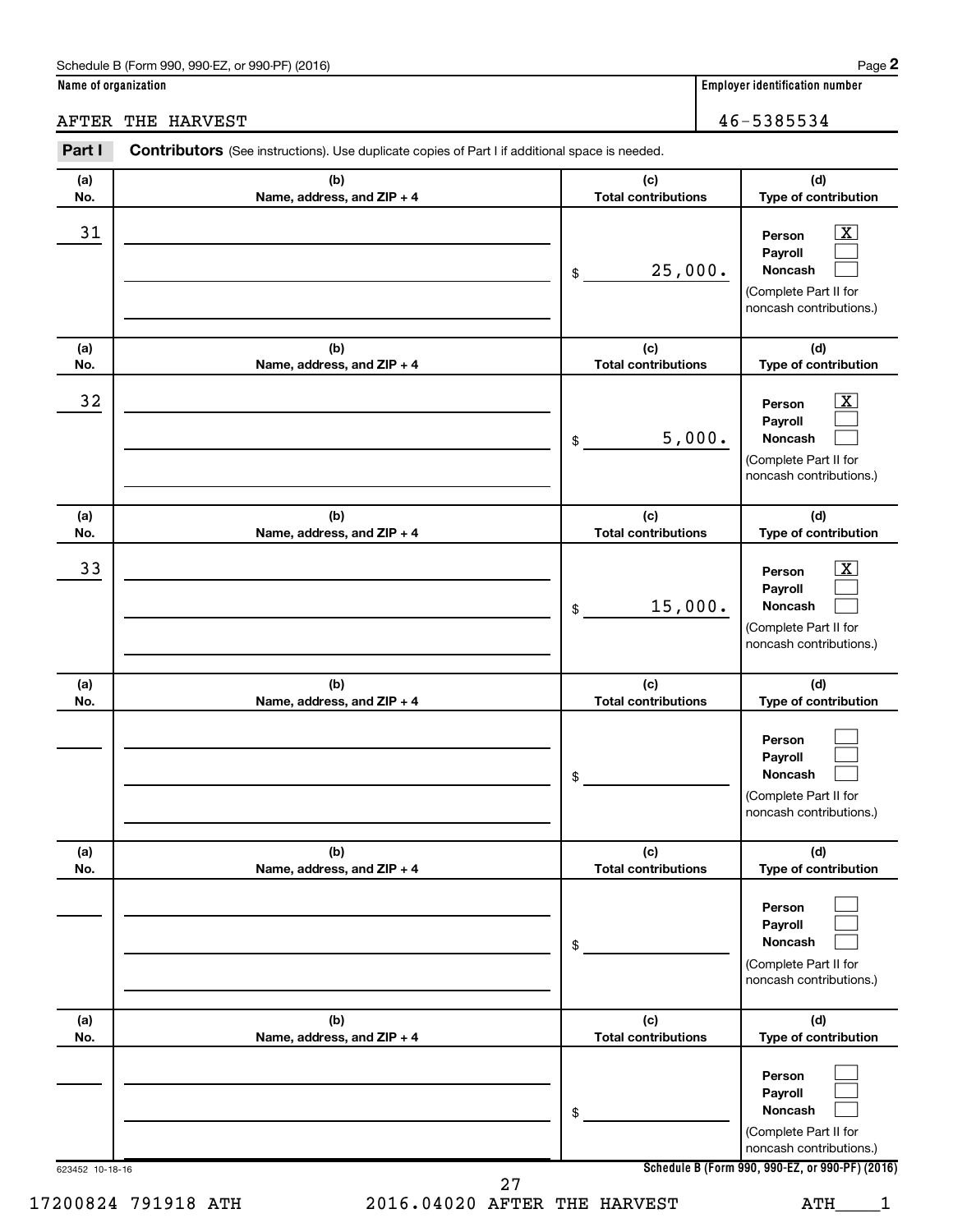AFTER THE HARVEST 46-5385534

| Part II                      | Noncash Property (See instructions). Use duplicate copies of Part II if additional space is needed. |                                                |                                                 |  |  |
|------------------------------|-----------------------------------------------------------------------------------------------------|------------------------------------------------|-------------------------------------------------|--|--|
| (a)<br>No.<br>from<br>Part I | (b)<br>Description of noncash property given                                                        | (c)<br>FMV (or estimate)<br>(See instructions) | (d)<br>Date received                            |  |  |
| 5                            | 117,793 LB OF PRODUCE                                                                               |                                                |                                                 |  |  |
|                              |                                                                                                     | 93,056.<br>\$                                  |                                                 |  |  |
| (a)<br>No.<br>from<br>Part I | (b)<br>Description of noncash property given                                                        | (c)<br>FMV (or estimate)<br>(See instructions) | (d)<br>Date received                            |  |  |
| 6                            | $7,402$ LB<br>OF PRODUCE                                                                            |                                                |                                                 |  |  |
|                              |                                                                                                     | 5,847.<br>\$                                   |                                                 |  |  |
| (a)<br>No.<br>from<br>Part I | (b)<br>Description of noncash property given                                                        | (c)<br>FMV (or estimate)<br>(See instructions) | (d)<br>Date received                            |  |  |
| 7                            | 1,974,464 LB OF POTATOES                                                                            |                                                |                                                 |  |  |
|                              |                                                                                                     | 568,268.<br>\$                                 |                                                 |  |  |
| (a)<br>No.<br>from<br>Part I | (b)<br>Description of noncash property given                                                        | (c)<br>FMV (or estimate)<br>(See instructions) | (d)<br>Date received                            |  |  |
| 8                            | 518,717 LB. OF PRODUCE                                                                              |                                                |                                                 |  |  |
|                              |                                                                                                     | 149,291.<br>\$                                 |                                                 |  |  |
| (a)<br>No.<br>from<br>Part I | (b)<br>Description of noncash property given                                                        | (c)<br>FMV (or estimate)<br>(See instructions) | (d)<br>Date received                            |  |  |
| 9                            | 253,054 LB OF PRODUCE                                                                               |                                                |                                                 |  |  |
|                              |                                                                                                     | 72,831.<br>\$                                  |                                                 |  |  |
| (a)<br>No.<br>from<br>Part I | (b)<br>Description of noncash property given                                                        | (c)<br>FMV (or estimate)<br>(See instructions) | (d)<br>Date received                            |  |  |
| 10                           | 41,693 LB OF PRODUCE                                                                                |                                                |                                                 |  |  |
|                              |                                                                                                     | 12,000.<br>\$                                  |                                                 |  |  |
| 623453 10-18-16              | 28                                                                                                  |                                                | Schedule B (Form 990, 990-EZ, or 990-PF) (2016) |  |  |

<sup>17200824 791918</sup> ATH 2016.04020 AFTER THE HARVEST ATH\_\_\_\_1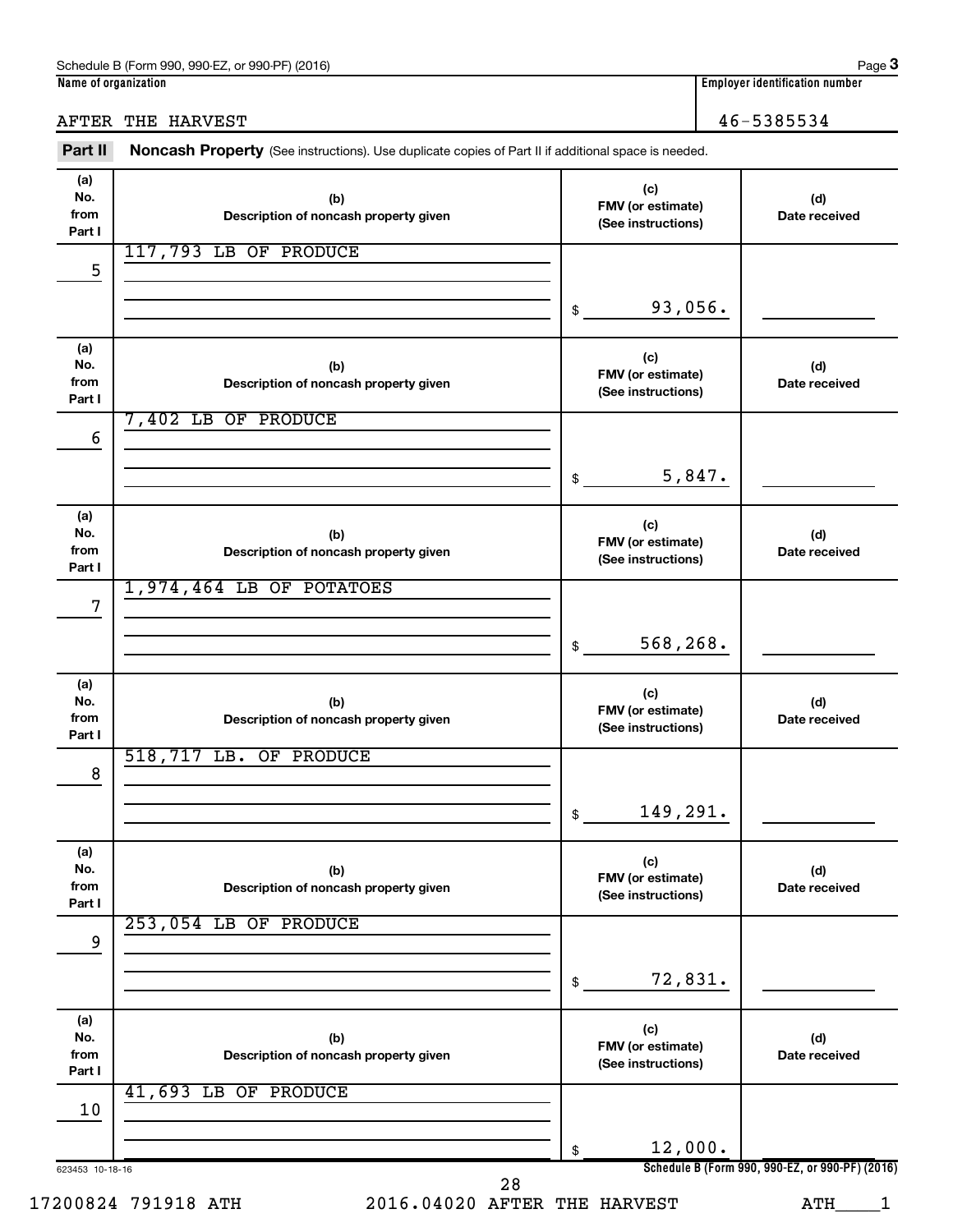AFTER THE HARVEST 46-5385534

| Part II                      | Noncash Property (See instructions). Use duplicate copies of Part II if additional space is needed. |                                                |                                                 |  |  |  |
|------------------------------|-----------------------------------------------------------------------------------------------------|------------------------------------------------|-------------------------------------------------|--|--|--|
| (a)<br>No.<br>from<br>Part I | (b)<br>Description of noncash property given                                                        | (c)<br>FMV (or estimate)<br>(See instructions) | (d)<br>Date received                            |  |  |  |
| 18                           | 183,278 LB OF PRODUCE                                                                               |                                                |                                                 |  |  |  |
|                              |                                                                                                     | 52,778.<br>\$                                  |                                                 |  |  |  |
| (a)<br>No.<br>from<br>Part I | (b)<br>Description of noncash property given                                                        | (c)<br>FMV (or estimate)<br>(See instructions) | (d)<br>Date received                            |  |  |  |
| 19                           | 123,036 LB OF PRODUCE                                                                               |                                                |                                                 |  |  |  |
|                              |                                                                                                     | 35,411.<br>\$                                  |                                                 |  |  |  |
| (a)<br>No.<br>from<br>Part I | (b)<br>Description of noncash property given                                                        | (c)<br>FMV (or estimate)<br>(See instructions) | (d)<br>Date received                            |  |  |  |
| 20                           | 85,242 LB OF PRODUCE                                                                                |                                                |                                                 |  |  |  |
|                              |                                                                                                     | 24,533.<br>\$                                  |                                                 |  |  |  |
| (a)<br>No.<br>from<br>Part I | (b)<br>Description of noncash property given                                                        | (c)<br>FMV (or estimate)<br>(See instructions) | (d)<br>Date received                            |  |  |  |
| 21                           | 41,205 LB OF PRODUCE                                                                                |                                                |                                                 |  |  |  |
|                              |                                                                                                     | 11,859.<br>\$                                  |                                                 |  |  |  |
| (a)<br>No.<br>from<br>Part I | (b)<br>Description of noncash property given                                                        | (c)<br>FMV (or estimate)<br>(See instructions) | (d)<br>Date received                            |  |  |  |
| 22                           | 41,108 LB OF PRODUCE                                                                                |                                                |                                                 |  |  |  |
|                              |                                                                                                     | 11,831.<br>\$                                  |                                                 |  |  |  |
| (a)<br>No.<br>from<br>Part I | (b)<br>Description of noncash property given                                                        | (c)<br>FMV (or estimate)<br>(See instructions) | (d)<br>Date received                            |  |  |  |
| 23                           | 41,038 LB OF PRODUCE                                                                                |                                                |                                                 |  |  |  |
|                              |                                                                                                     | 11,811.<br>\$                                  | Schedule B (Form 990, 990-EZ, or 990-PF) (2016) |  |  |  |
| 623453 10-18-16              | 29                                                                                                  |                                                |                                                 |  |  |  |

17200824 791918 ATH 2016.04020 AFTER THE HARVEST ATH\_\_\_\_1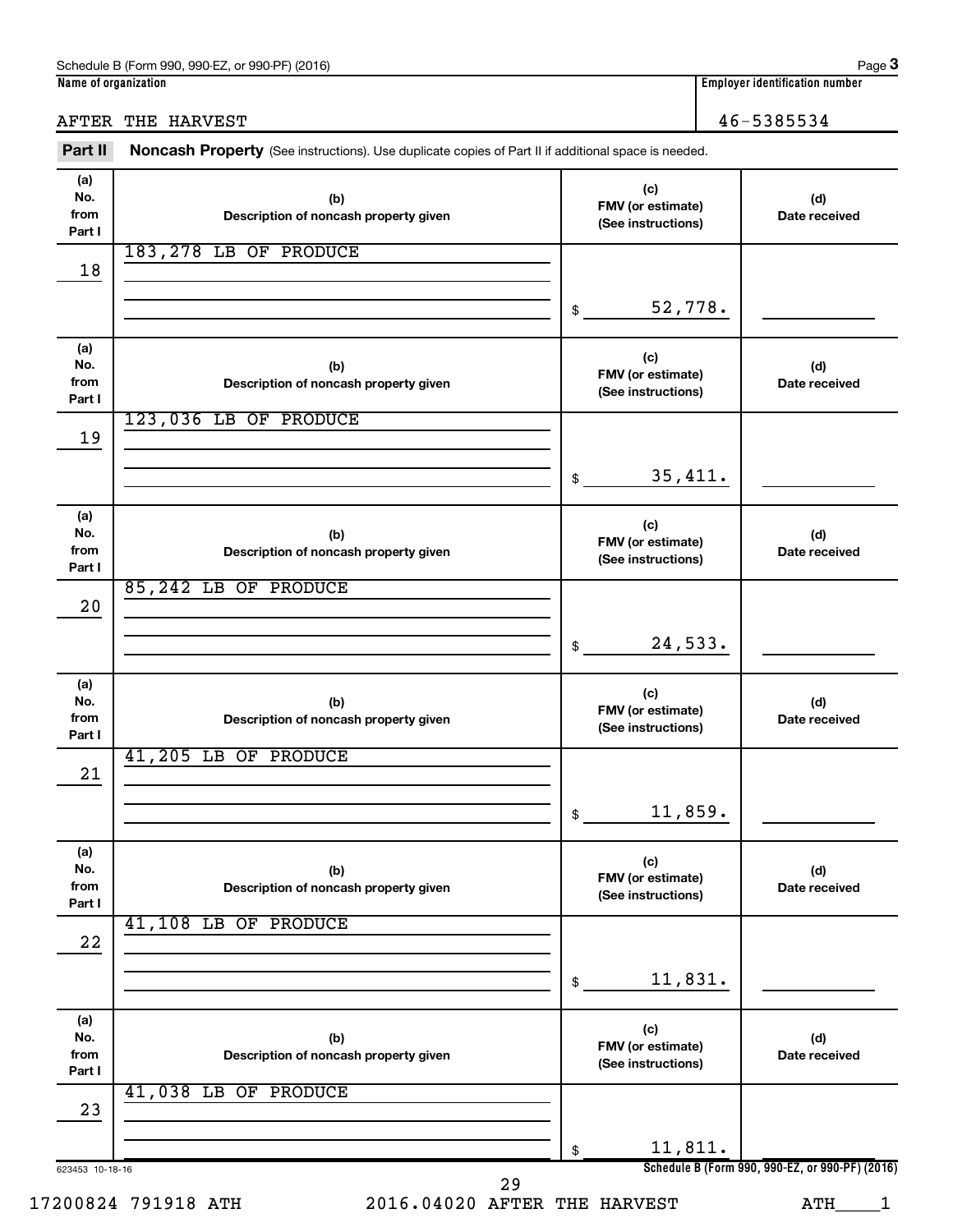AFTER THE HARVEST **ALL ASSESS** 2004 THE HARVEST

623453 10-18-16 **Schedule B (Form 990, 990-EZ, or 990-PF) (2016) (a) No. from Part I (c) FMV (or estimate) (See instructions) (b) Description of noncash property given (d) Date received (a) No. from Part I (c) FMV (or estimate) (See instructions) (b) Description of noncash property given (d) Date received (a) No. from Part I (c) FMV (or estimate) (See instructions) (b) Description of noncash property given (d) Date received (a) No. from Part I (c) FMV (or estimate) (See instructions) (b) Description of noncash property given (d) Date received (a) No. from Part I (c) FMV (or estimate) (See instructions) (b) Description of noncash property given (d) Date received (a) No. from Part I (c) FMV (or estimate) (See instructions) (b) Description of noncash property given (d) Date received** Part II Noncash Property (See instructions). Use duplicate copies of Part II if additional space is needed. \$ \$ \$ \$ \$ \$ 40,000 LB OF PRODUCE 24 11,512. 36,840 LB OF PRODUCE 25 10,603. 36,840 LB OF PRODUCE 26 12,043. 9,476 LB OF PRODUCE 27 7,486. 8,769 LB OF PRODUCE 28 6,928. 8,085 LB OF PRODUCE 29 6,387. 30

17200824 791918 ATH 2016.04020 AFTER THE HARVEST ATH\_\_\_\_1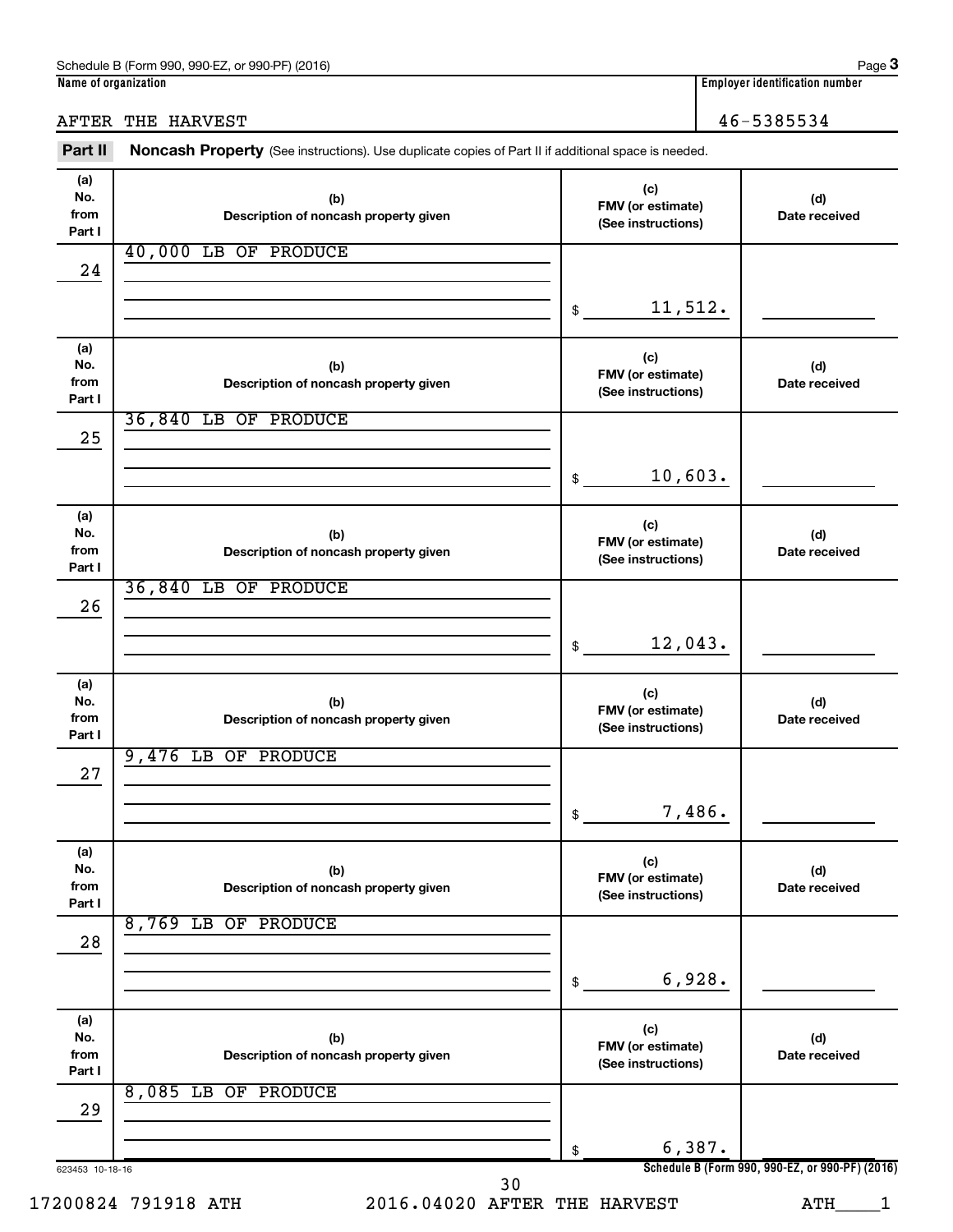### AFTER THE HARVEST 46-5385534

Part II Noncash Property (See instructions). Use duplicate copies of Part II if additional space is needed.

| (a)<br>No.<br>from<br>Part I | (b)<br>Description of noncash property given | (c)<br>FMV (or estimate)<br>(See instructions) | (d)<br>Date received                            |
|------------------------------|----------------------------------------------|------------------------------------------------|-------------------------------------------------|
| 30                           | 6,434 LB OF PRODUCE                          |                                                |                                                 |
|                              |                                              |                                                |                                                 |
|                              |                                              | 5,083.<br>$\frac{1}{2}$                        |                                                 |
| (a)<br>No.<br>from<br>Part I | (b)<br>Description of noncash property given | (c)<br>FMV (or estimate)<br>(See instructions) | (d)<br>Date received                            |
|                              |                                              |                                                |                                                 |
|                              |                                              | \$                                             |                                                 |
| (a)<br>No.<br>from<br>Part I | (b)<br>Description of noncash property given | (c)<br>FMV (or estimate)<br>(See instructions) | (d)<br>Date received                            |
|                              |                                              |                                                |                                                 |
|                              |                                              | $\mathfrak{S}$                                 |                                                 |
| (a)<br>No.<br>from<br>Part I | (b)<br>Description of noncash property given | (c)<br>FMV (or estimate)<br>(See instructions) | (d)<br>Date received                            |
|                              |                                              |                                                |                                                 |
|                              |                                              | $\frac{1}{2}$                                  |                                                 |
| (a)<br>No.<br>from<br>Part I | (b)<br>Description of noncash property given | (c)<br>FMV (or estimate)<br>(See instructions) | (d)<br>Date received                            |
|                              |                                              |                                                |                                                 |
|                              |                                              | \$                                             |                                                 |
| (a)<br>No.<br>from<br>Part I | (b)<br>Description of noncash property given | (c)<br>FMV (or estimate)<br>(See instructions) | (d)<br>Date received                            |
|                              |                                              |                                                |                                                 |
|                              |                                              | \$                                             |                                                 |
| 623453 10-18-16              | 31                                           |                                                | Schedule B (Form 990, 990-EZ, or 990-PF) (2016) |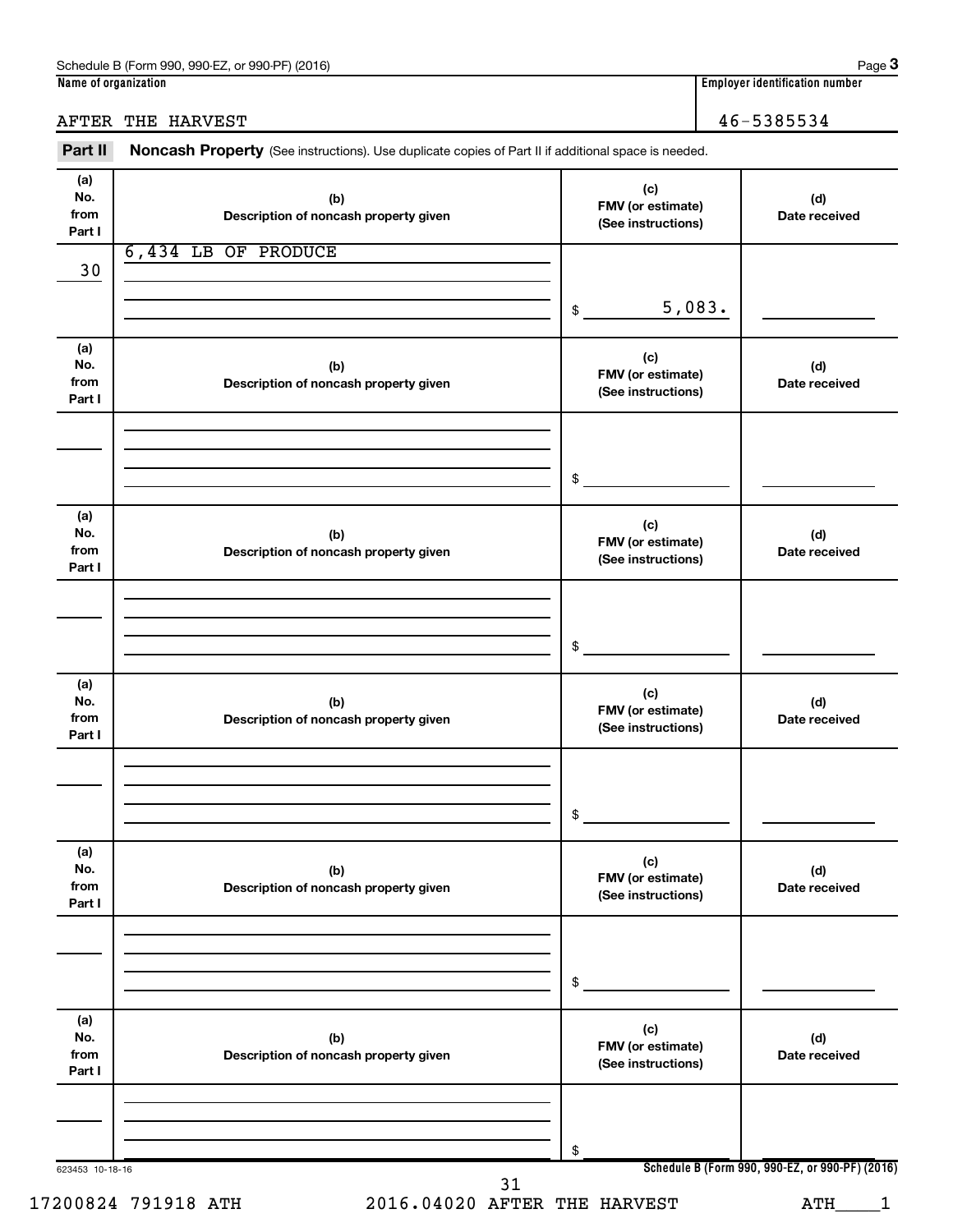| the year from any one contributor. Complete columns (a) through (e) and the following line entry. For organizations<br>completing Part III, enter the total of exclusively religious, charitable, etc., contributions of \$1,000 or less for the year. (Enter this info. once.)<br>Use duplicate copies of Part III if additional space is needed.<br>(b) Purpose of gift<br>Transferee's name, address, and ZIP + 4<br>(b) Purpose of gift | (c) Use of gift<br>(e) Transfer of gift    | (d) Description of how gift is held<br>Relationship of transferor to transferee                                                                                     |
|---------------------------------------------------------------------------------------------------------------------------------------------------------------------------------------------------------------------------------------------------------------------------------------------------------------------------------------------------------------------------------------------------------------------------------------------|--------------------------------------------|---------------------------------------------------------------------------------------------------------------------------------------------------------------------|
|                                                                                                                                                                                                                                                                                                                                                                                                                                             |                                            |                                                                                                                                                                     |
|                                                                                                                                                                                                                                                                                                                                                                                                                                             |                                            |                                                                                                                                                                     |
|                                                                                                                                                                                                                                                                                                                                                                                                                                             |                                            |                                                                                                                                                                     |
|                                                                                                                                                                                                                                                                                                                                                                                                                                             |                                            |                                                                                                                                                                     |
|                                                                                                                                                                                                                                                                                                                                                                                                                                             |                                            |                                                                                                                                                                     |
|                                                                                                                                                                                                                                                                                                                                                                                                                                             |                                            |                                                                                                                                                                     |
|                                                                                                                                                                                                                                                                                                                                                                                                                                             | (c) Use of gift                            | (d) Description of how gift is held                                                                                                                                 |
|                                                                                                                                                                                                                                                                                                                                                                                                                                             |                                            |                                                                                                                                                                     |
|                                                                                                                                                                                                                                                                                                                                                                                                                                             | (e) Transfer of gift                       |                                                                                                                                                                     |
|                                                                                                                                                                                                                                                                                                                                                                                                                                             |                                            | Relationship of transferor to transferee                                                                                                                            |
|                                                                                                                                                                                                                                                                                                                                                                                                                                             |                                            |                                                                                                                                                                     |
|                                                                                                                                                                                                                                                                                                                                                                                                                                             |                                            | (d) Description of how gift is held                                                                                                                                 |
|                                                                                                                                                                                                                                                                                                                                                                                                                                             | (e) Transfer of gift                       |                                                                                                                                                                     |
|                                                                                                                                                                                                                                                                                                                                                                                                                                             |                                            | Relationship of transferor to transferee                                                                                                                            |
|                                                                                                                                                                                                                                                                                                                                                                                                                                             |                                            | (d) Description of how gift is held                                                                                                                                 |
|                                                                                                                                                                                                                                                                                                                                                                                                                                             |                                            |                                                                                                                                                                     |
|                                                                                                                                                                                                                                                                                                                                                                                                                                             | (e) Transfer of gift                       |                                                                                                                                                                     |
|                                                                                                                                                                                                                                                                                                                                                                                                                                             |                                            | Relationship of transferor to transferee                                                                                                                            |
|                                                                                                                                                                                                                                                                                                                                                                                                                                             |                                            |                                                                                                                                                                     |
|                                                                                                                                                                                                                                                                                                                                                                                                                                             | (b) Purpose of gift<br>(b) Purpose of gift | Transferee's name, address, and ZIP + 4<br>(c) Use of gift<br>Transferee's name, address, and ZIP + 4<br>(c) Use of gift<br>Transferee's name, address, and ZIP + 4 |

<sup>17200824 791918</sup> ATH 2016.04020 AFTER THE HARVEST ATH\_\_\_\_1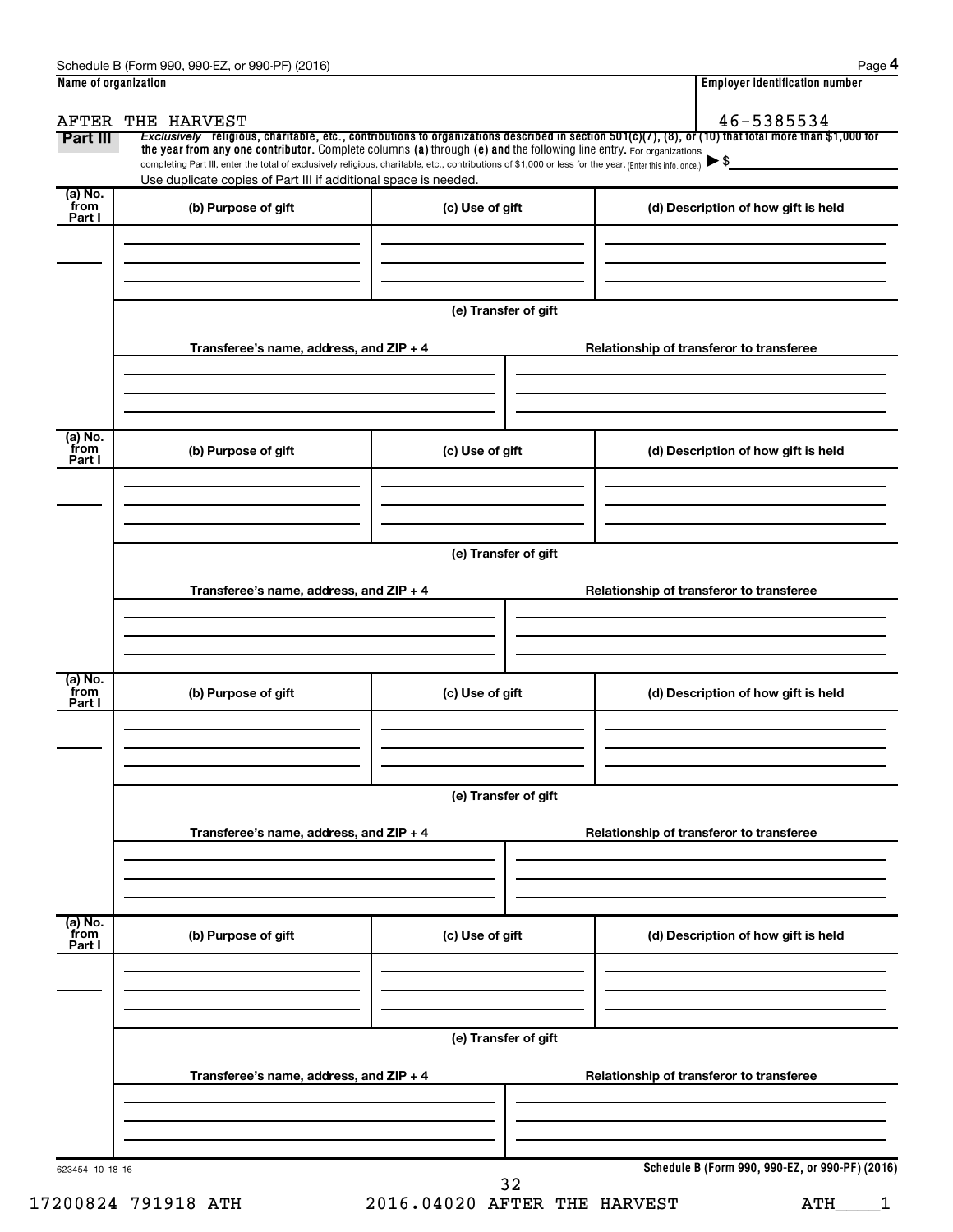|         | <b>SCHEDULE D</b>          |                                                                                                        | <b>Supplemental Financial Statements</b>                                                                                                                  |    |      | OMB No. 1545-0047                                   |
|---------|----------------------------|--------------------------------------------------------------------------------------------------------|-----------------------------------------------------------------------------------------------------------------------------------------------------------|----|------|-----------------------------------------------------|
|         | (Form 990)                 |                                                                                                        | Complete if the organization answered "Yes" on Form 990,                                                                                                  |    |      |                                                     |
|         | Department of the Treasury |                                                                                                        | Part IV, line 6, 7, 8, 9, 10, 11a, 11b, 11c, 11d, 11e, 11f, 12a, or 12b.<br>Attach to Form 990.                                                           |    |      | <b>Open to Public</b>                               |
|         | Internal Revenue Service   |                                                                                                        | Information about Schedule D (Form 990) and its instructions is at www.irs.gov/form990.                                                                   |    |      | Inspection                                          |
|         | Name of the organization   | AFTER THE HARVEST                                                                                      |                                                                                                                                                           |    |      | <b>Employer identification number</b><br>46-5385534 |
| Part I  |                            |                                                                                                        | Organizations Maintaining Donor Advised Funds or Other Similar Funds or Accounts. Complete if the                                                         |    |      |                                                     |
|         |                            | organization answered "Yes" on Form 990, Part IV, line 6.                                              |                                                                                                                                                           |    |      |                                                     |
|         |                            |                                                                                                        | (a) Donor advised funds                                                                                                                                   |    |      | (b) Funds and other accounts                        |
| 1       |                            |                                                                                                        |                                                                                                                                                           |    |      |                                                     |
| 2       |                            | Aggregate value of contributions to (during year)                                                      |                                                                                                                                                           |    |      |                                                     |
| З<br>4  |                            | Aggregate value of grants from (during year)                                                           |                                                                                                                                                           |    |      |                                                     |
| 5       |                            |                                                                                                        | Did the organization inform all donors and donor advisors in writing that the assets held in donor advised funds                                          |    |      |                                                     |
|         |                            |                                                                                                        |                                                                                                                                                           |    |      | Yes<br>No                                           |
| 6       |                            |                                                                                                        | Did the organization inform all grantees, donors, and donor advisors in writing that grant funds can be used only                                         |    |      |                                                     |
|         |                            |                                                                                                        | for charitable purposes and not for the benefit of the donor or donor advisor, or for any other purpose conferring                                        |    |      |                                                     |
|         |                            |                                                                                                        |                                                                                                                                                           |    |      | Yes<br>No                                           |
| Part II |                            |                                                                                                        | Conservation Easements. Complete if the organization answered "Yes" on Form 990, Part IV, line 7.                                                         |    |      |                                                     |
| 1.      |                            | Purpose(s) of conservation easements held by the organization (check all that apply).                  |                                                                                                                                                           |    |      |                                                     |
|         |                            | Preservation of land for public use (e.g., recreation or education)                                    | Preservation of a historically important land area                                                                                                        |    |      |                                                     |
|         |                            | Protection of natural habitat                                                                          | Preservation of a certified historic structure                                                                                                            |    |      |                                                     |
|         |                            | Preservation of open space                                                                             |                                                                                                                                                           |    |      |                                                     |
| 2       |                            |                                                                                                        | Complete lines 2a through 2d if the organization held a qualified conservation contribution in the form of a conservation easement on the last            |    |      | Held at the End of the Tax Year                     |
| а       | day of the tax year.       |                                                                                                        |                                                                                                                                                           | 2a |      |                                                     |
| b       |                            |                                                                                                        |                                                                                                                                                           | 2b |      |                                                     |
| с       |                            |                                                                                                        |                                                                                                                                                           | 2c |      |                                                     |
| d       |                            |                                                                                                        | Number of conservation easements included in (c) acquired after 8/17/06, and not on a historic structure                                                  |    |      |                                                     |
|         |                            |                                                                                                        |                                                                                                                                                           | 2d |      |                                                     |
| 3       |                            |                                                                                                        | Number of conservation easements modified, transferred, released, extinguished, or terminated by the organization during the tax                          |    |      |                                                     |
|         | year                       |                                                                                                        |                                                                                                                                                           |    |      |                                                     |
| 4       |                            | Number of states where property subject to conservation easement is located $\blacktriangleright$      |                                                                                                                                                           |    |      |                                                     |
| 5       |                            | Does the organization have a written policy regarding the periodic monitoring, inspection, handling of |                                                                                                                                                           |    |      |                                                     |
|         |                            | violations, and enforcement of the conservation easements it holds?                                    |                                                                                                                                                           |    |      | Yes<br><b>No</b>                                    |
| 6       |                            |                                                                                                        | Staff and volunteer hours devoted to monitoring, inspecting, handling of violations, and enforcing conservation easements during the year                 |    |      |                                                     |
| 7       |                            |                                                                                                        | Amount of expenses incurred in monitoring, inspecting, handling of violations, and enforcing conservation easements during the year                       |    |      |                                                     |
|         | $\blacktriangleright$ \$   |                                                                                                        |                                                                                                                                                           |    |      |                                                     |
| 8       |                            |                                                                                                        | Does each conservation easement reported on line 2(d) above satisfy the requirements of section 170(h)(4)(B)(i)                                           |    |      |                                                     |
|         |                            |                                                                                                        |                                                                                                                                                           |    |      | No<br>Yes                                           |
| 9       |                            |                                                                                                        | In Part XIII, describe how the organization reports conservation easements in its revenue and expense statement, and balance sheet, and                   |    |      |                                                     |
|         |                            |                                                                                                        | include, if applicable, the text of the footnote to the organization's financial statements that describes the organization's accounting for              |    |      |                                                     |
|         | conservation easements.    |                                                                                                        | Part III   Organizations Maintaining Collections of Art, Historical Treasures, or Other Similar Assets.                                                   |    |      |                                                     |
|         |                            | Complete if the organization answered "Yes" on Form 990, Part IV, line 8.                              |                                                                                                                                                           |    |      |                                                     |
|         |                            |                                                                                                        | 1a If the organization elected, as permitted under SFAS 116 (ASC 958), not to report in its revenue statement and balance sheet works of art,             |    |      |                                                     |
|         |                            |                                                                                                        | historical treasures, or other similar assets held for public exhibition, education, or research in furtherance of public service, provide, in Part XIII, |    |      |                                                     |
|         |                            | the text of the footnote to its financial statements that describes these items.                       |                                                                                                                                                           |    |      |                                                     |
| b       |                            |                                                                                                        | If the organization elected, as permitted under SFAS 116 (ASC 958), to report in its revenue statement and balance sheet works of art, historical         |    |      |                                                     |
|         |                            |                                                                                                        | treasures, or other similar assets held for public exhibition, education, or research in furtherance of public service, provide the following amounts     |    |      |                                                     |
|         | relating to these items:   |                                                                                                        |                                                                                                                                                           |    |      |                                                     |
|         |                            |                                                                                                        |                                                                                                                                                           |    |      | $\frac{1}{2}$                                       |
|         |                            | (ii) Assets included in Form 990, Part X                                                               |                                                                                                                                                           |    |      | $\triangleright$ \$                                 |
| 2       |                            |                                                                                                        | If the organization received or held works of art, historical treasures, or other similar assets for financial gain, provide                              |    |      |                                                     |
|         |                            | the following amounts required to be reported under SFAS 116 (ASC 958) relating to these items:        |                                                                                                                                                           |    | - \$ |                                                     |
|         |                            |                                                                                                        |                                                                                                                                                           | ▶  | - \$ |                                                     |
|         |                            | LHA For Paperwork Reduction Act Notice, see the Instructions for Form 990.                             |                                                                                                                                                           |    |      | Schedule D (Form 990) 2016                          |
|         | 632051 08-29-16            |                                                                                                        |                                                                                                                                                           |    |      |                                                     |

17200824 791918 ATH 2016.04020 AFTER THE HARVEST ATH\_\_\_\_1 33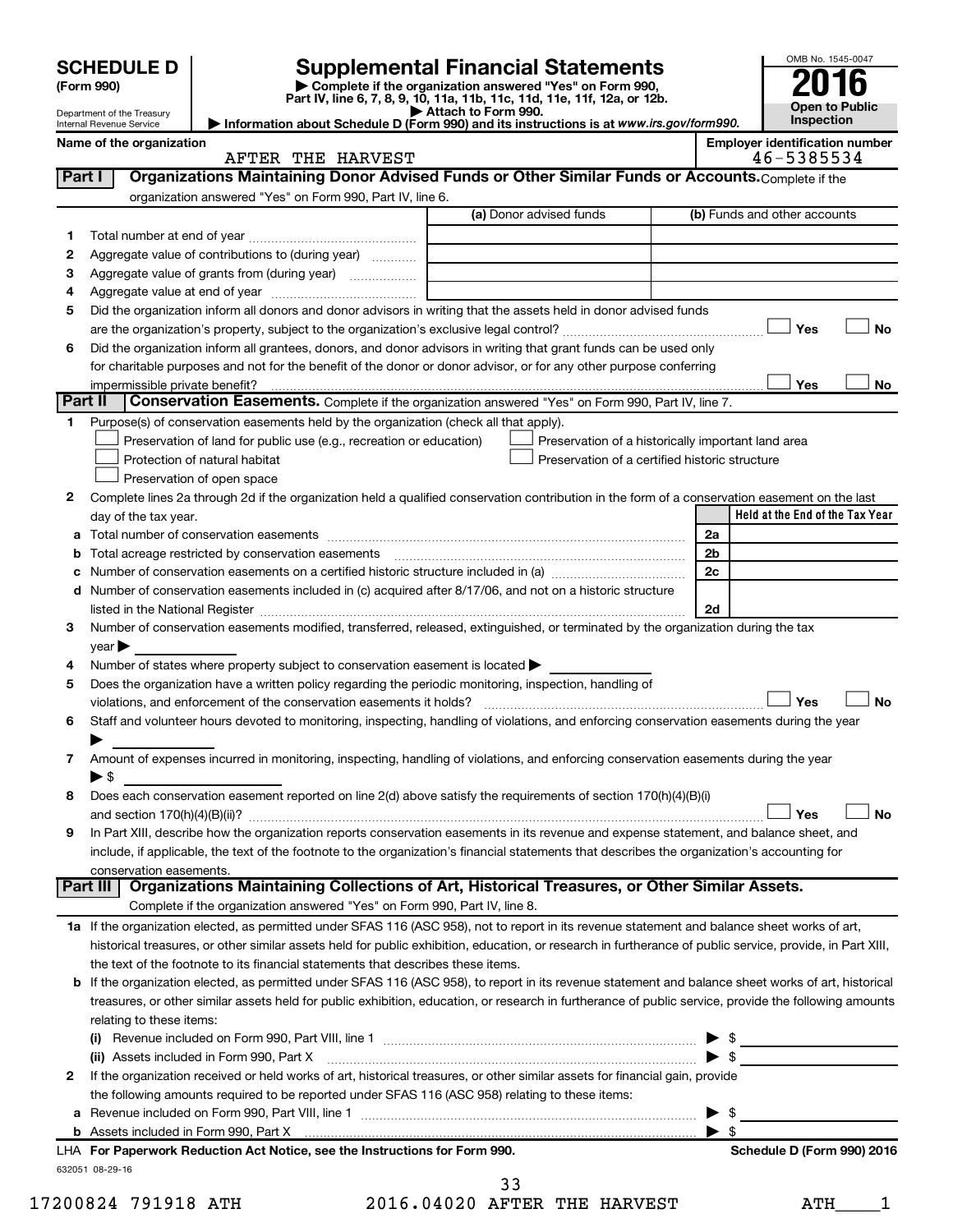|                                                                                  | Schedule D (Form 990) 2016                                                                                                                                                                                                                  | AFTER THE HARVEST                       |   |                |                                                                             |  |                                 | $46 - 5385534$ Page 2 |                |     |         |
|----------------------------------------------------------------------------------|---------------------------------------------------------------------------------------------------------------------------------------------------------------------------------------------------------------------------------------------|-----------------------------------------|---|----------------|-----------------------------------------------------------------------------|--|---------------------------------|-----------------------|----------------|-----|---------|
|                                                                                  | Part III<br>Organizations Maintaining Collections of Art, Historical Treasures, or Other Similar Assets (continued)                                                                                                                         |                                         |   |                |                                                                             |  |                                 |                       |                |     |         |
| 3                                                                                | Using the organization's acquisition, accession, and other records, check any of the following that are a significant use of its collection items                                                                                           |                                         |   |                |                                                                             |  |                                 |                       |                |     |         |
|                                                                                  | (check all that apply):                                                                                                                                                                                                                     |                                         |   |                |                                                                             |  |                                 |                       |                |     |         |
| a                                                                                | Public exhibition                                                                                                                                                                                                                           | d                                       |   |                | Loan or exchange programs                                                   |  |                                 |                       |                |     |         |
| b                                                                                | Scholarly research                                                                                                                                                                                                                          | е                                       |   | Other          |                                                                             |  |                                 |                       |                |     |         |
| c                                                                                | Preservation for future generations                                                                                                                                                                                                         |                                         |   |                |                                                                             |  |                                 |                       |                |     |         |
| 4                                                                                | Provide a description of the organization's collections and explain how they further the organization's exempt purpose in Part XIII.                                                                                                        |                                         |   |                |                                                                             |  |                                 |                       |                |     |         |
| 5                                                                                | During the year, did the organization solicit or receive donations of art, historical treasures, or other similar assets                                                                                                                    |                                         |   |                |                                                                             |  |                                 |                       |                |     |         |
|                                                                                  |                                                                                                                                                                                                                                             |                                         |   |                |                                                                             |  |                                 |                       | Yes            |     | No      |
|                                                                                  | <b>Part IV</b><br>Escrow and Custodial Arrangements. Complete if the organization answered "Yes" on Form 990, Part IV, line 9, or                                                                                                           |                                         |   |                |                                                                             |  |                                 |                       |                |     |         |
|                                                                                  | reported an amount on Form 990, Part X, line 21.                                                                                                                                                                                            |                                         |   |                |                                                                             |  |                                 |                       |                |     |         |
|                                                                                  | 1a Is the organization an agent, trustee, custodian or other intermediary for contributions or other assets not included                                                                                                                    |                                         |   |                |                                                                             |  |                                 |                       |                |     |         |
|                                                                                  | Yes                                                                                                                                                                                                                                         |                                         |   |                |                                                                             |  | <b>No</b>                       |                       |                |     |         |
| If "Yes," explain the arrangement in Part XIII and complete the following table: |                                                                                                                                                                                                                                             |                                         |   |                |                                                                             |  |                                 |                       |                |     |         |
|                                                                                  |                                                                                                                                                                                                                                             |                                         |   |                |                                                                             |  |                                 |                       | Amount         |     |         |
| с                                                                                | Beginning balance measurements and contain the contract of the contract of the contract of the contract of the                                                                                                                              |                                         |   |                |                                                                             |  | 1c                              |                       |                |     |         |
|                                                                                  |                                                                                                                                                                                                                                             |                                         |   |                |                                                                             |  | 1d                              |                       |                |     |         |
|                                                                                  | Distributions during the year manufactured and an account of the year manufactured and the year manufactured and the year manufactured and the year manufactured and the year manufactured and the year manufactured and the y              |                                         |   |                |                                                                             |  | 1e                              |                       |                |     |         |
|                                                                                  |                                                                                                                                                                                                                                             |                                         |   |                |                                                                             |  | 1f                              |                       | Yes            |     | No      |
|                                                                                  | 2a Did the organization include an amount on Form 990, Part X, line 21, for escrow or custodial account liability?<br><b>b</b> If "Yes," explain the arrangement in Part XIII. Check here if the explanation has been provided on Part XIII |                                         |   |                |                                                                             |  |                                 |                       |                |     |         |
| <b>Part V</b>                                                                    | <b>Endowment Funds.</b> Complete if the organization answered "Yes" on Form 990, Part IV, line 10.                                                                                                                                          |                                         |   |                |                                                                             |  |                                 |                       |                |     |         |
|                                                                                  |                                                                                                                                                                                                                                             | (a) Current year                        |   | (b) Prior year | (c) Two years back $\vert$ (d) Three years back $\vert$ (e) Four years back |  |                                 |                       |                |     |         |
| 1a                                                                               | Beginning of year balance                                                                                                                                                                                                                   |                                         |   |                |                                                                             |  |                                 |                       |                |     |         |
| b                                                                                |                                                                                                                                                                                                                                             |                                         |   |                |                                                                             |  |                                 |                       |                |     |         |
|                                                                                  | Net investment earnings, gains, and losses                                                                                                                                                                                                  |                                         |   |                |                                                                             |  |                                 |                       |                |     |         |
| d                                                                                |                                                                                                                                                                                                                                             |                                         |   |                |                                                                             |  |                                 |                       |                |     |         |
|                                                                                  | e Other expenditures for facilities                                                                                                                                                                                                         |                                         |   |                |                                                                             |  |                                 |                       |                |     |         |
|                                                                                  | and programs                                                                                                                                                                                                                                |                                         |   |                |                                                                             |  |                                 |                       |                |     |         |
|                                                                                  | f Administrative expenses                                                                                                                                                                                                                   |                                         |   |                |                                                                             |  |                                 |                       |                |     |         |
| g                                                                                | End of year balance                                                                                                                                                                                                                         |                                         |   |                |                                                                             |  |                                 |                       |                |     |         |
| 2                                                                                | Provide the estimated percentage of the current year end balance (line 1g, column (a)) held as:                                                                                                                                             |                                         |   |                |                                                                             |  |                                 |                       |                |     |         |
|                                                                                  | Board designated or quasi-endowment                                                                                                                                                                                                         |                                         | ℅ |                |                                                                             |  |                                 |                       |                |     |         |
|                                                                                  | Permanent endowment                                                                                                                                                                                                                         | %                                       |   |                |                                                                             |  |                                 |                       |                |     |         |
| с                                                                                | Temporarily restricted endowment                                                                                                                                                                                                            | %                                       |   |                |                                                                             |  |                                 |                       |                |     |         |
|                                                                                  | The percentages on lines 2a, 2b, and 2c should equal 100%.                                                                                                                                                                                  |                                         |   |                |                                                                             |  |                                 |                       |                |     |         |
|                                                                                  | 3a Are there endowment funds not in the possession of the organization that are held and administered for the organization                                                                                                                  |                                         |   |                |                                                                             |  |                                 |                       |                |     |         |
|                                                                                  | by:                                                                                                                                                                                                                                         |                                         |   |                |                                                                             |  |                                 |                       |                | Yes | No      |
|                                                                                  | (i)                                                                                                                                                                                                                                         |                                         |   |                |                                                                             |  |                                 |                       | 3a(i)          |     |         |
|                                                                                  | (ii) related organizations                                                                                                                                                                                                                  |                                         |   |                |                                                                             |  |                                 |                       | 3a(ii)         |     |         |
|                                                                                  |                                                                                                                                                                                                                                             |                                         |   |                |                                                                             |  |                                 |                       | 3b             |     |         |
|                                                                                  | Describe in Part XIII the intended uses of the organization's endowment funds.                                                                                                                                                              |                                         |   |                |                                                                             |  |                                 |                       |                |     |         |
|                                                                                  | <b>Land, Buildings, and Equipment.</b><br>Part VI                                                                                                                                                                                           |                                         |   |                |                                                                             |  |                                 |                       |                |     |         |
|                                                                                  | Complete if the organization answered "Yes" on Form 990, Part IV, line 11a. See Form 990, Part X, line 10.                                                                                                                                  |                                         |   |                |                                                                             |  |                                 |                       |                |     |         |
|                                                                                  | Description of property                                                                                                                                                                                                                     | (a) Cost or other<br>basis (investment) |   |                | (b) Cost or other<br>basis (other)                                          |  | (c) Accumulated<br>depreciation |                       | (d) Book value |     |         |
|                                                                                  |                                                                                                                                                                                                                                             |                                         |   |                |                                                                             |  |                                 |                       |                |     |         |
| b                                                                                |                                                                                                                                                                                                                                             |                                         |   |                |                                                                             |  |                                 |                       |                |     |         |
|                                                                                  |                                                                                                                                                                                                                                             |                                         |   |                |                                                                             |  |                                 |                       |                |     |         |
|                                                                                  |                                                                                                                                                                                                                                             |                                         |   |                | 15,326.                                                                     |  | 3,687.                          |                       |                |     | 11,639. |
|                                                                                  | e Other                                                                                                                                                                                                                                     |                                         |   |                | 46,594.                                                                     |  | 5,140.                          |                       |                |     | 41,454. |
|                                                                                  | Total. Add lines 1a through 1e. (Column (d) must equal Form 990, Part X, column (B), line 10c.)                                                                                                                                             |                                         |   |                |                                                                             |  |                                 |                       |                |     | 53,093. |

**Schedule D (Form 990) 2016**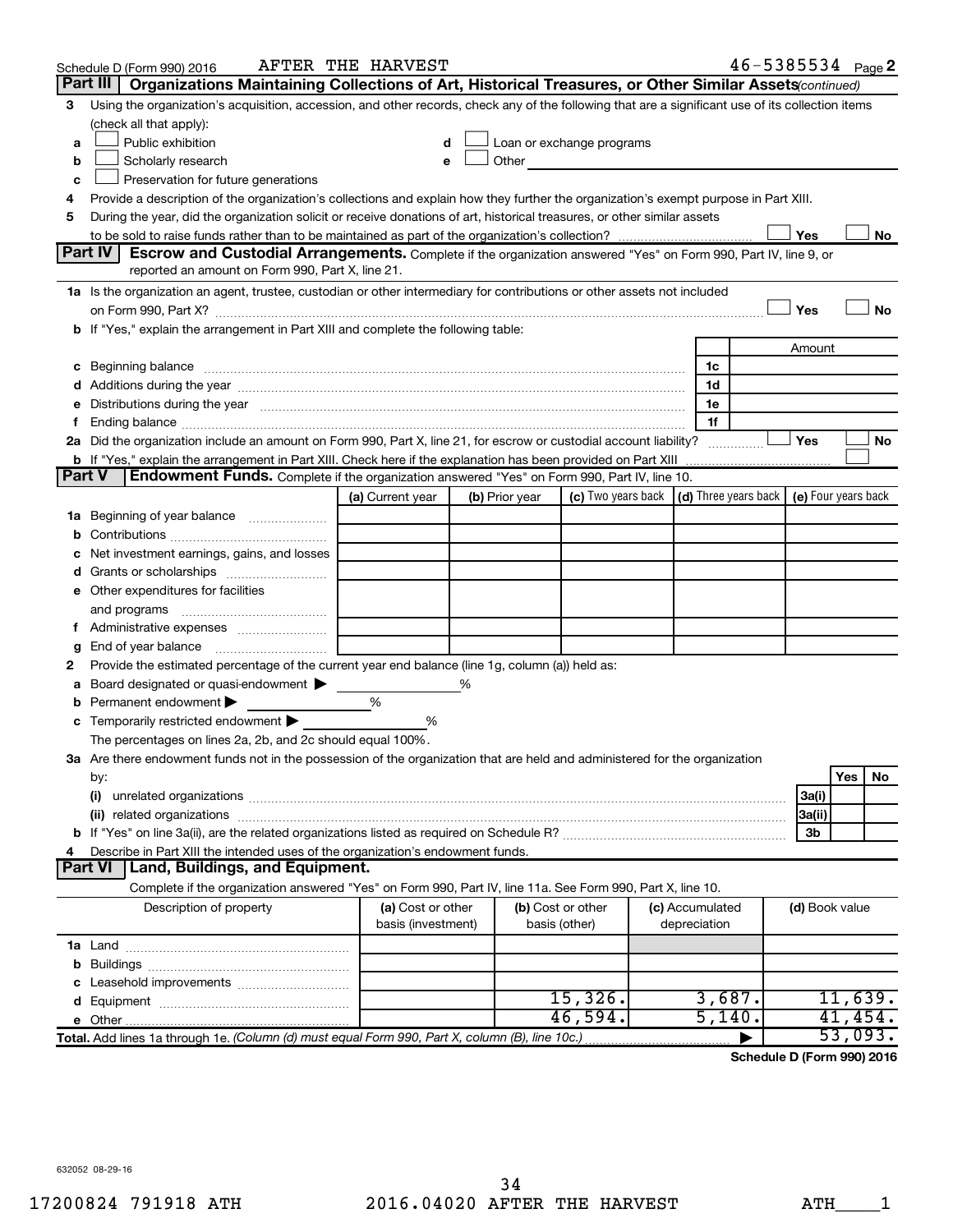|                                                                                                                                                                                                    |                 | Complete if the organization answered "Yes" on Form 990, Part IV, line 11b. See Form 990, Part X, line 12. |                                                           |
|----------------------------------------------------------------------------------------------------------------------------------------------------------------------------------------------------|-----------------|------------------------------------------------------------------------------------------------------------|-----------------------------------------------------------|
| (a) Description of security or category (including name of security)                                                                                                                               | (b) Book value  |                                                                                                            | (c) Method of valuation: Cost or end-of-year market value |
| (1) Financial derivatives                                                                                                                                                                          |                 |                                                                                                            |                                                           |
|                                                                                                                                                                                                    |                 |                                                                                                            |                                                           |
| $(3)$ Other                                                                                                                                                                                        |                 |                                                                                                            |                                                           |
| (A)                                                                                                                                                                                                |                 |                                                                                                            |                                                           |
| (B)                                                                                                                                                                                                |                 |                                                                                                            |                                                           |
| (C)                                                                                                                                                                                                |                 |                                                                                                            |                                                           |
| (D)                                                                                                                                                                                                |                 |                                                                                                            |                                                           |
| (E)                                                                                                                                                                                                |                 |                                                                                                            |                                                           |
| (F)                                                                                                                                                                                                |                 |                                                                                                            |                                                           |
| (G)                                                                                                                                                                                                |                 |                                                                                                            |                                                           |
| (H)                                                                                                                                                                                                |                 |                                                                                                            |                                                           |
| Total. (Col. (b) must equal Form 990, Part X, col. (B) line 12.) $\blacktriangleright$                                                                                                             |                 |                                                                                                            |                                                           |
| Part VIII Investments - Program Related.                                                                                                                                                           |                 |                                                                                                            |                                                           |
|                                                                                                                                                                                                    |                 |                                                                                                            |                                                           |
| Complete if the organization answered "Yes" on Form 990, Part IV, line 11c. See Form 990, Part X, line 13.<br>(a) Description of investment                                                        | (b) Book value  |                                                                                                            | (c) Method of valuation: Cost or end-of-year market value |
|                                                                                                                                                                                                    |                 |                                                                                                            |                                                           |
| (1)                                                                                                                                                                                                |                 |                                                                                                            |                                                           |
| (2)                                                                                                                                                                                                |                 |                                                                                                            |                                                           |
| (3)                                                                                                                                                                                                |                 |                                                                                                            |                                                           |
| (4)                                                                                                                                                                                                |                 |                                                                                                            |                                                           |
| (5)                                                                                                                                                                                                |                 |                                                                                                            |                                                           |
| (6)                                                                                                                                                                                                |                 |                                                                                                            |                                                           |
| (7)                                                                                                                                                                                                |                 |                                                                                                            |                                                           |
| (8)                                                                                                                                                                                                |                 |                                                                                                            |                                                           |
| (9)                                                                                                                                                                                                |                 |                                                                                                            |                                                           |
| Total. (Col. (b) must equal Form 990, Part X, col. (B) line 13.) $\blacktriangleright$                                                                                                             |                 |                                                                                                            |                                                           |
| Part IX<br><b>Other Assets.</b>                                                                                                                                                                    |                 |                                                                                                            |                                                           |
|                                                                                                                                                                                                    |                 |                                                                                                            |                                                           |
| Complete if the organization answered "Yes" on Form 990, Part IV, line 11d. See Form 990, Part X, line 15.                                                                                         |                 |                                                                                                            |                                                           |
|                                                                                                                                                                                                    | (a) Description |                                                                                                            |                                                           |
| (1)                                                                                                                                                                                                |                 |                                                                                                            |                                                           |
| (2)                                                                                                                                                                                                |                 |                                                                                                            | (b) Book value                                            |
|                                                                                                                                                                                                    |                 |                                                                                                            |                                                           |
| (3)                                                                                                                                                                                                |                 |                                                                                                            |                                                           |
| (4)                                                                                                                                                                                                |                 |                                                                                                            |                                                           |
| (5)                                                                                                                                                                                                |                 |                                                                                                            |                                                           |
| (6)                                                                                                                                                                                                |                 |                                                                                                            |                                                           |
| (7)                                                                                                                                                                                                |                 |                                                                                                            |                                                           |
| (8)                                                                                                                                                                                                |                 |                                                                                                            |                                                           |
| (9)                                                                                                                                                                                                |                 |                                                                                                            |                                                           |
|                                                                                                                                                                                                    |                 |                                                                                                            |                                                           |
| <b>Other Liabilities.</b>                                                                                                                                                                          |                 |                                                                                                            |                                                           |
| Total. (Column (b) must equal Form 990, Part X, col. (B) line 15.).<br>Part X<br>Complete if the organization answered "Yes" on Form 990, Part IV, line 11e or 11f. See Form 990, Part X, line 25. |                 |                                                                                                            |                                                           |
| (a) Description of liability                                                                                                                                                                       |                 | (b) Book value                                                                                             |                                                           |
| Federal income taxes<br>(1)                                                                                                                                                                        |                 |                                                                                                            |                                                           |
| 1.<br>CAPITAL LEASE PAYABLE<br>(2)                                                                                                                                                                 |                 | 3,983.                                                                                                     |                                                           |
|                                                                                                                                                                                                    |                 |                                                                                                            |                                                           |
| (3)                                                                                                                                                                                                |                 |                                                                                                            |                                                           |
| (4)                                                                                                                                                                                                |                 |                                                                                                            |                                                           |
| (5)                                                                                                                                                                                                |                 |                                                                                                            |                                                           |
| (6)                                                                                                                                                                                                |                 |                                                                                                            |                                                           |
| (7)                                                                                                                                                                                                |                 |                                                                                                            |                                                           |
| (8)                                                                                                                                                                                                |                 |                                                                                                            |                                                           |
| (9)<br>Total. (Column (b) must equal Form 990, Part X, col. (B) line 25.)                                                                                                                          |                 | 3,983.                                                                                                     |                                                           |

**Schedule D (Form 990) 2016**

632053 08-29-16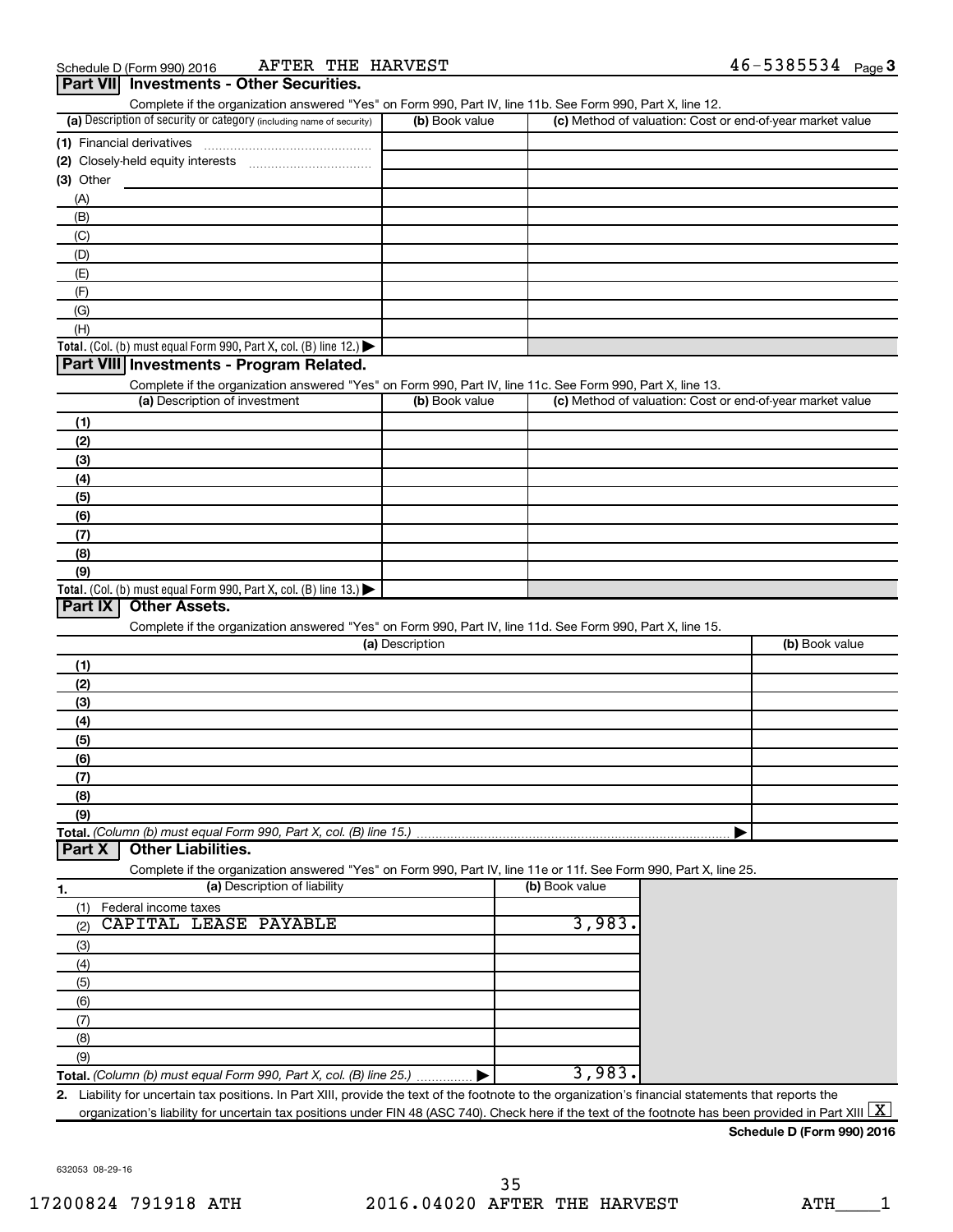|    | AFTER THE HARVEST<br>Schedule D (Form 990) 2016                                                                                                                                                                                      |                |          |                | 46-5385534 Page 4 |
|----|--------------------------------------------------------------------------------------------------------------------------------------------------------------------------------------------------------------------------------------|----------------|----------|----------------|-------------------|
|    | Reconciliation of Revenue per Audited Financial Statements With Revenue per Return.<br><b>Part XI</b>                                                                                                                                |                |          |                |                   |
|    | Complete if the organization answered "Yes" on Form 990, Part IV, line 12a.                                                                                                                                                          |                |          |                |                   |
| 1  | Total revenue, gains, and other support per audited financial statements [[[[[[[[[[[[[[[[[[[[[[[[]]]]]]]]]]]]                                                                                                                        |                |          | $\blacksquare$ | 1,960,608.        |
| 2  | Amounts included on line 1 but not on Form 990, Part VIII, line 12:                                                                                                                                                                  |                |          |                |                   |
| a  |                                                                                                                                                                                                                                      | 2a             |          |                |                   |
| b  |                                                                                                                                                                                                                                      | 2 <sub>b</sub> | 129,474. |                |                   |
| c  |                                                                                                                                                                                                                                      | 2c             |          |                |                   |
| d  |                                                                                                                                                                                                                                      | 2d             |          |                |                   |
| е  | Add lines 2a through 2d <b>continuum continuum contract and all the contract of the contract of the contract of the contract of the contract of the contract of the contract of the contract of the contract of the contract of </b> |                |          | 2е             | 129,474.          |
| з  |                                                                                                                                                                                                                                      |                |          | 3              | 1,831,134.        |
| 4  | Amounts included on Form 990, Part VIII, line 12, but not on line 1:                                                                                                                                                                 |                |          |                |                   |
| a  |                                                                                                                                                                                                                                      | 4a             |          |                |                   |
| b  |                                                                                                                                                                                                                                      | 4 <sub>b</sub> |          |                |                   |
|    | Add lines 4a and 4b                                                                                                                                                                                                                  |                |          | 4с             | 0.                |
| 5  |                                                                                                                                                                                                                                      |                |          | 5              | 1,831,134.        |
|    | Part XII Reconciliation of Expenses per Audited Financial Statements With Expenses per Return.                                                                                                                                       |                |          |                |                   |
|    | Complete if the organization answered "Yes" on Form 990, Part IV, line 12a.                                                                                                                                                          |                |          |                |                   |
| 1  |                                                                                                                                                                                                                                      |                |          | $\blacksquare$ | 1,860,952.        |
| 2  | Amounts included on line 1 but not on Form 990, Part IX, line 25:                                                                                                                                                                    |                |          |                |                   |
| a  |                                                                                                                                                                                                                                      | 2a             | 129,474. |                |                   |
| b  |                                                                                                                                                                                                                                      | 2 <sub>b</sub> |          |                |                   |
|    |                                                                                                                                                                                                                                      | 2 <sub>c</sub> |          |                |                   |
|    |                                                                                                                                                                                                                                      | 2d             |          |                |                   |
| e  | Add lines 2a through 2d <b>[10]</b> [10] <b>Adding the Second Lines</b> 2a through 2d <b>[10] html</b>                                                                                                                               |                |          | <b>2e</b>      | 129,474.          |
| 3  |                                                                                                                                                                                                                                      |                |          | $\mathbf{a}$   | 1,731,478.        |
| 4  | Amounts included on Form 990, Part IX, line 25, but not on line 1:                                                                                                                                                                   |                |          |                |                   |
| a  |                                                                                                                                                                                                                                      | 4a             |          |                |                   |
|    | Other (Describe in Part XIII.) [100] [100] [100] [100] [100] [100] [100] [100] [100] [100] [100] [100] [100] [                                                                                                                       | 4h             |          |                |                   |
|    | Add lines 4a and 4b                                                                                                                                                                                                                  |                |          | 4с             |                   |
| 5. |                                                                                                                                                                                                                                      |                |          | 5              | 1,731,478.        |
|    | Part XIII Supplemental Information.                                                                                                                                                                                                  |                |          |                |                   |

Provide the descriptions required for Part II, lines 3, 5, and 9; Part III, lines 1a and 4; Part IV, lines 1b and 2b; Part V, line 4; Part X, line 2; Part XI, lines 2d and 4b; and Part XII, lines 2d and 4b. Also complete this part to provide any additional information.

### PART X, LINE 2:

| ACCOUNTING PRINCIPLES GENERALLY ACCEPTED IN THE UNITED STATES OF AMERICA   |
|----------------------------------------------------------------------------|
| REQUIRE MANAGEMENT TO EVALUATE TAX POSITIONS TAKEN BY THE ORGANIZATION AND |
| RECOGNIZE A TAX LIABILITY (OR ASSET) IF THE ORGANIZATION HAS TAKEN AN      |
| UNCERTAIN POSITION THAT MORE-LIKELY-THAN-NOT WOULD NOT BE SUSTAINED UPON   |
| EXAMINATION BY A TAXING AUTHORITY. MANAGEMENT HAS ANALYZED THE TAX         |
| POSITIONS TAKEN OR EXPECTED TO BE TAKEN AND HAS CONCLUDED THAT AS OF       |
| DECEMBER 31, 2015, THERE ARE NO UNCERTAIN POSITIONS TAKEN THAT WOULD       |
| REQUIRE RECOGNITION OF A LIABILITY (OR ASSET) OR DISCLOSURE IN THE         |
| FINANCIAL STATEMENTS.                                                      |
|                                                                            |

632054 08-29-16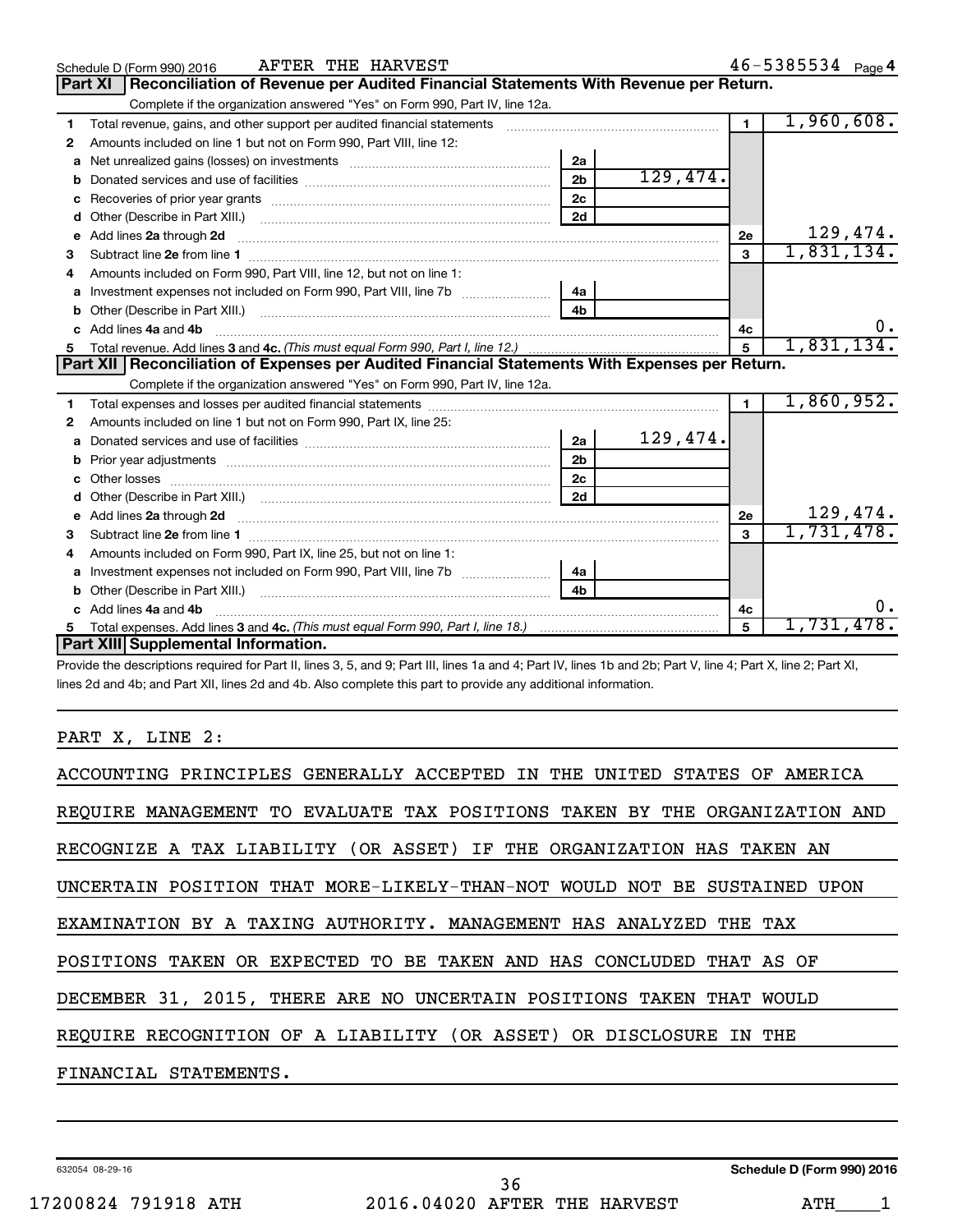| <b>Irt XIII   Supplemental Information</b> (continued) |
|--------------------------------------------------------|

| Schedule D (Form 990) 2016 |
|----------------------------|

632055 08-29-16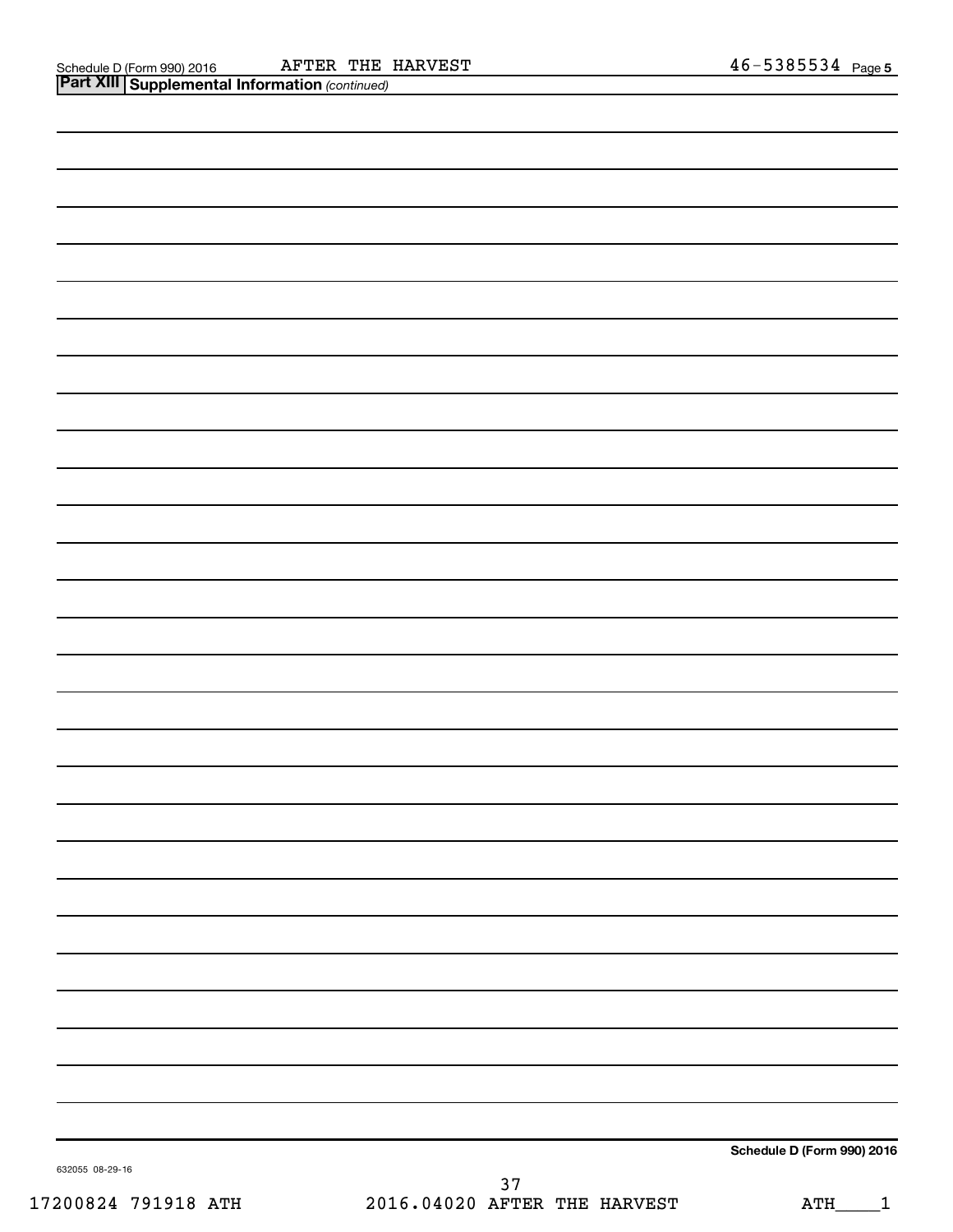| <b>Grants and Other Assistance to Organizations,</b><br><b>SCHEDULE I</b><br>(Form 990)<br>Governments, and Individuals in the United States<br>Complete if the organization answered "Yes" on Form 990, Part IV, line 21 or 22.                                                                                         |            |                                                                                         |                             |                                         |                                                                |                                          |                                                     |  |  |
|--------------------------------------------------------------------------------------------------------------------------------------------------------------------------------------------------------------------------------------------------------------------------------------------------------------------------|------------|-----------------------------------------------------------------------------------------|-----------------------------|-----------------------------------------|----------------------------------------------------------------|------------------------------------------|-----------------------------------------------------|--|--|
| Department of the Treasury<br>Internal Revenue Service                                                                                                                                                                                                                                                                   |            | Information about Schedule I (Form 990) and its instructions is at www.irs.gov/form990. | Attach to Form 990.         |                                         |                                                                |                                          | <b>Open to Public</b><br>Inspection                 |  |  |
| Name of the organization<br>AFTER THE HARVEST                                                                                                                                                                                                                                                                            |            |                                                                                         |                             |                                         |                                                                |                                          | <b>Employer identification number</b><br>46-5385534 |  |  |
| Part I<br><b>General Information on Grants and Assistance</b>                                                                                                                                                                                                                                                            |            |                                                                                         |                             |                                         |                                                                |                                          |                                                     |  |  |
| Does the organization maintain records to substantiate the amount of the grants or assistance, the grantees' eligibility for the grants or assistance, and the selection<br>$\mathbf 1$<br>Describe in Part IV the organization's procedures for monitoring the use of grant funds in the United States.<br>$\mathbf{2}$ |            |                                                                                         |                             |                                         |                                                                |                                          | $\boxed{\text{X}}$ Yes<br>  No                      |  |  |
| Part II<br>Grants and Other Assistance to Domestic Organizations and Domestic Governments. Complete if the organization answered "Yes" on Form 990, Part IV, line 21, for any                                                                                                                                            |            |                                                                                         |                             |                                         |                                                                |                                          |                                                     |  |  |
| recipient that received more than \$5,000. Part II can be duplicated if additional space is needed.                                                                                                                                                                                                                      |            |                                                                                         |                             |                                         |                                                                |                                          |                                                     |  |  |
| 1 (a) Name and address of organization<br>or government                                                                                                                                                                                                                                                                  | (b) EIN    | (c) IRC section<br>(if applicable)                                                      | (d) Amount of<br>cash grant | (e) Amount of<br>non-cash<br>assistance | (f) Method of<br>valuation (book,<br>FMV, appraisal,<br>other) | (g) Description of<br>noncash assistance | (h) Purpose of grant<br>or assistance               |  |  |
| HARVESTERS COMMUNITY FOOD BANK<br>3801 TOPPING AVE.<br>KANSAS CITY, MO 64129                                                                                                                                                                                                                                             | 43-1208665 | 501(C)(3)                                                                               | $\mathbf{0}$ .              | 948,682. OTHER                          |                                                                | DISTRIBUTION OF<br><b>PRODUCE</b>        | SEE PART IV                                         |  |  |
| SECOND HARVEST<br>915 DOUGLAS ST.<br>ST. JOSEPH, MO 64505                                                                                                                                                                                                                                                                | 43-1268319 | 501(C)(3)                                                                               | $\mathbf{0}$                | 33, 919. OTHER                          |                                                                | DISTRIBUTION OF<br><b>PRODUCE</b>        | SEE PART IV                                         |  |  |
| OPERATION FOOD SEARCH, ST. LOUIS<br>6282 OLIVE BLVD.<br>ST. LOUIS, MO 63130                                                                                                                                                                                                                                              | 43-1241854 | 501(C)(3)                                                                               | $\mathbf{0}$                | 12,088. OTHER                           |                                                                | DISTRIBUTION OF<br>PRODUCE               | SEE PART IV                                         |  |  |
| SOUTHEAST MISSOURI FOOD BANK<br>600 STATE HIGHWAY H<br>SIKESTON, MO 63801                                                                                                                                                                                                                                                | 43-1395863 | 501(C)(3)                                                                               | $\mathbf{0}$                | 11,512. OTHER                           |                                                                | DISTRIBUTION OF<br>PRODUCE               | <b>SEE PART IV</b>                                  |  |  |
| FOOD BANK FOR CENTRAL & NORTHEAST<br>MISSIOURI - 2101 VANDIVER DR -<br>COLUMBIA, MO 65202                                                                                                                                                                                                                                | 43-1238934 | 501(C)(3)                                                                               | $\mathbf{0}$ .              | 11,828. OTHER                           |                                                                | DISTRIBUTION OF<br><b>PRODUCE</b>        | SEE PART IV                                         |  |  |
| $\mathbf{2}$<br>Enter total number of other organizations listed in the line 1 table<br>3                                                                                                                                                                                                                                |            |                                                                                         |                             |                                         |                                                                |                                          | 5.                                                  |  |  |

**For Paperwork Reduction Act Notice, see the Instructions for Form 990. Schedule I (Form 990) (2016)** LHA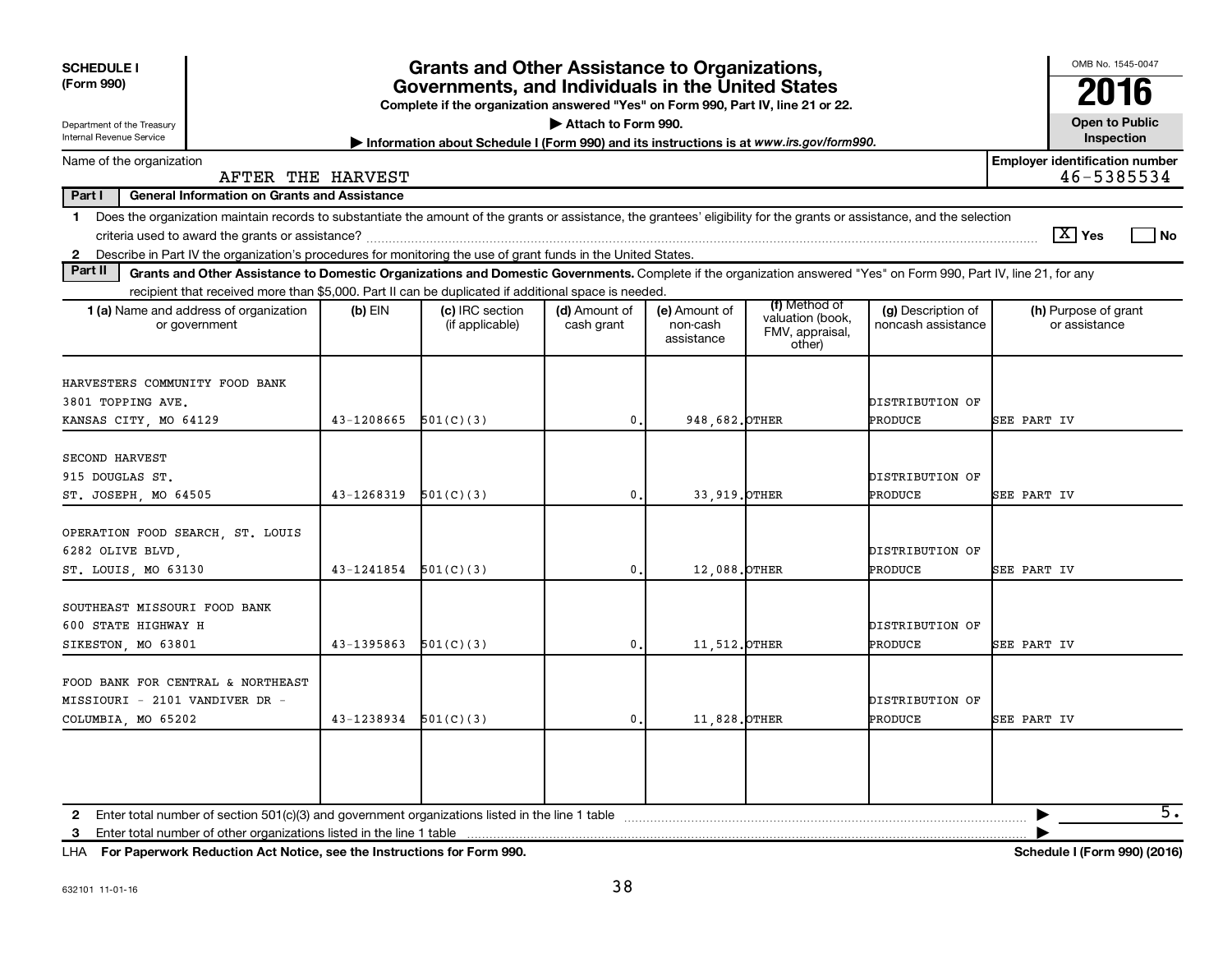Schedule I (Form 990) (2016) Page AFTER THE HARVEST

**2**

Part III | Grants and Other Assistance to Domestic Individuals. Complete if the organization answered "Yes" on Form 990, Part IV, line 22. Part III can be duplicated if additional space is needed.

| (a) Type of grant or assistance | (b) Number of<br>recipients | (c) Amount of<br>cash grant | (d) Amount of non-<br>cash assistance | (e) Method of valuation<br>(book, FMV, appraisal, other) | (f) Description of noncash assistance |
|---------------------------------|-----------------------------|-----------------------------|---------------------------------------|----------------------------------------------------------|---------------------------------------|
|                                 |                             |                             |                                       |                                                          |                                       |
|                                 |                             |                             |                                       |                                                          |                                       |
|                                 |                             |                             |                                       |                                                          |                                       |
|                                 |                             |                             |                                       |                                                          |                                       |
|                                 |                             |                             |                                       |                                                          |                                       |
|                                 |                             |                             |                                       |                                                          |                                       |
|                                 |                             |                             |                                       |                                                          |                                       |
|                                 |                             |                             |                                       |                                                          |                                       |
|                                 |                             |                             |                                       |                                                          |                                       |
|                                 |                             |                             |                                       |                                                          |                                       |

Part IV | Supplemental Information. Provide the information required in Part I, line 2; Part III, column (b); and any other additional information.

PART I, LINE 2:

ASSISTANCE IS PROVIDED ONLY TO 501(C)(3) ORGANIZATIONS.

SCHEDULE I, PART II

COLUMN (F) METHOD OF VALUATION

DISTRIBUTION OF PRODUCE (EXCLUDING POTATOES) IS VALUED AS THE TOTAL

POUNDS OF PRODUCE TIMES .45528329 WEIGHTED AVERAGE VALUE. POTATOES

DISTRIBUTED ARE VALUED AT .18 WEIGHTED AVERAGE VALUE PER POUND OF

#### POTATOES DISTRIBUTED.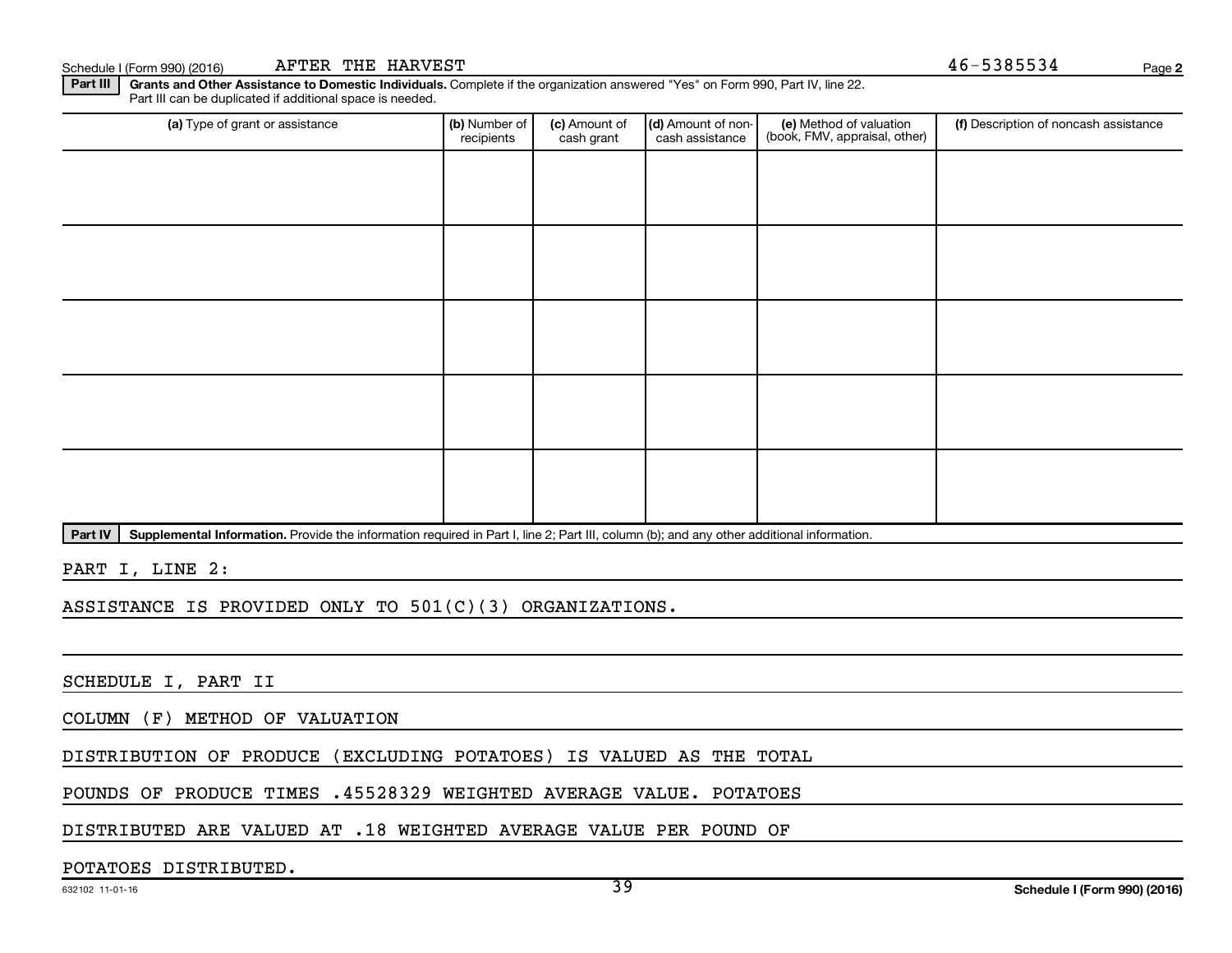### SCHEDULE I, PART II

### COLUMN (H): PURPOSE OF ASSISTANCE

TO PROVIDE PRODUCE TO ENTITY FOR DISTRIBUTION TO NEEDY FAMILIES AND

INDIVIDUALS

**Schedule I (Form 990)**

632291 04-01-16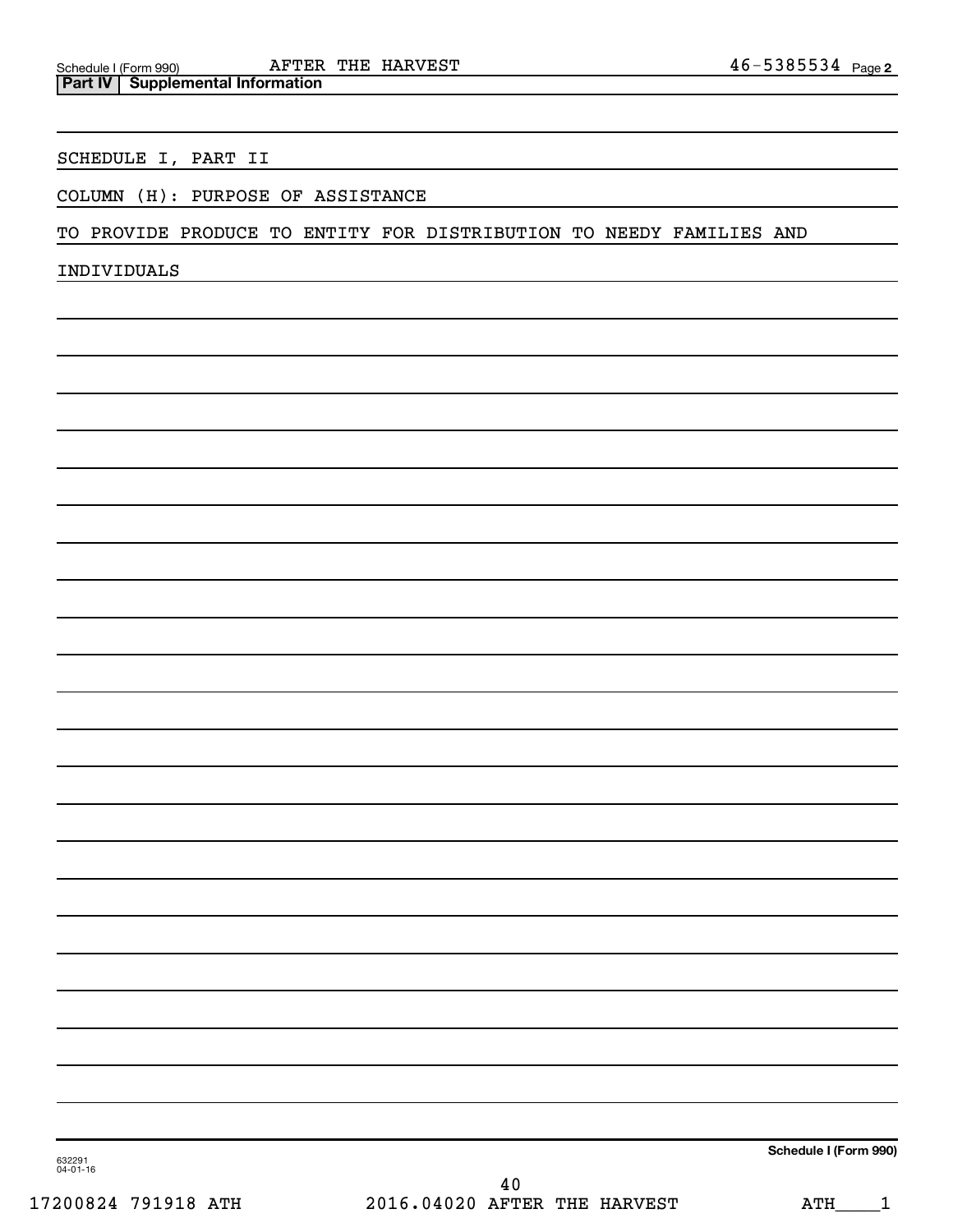#### **SCHEDULE M (Form 990)**

# **Noncash Contributions**

OMB No. 1545-0047

Department of the Treasury Internal Revenue Service

◆ Complete if the organizations answered "Yes" on Form 990, Part IV, lines 29 or 30.<br>● Complete if the organizations answered "Yes" on Form 990, Part IV, lines 29 or 30. **Attach to Form 990.**  $\blacktriangleright$ 

**Open To Public Inspection**

|  | Name of the organization |  |
|--|--------------------------|--|

**Information about Schedule M (Form 990) and its instructions is at www.irs.gov/form990.** 

**Employer identification number**  $\begin{array}{|c|c|c|c|}\n\hline\n\text{A} & 46-5385534 \\
\hline\n\end{array}$ 

|  |  |  | AFTER THE HARVEST |
|--|--|--|-------------------|
|--|--|--|-------------------|

| <b>Part I</b> | <b>Types of Property</b>                                                                                                       |                        |                               |                                                 |                                                       |            |     |    |
|---------------|--------------------------------------------------------------------------------------------------------------------------------|------------------------|-------------------------------|-------------------------------------------------|-------------------------------------------------------|------------|-----|----|
|               |                                                                                                                                | (a)                    | (b)                           | (c)                                             | (d)                                                   |            |     |    |
|               |                                                                                                                                | Check if<br>applicable | Number of<br>contributions or | Noncash contribution<br>amounts reported on     | Method of determining<br>noncash contribution amounts |            |     |    |
|               |                                                                                                                                |                        |                               | litems contributed Form 990, Part VIII, line 1q |                                                       |            |     |    |
| 1             |                                                                                                                                |                        |                               |                                                 |                                                       |            |     |    |
| 2             | Art - Historical treasures                                                                                                     |                        |                               |                                                 |                                                       |            |     |    |
| з             | Art - Fractional interests                                                                                                     |                        |                               |                                                 |                                                       |            |     |    |
| 4             | Books and publications                                                                                                         |                        |                               |                                                 |                                                       |            |     |    |
| 5             | Clothing and household goods                                                                                                   |                        |                               |                                                 |                                                       |            |     |    |
| 6             |                                                                                                                                |                        |                               |                                                 |                                                       |            |     |    |
| 7             |                                                                                                                                |                        |                               |                                                 |                                                       |            |     |    |
| 8             |                                                                                                                                |                        |                               |                                                 |                                                       |            |     |    |
| 9             | Securities - Publicly traded                                                                                                   |                        |                               |                                                 |                                                       |            |     |    |
| 10            | Securities - Closely held stock                                                                                                |                        |                               |                                                 |                                                       |            |     |    |
| 11            | Securities - Partnership, LLC, or                                                                                              |                        |                               |                                                 |                                                       |            |     |    |
|               | trust interests                                                                                                                |                        |                               |                                                 |                                                       |            |     |    |
| 12            |                                                                                                                                |                        |                               |                                                 |                                                       |            |     |    |
| 13            | Qualified conservation contribution -                                                                                          |                        |                               |                                                 |                                                       |            |     |    |
|               |                                                                                                                                |                        |                               |                                                 |                                                       |            |     |    |
| 14            | Qualified conservation contribution - Other                                                                                    |                        |                               |                                                 |                                                       |            |     |    |
| 15            | Real estate - Residential                                                                                                      |                        |                               |                                                 |                                                       |            |     |    |
| 16            |                                                                                                                                |                        |                               |                                                 |                                                       |            |     |    |
| 17            |                                                                                                                                |                        |                               |                                                 |                                                       |            |     |    |
| 18            |                                                                                                                                |                        |                               |                                                 |                                                       |            |     |    |
| 19            |                                                                                                                                | $\overline{\text{x}}$  | 3,632,138                     |                                                 | $1,166,018$ . FMV (WEIGHTED AVG)/L                    |            |     |    |
| 20            | Drugs and medical supplies                                                                                                     |                        |                               |                                                 |                                                       |            |     |    |
| 21            |                                                                                                                                |                        |                               |                                                 |                                                       |            |     |    |
| 22            |                                                                                                                                |                        |                               |                                                 |                                                       |            |     |    |
| 23            |                                                                                                                                |                        |                               |                                                 |                                                       |            |     |    |
| 24            |                                                                                                                                |                        |                               |                                                 |                                                       |            |     |    |
| 25            | Other $\blacktriangleright$                                                                                                    |                        |                               |                                                 |                                                       |            |     |    |
| 26            | $\overline{\phantom{a}}$ )<br>Other                                                                                            |                        |                               |                                                 |                                                       |            |     |    |
| 27            | $\overline{\phantom{a}}$ )<br>Other $\blacktriangleright$                                                                      |                        |                               |                                                 |                                                       |            |     |    |
| 28            | Other                                                                                                                          |                        |                               |                                                 |                                                       |            |     |    |
| 29            | Number of Forms 8283 received by the organization during the tax year for contributions                                        |                        |                               |                                                 |                                                       |            |     |    |
|               | for which the organization completed Form 8283, Part IV, Donee Acknowledgement                                                 |                        |                               | 29                                              |                                                       |            |     |    |
|               |                                                                                                                                |                        |                               |                                                 |                                                       |            | Yes | No |
|               | 30a During the year, did the organization receive by contribution any property reported in Part I, lines 1 through 28, that it |                        |                               |                                                 |                                                       |            |     |    |
|               | must hold for at least three years from the date of the initial contribution, and which isn't required to be used for          |                        |                               |                                                 |                                                       |            |     |    |
|               |                                                                                                                                |                        |                               |                                                 |                                                       | <b>30a</b> |     | х  |
|               | <b>b</b> If "Yes," describe the arrangement in Part II.                                                                        |                        |                               |                                                 |                                                       |            |     |    |
| 31            | Does the organization have a gift acceptance policy that requires the review of any nonstandard contributions?                 |                        |                               |                                                 |                                                       | 31         |     | х  |
|               | 32a Does the organization hire or use third parties or related organizations to solicit, process, or sell noncash              |                        |                               |                                                 |                                                       |            |     |    |
|               | contributions?                                                                                                                 |                        |                               |                                                 |                                                       | 32a        |     | х  |
|               | <b>b</b> If "Yes," describe in Part II.                                                                                        |                        |                               |                                                 |                                                       |            |     |    |
| 33            | If the organization didn't report an amount in column (c) for a type of property for which column (a) is checked,              |                        |                               |                                                 |                                                       |            |     |    |

LHA

describe in Part II.

**For Paperwork Reduction Act Notice, see the Instructions for Form 990. Schedule M (Form 990) (2016)**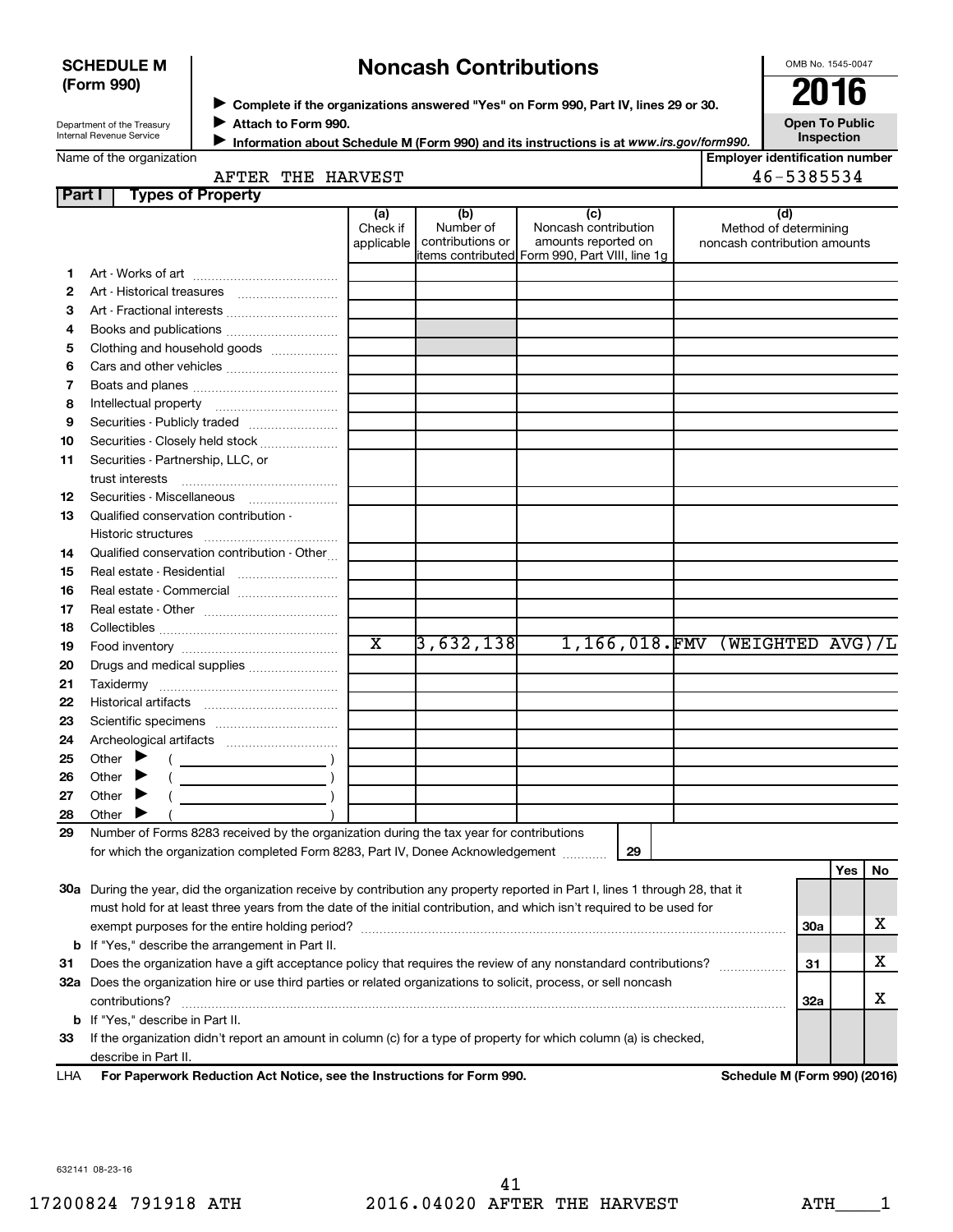Provide the information required by Part I, lines 30b, 32b, and 33, and whether the organization is reporting in Part I, column (b), the number of contributions, the number of items received, or a combination of both. Also complete this part for any additional information. **Part II Supplemental Information.** 

| 632142 08-23-16 | <b>Schedule M (Form 990) (2016)</b> |
|-----------------|-------------------------------------|
|                 | $\Lambda$ 2                         |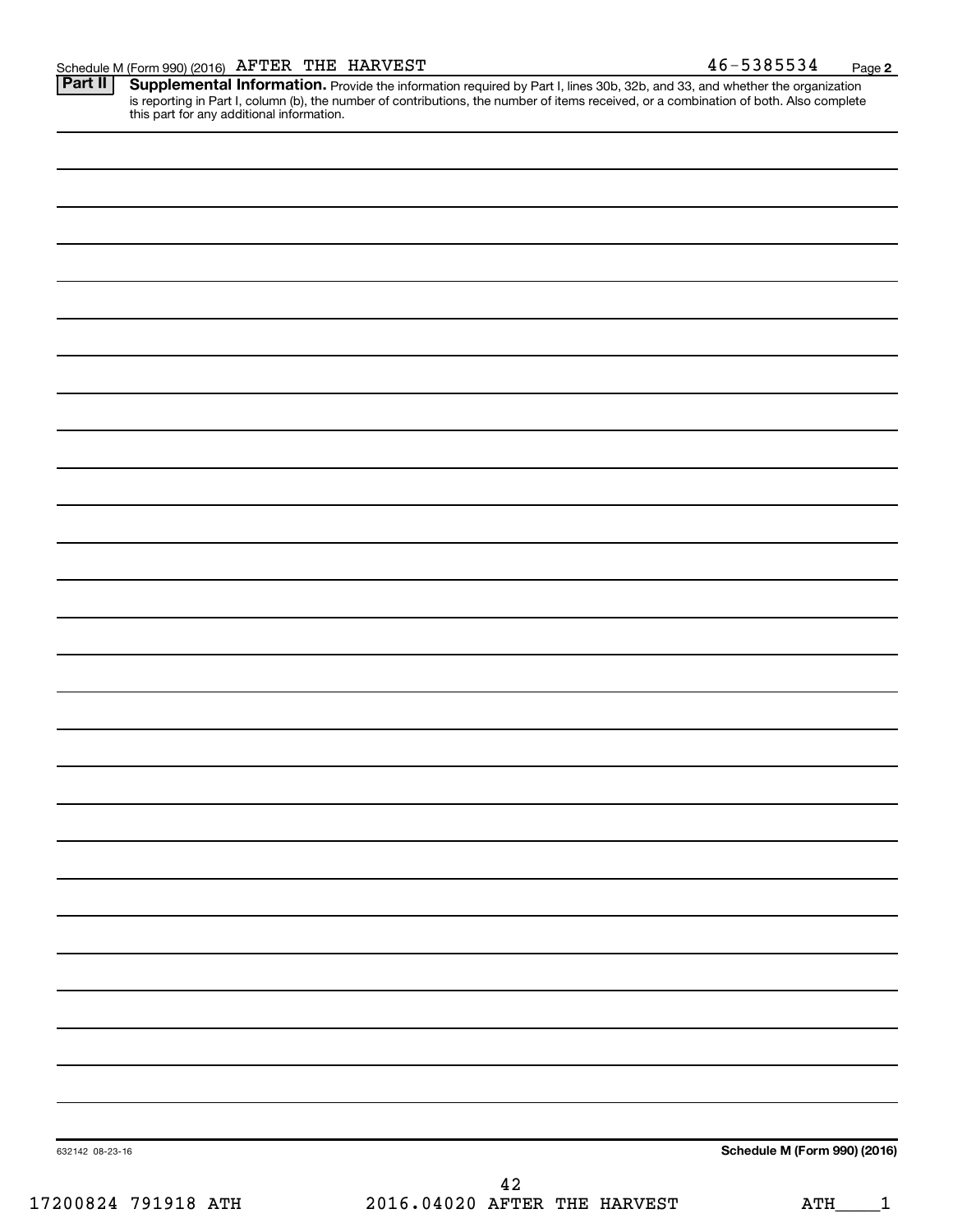OMB No. 1545-0047 Department of the Treasury Internal Revenue Service **Information about Schedule O (Form 990 or 990-EZ) and its instructions is at WWW.irs.gov/form990. Complete to provide information for responses to specific questions on Form 990 or 990-EZ or to provide any additional information. | Attach to Form 990 or 990-EZ. (Form 990 or 990-EZ) Open to Public Inspection Employer identification number** Name of the organization **SCHEDULE O Supplemental Information to Form 990 or 990-EZ 2016** AFTER THE HARVEST **1990 CONTROLL 120 ASSESS** 146-5385534 FORM 990, PART I, LINE 1, DESCRIPTION OF ORGANIZATION MISSION: DISTRIBUTING IT TO ORGANIZATIONS FEEDING HUNGRY PEOPLE. WE ARE A NONPROFIT ORGANIZATION SERVING GREATER KANSAS CITY, PRIMARILY, AND THE STATES OF KANSAS AND MISSOURI. WE COLLECT HEALTHY FOOD BY USING VOLUNTEERS TO GLEAN EXCESS PRODUCE FROM LOCAL AND REGIONAL FARMS AND ORCHARDS, AND BY SECURING TRUCKLOADS OF DONATED SURPLUS PRODUCE FROM LARGE PRODUCERS. FOOD COLLECTED EITHER WAY IS DISTRIBUTED TO FOODBANKS AND AGENCIES FEEDING HUNGRY PEOPLE THROUGHOUT THE REGION.

FORM 990 PG 1, LINE B AND FORM 990, SCHEDULE A, PART III, SECTION A, LINE 7 THE 2016 FORM 990 IS BEING AMENDED TO REMOVE THE AMOUNT OF DONATIONS FROM SEVERAL ENTITIES WHICH ARE PUBLICALLY SUPPORTED 501(C)(3) ORGANIZATIONS FROM SECTION A, LINE 7B WHICH WERE INCLUDED IN ERROR ON THE RETURN AS ORIGINALLY FILED.

FORM 990, PART III, LINE 1, DESCRIPTION OF ORGANIZATION MISSION: LARGE-VOLUME FOOD WASTE: (1) FARMERS' FIELDS AFTER THE HARVEST AND (2) PACKING OPERATIONS WHERE PRODUCE IS PREPARED FOR SHIPPING TO MARKETS. IN 2016, ATH PROVIDED MORE THAN 3.6 MILLION POUNDS OF FRESH PRODUCE TO FOOD BANKS AND FEEDING AGENCIES IN MISSOURI AND KANSAS, BUT PRIMARILY TO HARVESTERS, THE COMMUNITY FOOD NETWORK IN KANSAS CITY. IN SEPTEMBER OF 2016, ATH WAS HONORED WITH HARVESTERS' CIRCLE OF HOPE AWARD FOR BEING ITS LARGEST PRODUCE DONOR.

|                     |  |  |  | FORM 990, PART III, LINE 4A, PROGRAM SERVICE ACCOMPLISHMENTS:                        |  |                                        |     |  |
|---------------------|--|--|--|--------------------------------------------------------------------------------------|--|----------------------------------------|-----|--|
|                     |  |  |  |                                                                                      |  |                                        |     |  |
|                     |  |  |  | FARMER'S CHOICE USA, ATH'S NEWEST FOR-PROFIT PARTNER, HAS GIVEN US A                 |  |                                        |     |  |
|                     |  |  |  | LHA For Paperwork Reduction Act Notice, see the Instructions for Form 990 or 990-EZ. |  | Schedule O (Form 990 or 990-EZ) (2016) |     |  |
| 632211 08-25-16     |  |  |  |                                                                                      |  |                                        |     |  |
|                     |  |  |  | 43                                                                                   |  |                                        |     |  |
| 17200824 791918 ATH |  |  |  | 2016.04020 AFTER THE HARVEST                                                         |  |                                        | ATH |  |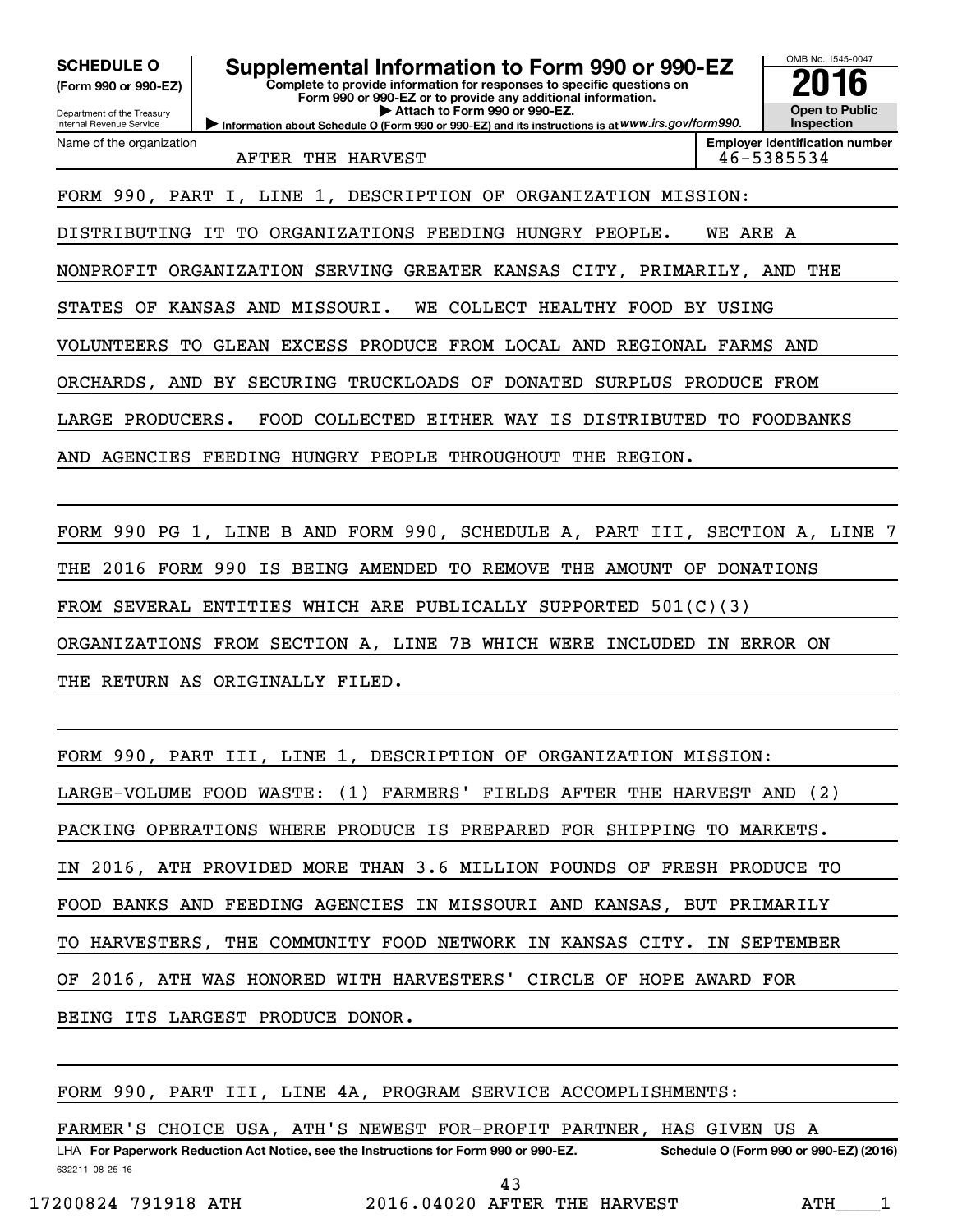| Schedule O (Form 990 or 990-EZ) (2016)                                  | Page 2                                              |
|-------------------------------------------------------------------------|-----------------------------------------------------|
| Name of the organization<br>AFTER THE HARVEST                           | <b>Employer identification number</b><br>46-5385534 |
| TRANSFORMATIONAL OPPORTUNITY TO DRAMATICALLY INCREASE THE VOLUME AND    |                                                     |
| VARIETY OF THE FRESH PRODUCE WE PROVIDE TO THOSE IN NEED IN OUR         |                                                     |
| COMMUNITY. FARMER'S CHOICE USA CONNECTS COMMERCIAL GROWERS WITH         |                                                     |
| NONPROFITS TO REDUCE WASTE WHILE FEEDING HUNGRY PEOPLE. ATH STARTED     |                                                     |
| RECEIVING TRACTOR-TRAILER TRUCKLOADS OF PRODUCE FROM FARMERS' CHOICE    |                                                     |
| USA IN OCTOBER, AND WE WERE IMPRESSED BY THE VARIETY OF PRODUCE THAT IS |                                                     |
| OFFERED: SWEET CORN, WATERMELON, BELL PEPPERS, ONIONS, SWEET POTATOES,  |                                                     |
| CABBAGE, AND EGGPLANT. OUR PARTNERSHIP WITH FARMER'S CHOICE USA WILL    |                                                     |
| ENABLE US TO GROW AND EXPAND OUR PRODUCE PROCUREMENT PROGRAM AT A RATE  |                                                     |
| WE COULDN'T OTHERWISE ACHIEVE. BY DEC. 31, 2016, ATH HAD SECURED        |                                                     |
| 500,000 POUNDS OF A VARIETY OF TYPES OF PRODUCE FROM FARMER'S CHOICE    |                                                     |
| USA FOR DISTRIBUTION THROUGH HARVESTERS, THE COMMUNITY FOOD NETWORK.    |                                                     |
| OUR GOAL FOR 2017 IS TO PROVIDE 5 MILLION POUNDS OF FRESH PRODUCE TO    |                                                     |
| FOOD BANKS AND FEEDING AGENCIES IN MISSOURI AND KANSAS, AND TO INCREASE |                                                     |
| THE YIELDS OF THE NEXT FIVE YEARS BY AN ADDITIONAL 2.5 MILLION POUNDS   |                                                     |
| ANNUALLY.                                                               |                                                     |

THROUGH ITS PRODUCE PROCUREMENT PROGRAM, AFTER THE HARVEST PROVIDED 3,392,048 POUNDS OF FRESH PRODUCE TO HARVESTERS AND OTHER FOOD BANKS IN MISSOURI IN 2016.

FORM 990, PART VI, SECTION B, LINE 11B:

A DRAFT OF THE FOR 990 IS SENT TO EACH BOARD MEMBER FOR REVIEW. ANY CHANGES ARE MADE TO THE RETURN BEFORE FILING.

FORM 990, PART VI, SECTION B, LINE 12C:

A CONFLICTS OF INTEREST DISCLOSURE FORM IS COMPLETED BY EACH BOARD MEMBER,

632212 08-25-16 **Schedule O (Form 990 or 990-EZ) (2016)** THE EXECUTIVE DIRECTOR, AND STAFF ANNUALLY. IN THE CASE OF NEW BOARD 44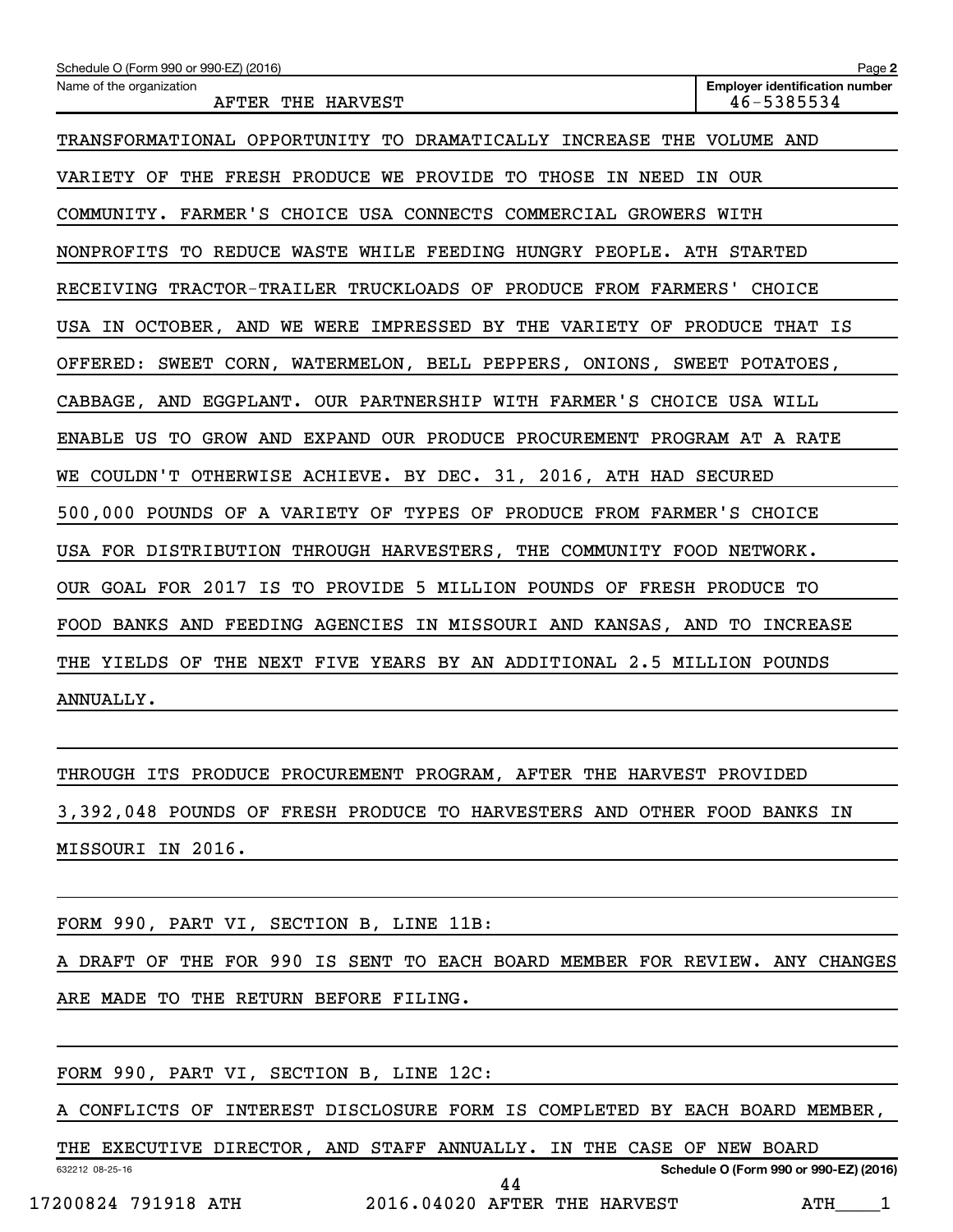| Schedule O (Form 990 or 990-EZ) (2016)                                            | Page 2                                              |
|-----------------------------------------------------------------------------------|-----------------------------------------------------|
| Name of the organization<br><b>AFTER</b><br>HARVEST<br>THE                        | <b>Employer identification number</b><br>46-5385534 |
| MEMBERS, THIS IS DONE UPON<br>JOINING THE<br>BOARD.THE COMPLETED                  | DISCLOSURE<br><b>FORMS</b>                          |
| ARE REVIEWED AND RETAINED BY THE GOVERNANCE COMMITTEE. AFTER A REASONABLE         |                                                     |
| FOR FULL DISCLOSURE OF ALL RELEVANT FACTS AND CIRCUMSTANCES,<br>OPPORTUNITY       |                                                     |
| BOARD MEMBERS DETERMINE<br>WHETHER ANY CONFLICT EXISTS, IF IT IS<br>DISINTERESTED |                                                     |
| PROPOSED<br>AND<br>THE<br><b>TRANSACTION MAY</b><br>MATERIAL.<br>WHETHER<br>BE.   | ENTERED<br>FAIRLY<br>INTO                           |
| THE<br>ORGANIZATION.<br>AND<br>BENEFIT<br>OF<br>THE<br>TO.                        |                                                     |

FORM 990, PART VI, SECTION B, LINE 15:

THE DETERMINATION OF COMPENSATION WAS MADE AND APPROVED BY THE BOARD OF DIRECTORS WITH NO INFLUENCE BY EMPLOYEES. IT WAS BASED ON COMPARABLE DATA FROM THE 2011 SALARY AND BENEFITS SURVEY OF GREATER KANSAS CITY REGIONAL NONPROFIT ORGANIZATIONS AND ASSOCIATIONS AS WELL AS SALARIES PREVIOUSLY EARNED BY INCUMBENTS AT A SIMILAR NONPROFIT.

FORM 990, PART VI, SECTION C, LINE 19:

NO DOCUMENTS ARE MADE AVAILABLE TO THE PUBLIC.

632212 08-25-16

**Schedule O (Form 990 or 990-EZ) (2016)**